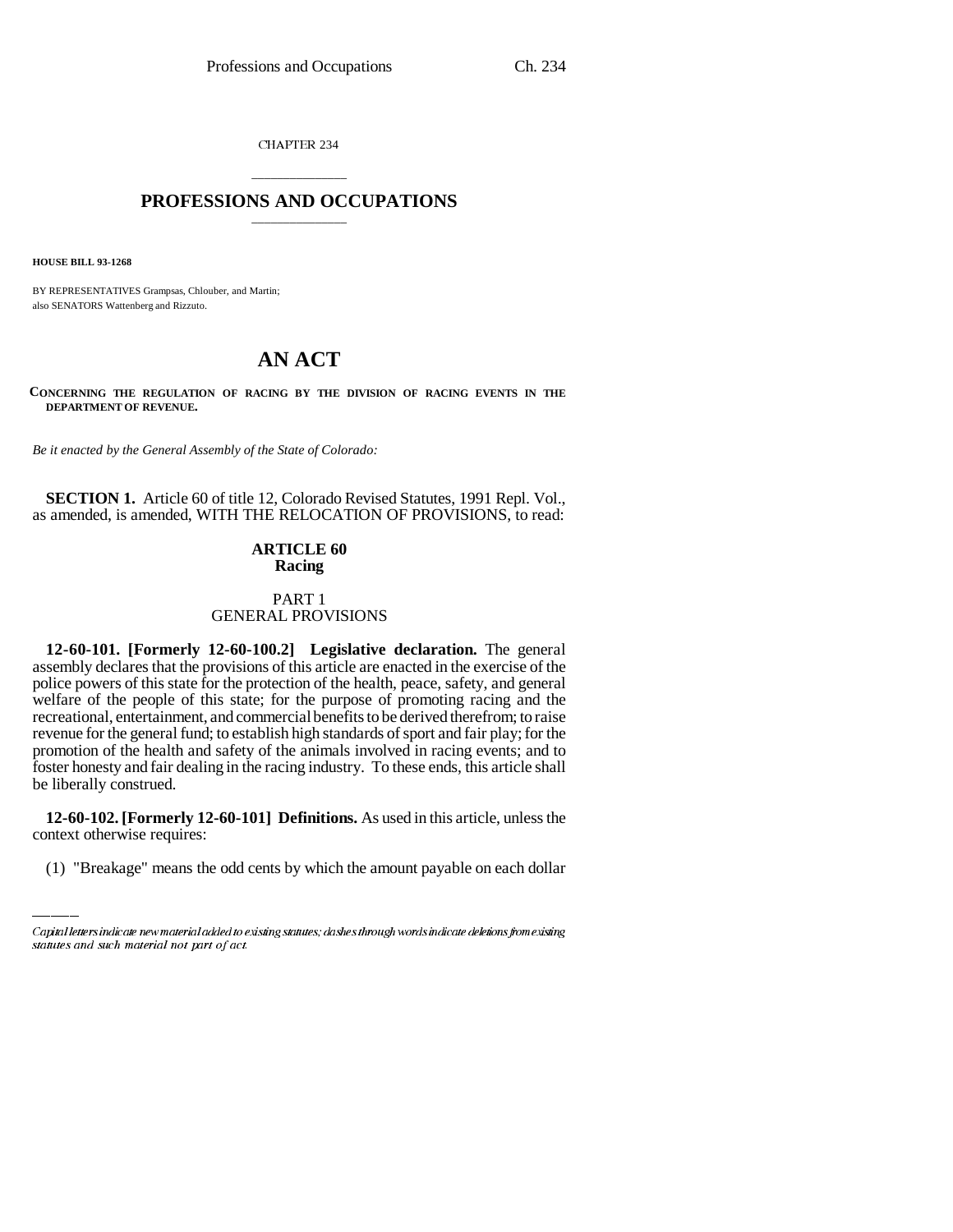wagered in a pari-mutuel pool exceeds a multiple of ten cents.

 $(1.1)$  (2) "Circuit" means either the north circuit or the south circuit established within the state of Colorado for the racing of greyhounds pursuant to section  $12-60-107(2)$  12-60-603 (2).

 $(1.2)$  (3) "Class A track" means a track, located within the state of Colorado, at which a race meet of horses is conducted and which is not a class B track.

(1.3) (4) "Class B track" means a track, located within the state of Colorado, at which a race meet of horses, consisting of fifty or more race days, is conducted; except that, in its third year of operation and in each year thereafter, such a track must be the site of a race meet of horses consisting of sixty or more race days in order to maintain its class B status.

(1.4) (5) "Commission" means the Colorado racing commission CREATED IN PART 3 OF THIS ARTICLE.

(1.5) (6) "Cross simulcasting" means either the receipt of a simulcast race of horses by a simulcast facility which is located on the premises of a track which is licensed to race greyhounds or the receipt of a simulcast race of greyhounds by a simulcast facility which is located on the premises of a track which is licensed to race horses.

 $(2)$  (7) "Director" means the director of the division OF RACING EVENTS.

 $(3)$  (8) "Division" means the division of racing events CREATED IN PART 2 OF THIS ARTICLE.

(4) (9) "Executive director" means the EXECUTIVE director of the department of revenue organized as provided in the "Administration "ADMINISTRATIVE Organization Act of 1968", article 1 of title 24, C.R.S.

 $(4.1)$  (10) "Greyhound track" means a track, located within the state of Colorado, at which a race meet of greyhounds is conducted.

 $(4.2)$  (11) "Horse track" means either a class A track or a class B track.

 $(4.3)$  (12) "Host track" means either an in-state host track or an out-of-state host track.

 $(4.4)$  (13) "In-state host track" means a track, located within the state of Colorado, at which a race meet of either horses or greyhounds is conducted.

 $(4.5)$  (14) (a) "In-state simulcast facility" means a track which is operated by a licensee or a facility which is operated pursuant to section  $12-60-105(2)$  (b) by a person intending to reopen such facility as a track within one year, or an additional facility which is operated by and is the responsibility of a licensee who has held within the preceding twelve months or is licensed and scheduled to hold within the following twelve months a race meet of at least fifty race days or at least sixty race days if such twelve-month period includes any portion of the licensee's third or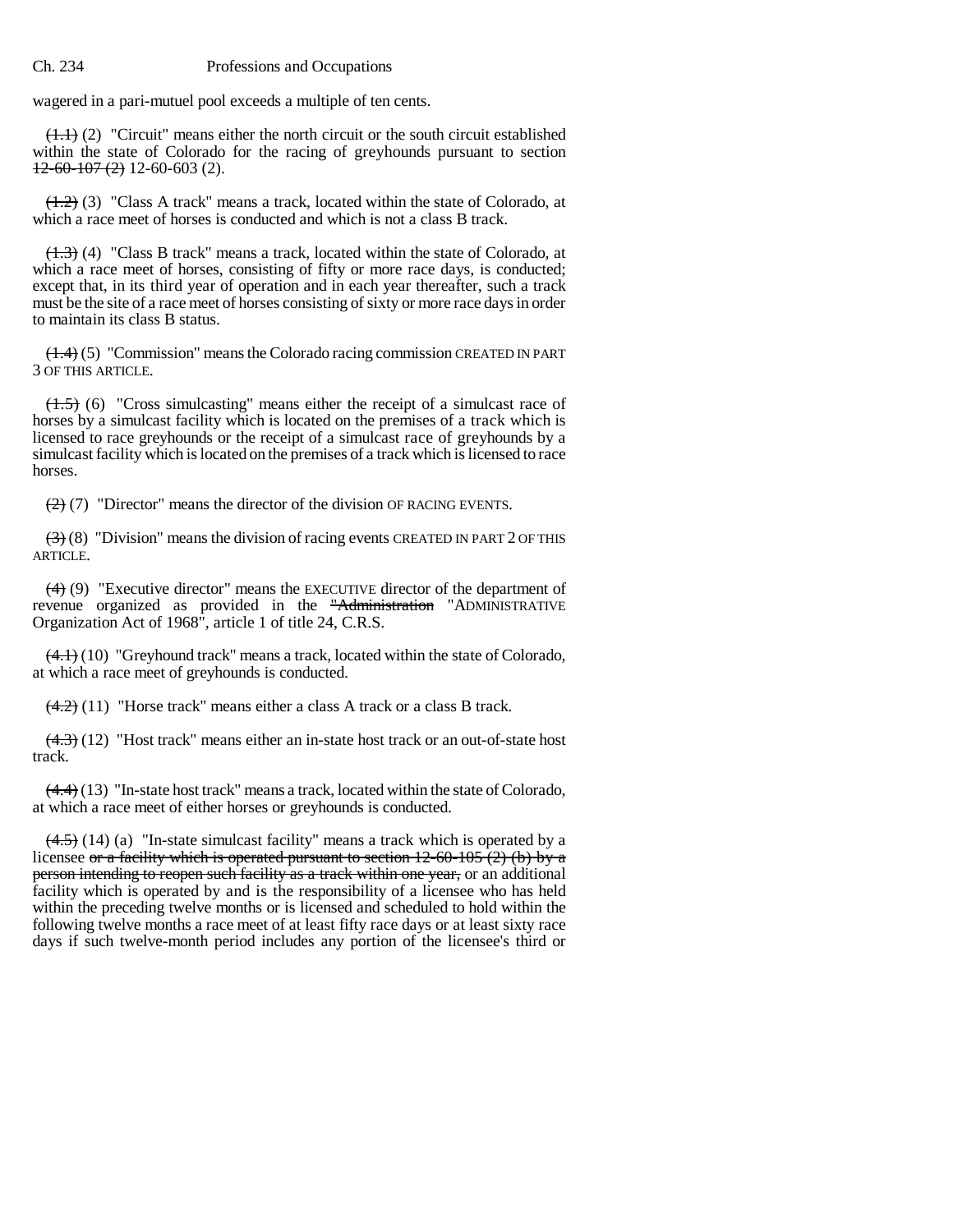Professions and Occupations Ch. 234

subsequent year of operating the licensee's track, which is located within the state of Colorado, and which is used for the handling of wagers placed on simulcast races received by such track or facility. The number of such additional facilities shall not exceed one per operating track. On and after July 1, 1993, through July 1, 1996, no licensee may operate any additional facility unless a horse race meet of at least fifty race days was conducted at a Colorado horse track during the immediately preceding year. Such additional facilities shall not be located

 $(H)$  within fifty miles of any track operated by another licensee which has held, within the previous twelve months, or is licensed and scheduled to hold, within the next twelve months, a race meet of no less than fifty race days or no less than sixty race days if such twelve-month period includes any portion of the track's third or subsequent year of operation, without the written consent of such other licensee. or THE COMMISSION SHALL ESTABLISH BY RULE THE MEANS OF OBTAINING SUCH CONSENT.

(II) Within fifty miles of a facility being operated pursuant to section 12-60-105 (2) (b) by a person intending to reopen such facility as a track within one year, without the written consent of such person.

(b) The commission shall establish by rule and regulation the means of obtaining such consent. If an additional facility is jointly owned or operated as a simulcast facility by two or more licensees, such additional facility shall be deemed to be one of the additional simulcast facilities of only one of such licensees, as designated in writing to the commission.

 $(4.6)$  (15) "Interstate common pool" means a pari-mutuel pool established at one location, usually but not necessarily at a host track, within which pool are combined comparable pari-mutuel pools of one or more simulcast facilities upon a race run at the host track for purposes of establishing payoff prices in the various states. There may be simulcast facilities in more than one state simultaneously combining pari-mutuel pools into the common pool of the host track. Where permitted by the laws and rules of the states in which the host track and the simulcast facilities are located and with the concurrence of the host track, the combined pari-mutuel pool may be established on a regional or other basis between two or more simulcast facilities and need not involve a merger into the host track's pari-mutuel pool. In such instances, one of the simulcast facilities shall serve as if it were the host track for the purposes of holding the common pool and calculating payoffs. The interstate common pool shall be as specified in the written simulcast racing agreement between the host track and the person operating the simulcast facility receiving such simulcast races.

(4.7) (16) "Intrastate common pool" means a pari-mutuel pool, established for an in-state host track, which includes wagers made at the in-state host track as well as wagers made at in-state simulcast facilities on simulcast races of live races run at the in-state host track.

 $(4.8)$  (17) "Licensee" means any person holding a current, valid race meet license issued pursuant to section  $\frac{12-60-106}{2}$  12-60-505 AND ANY PERSON HOLDING A CURRENT, VALID LICENSE OR REGISTRATION ISSUED BY THE COMMISSION PURSUANT TO SECTION 12-60-503 AND SECTION 12-60-504. THE COMMISSION, BY RULE, SHALL DETERMINE WHICH OCCUPATIONAL CATEGORIES SHALL BE LICENSED AND WHICH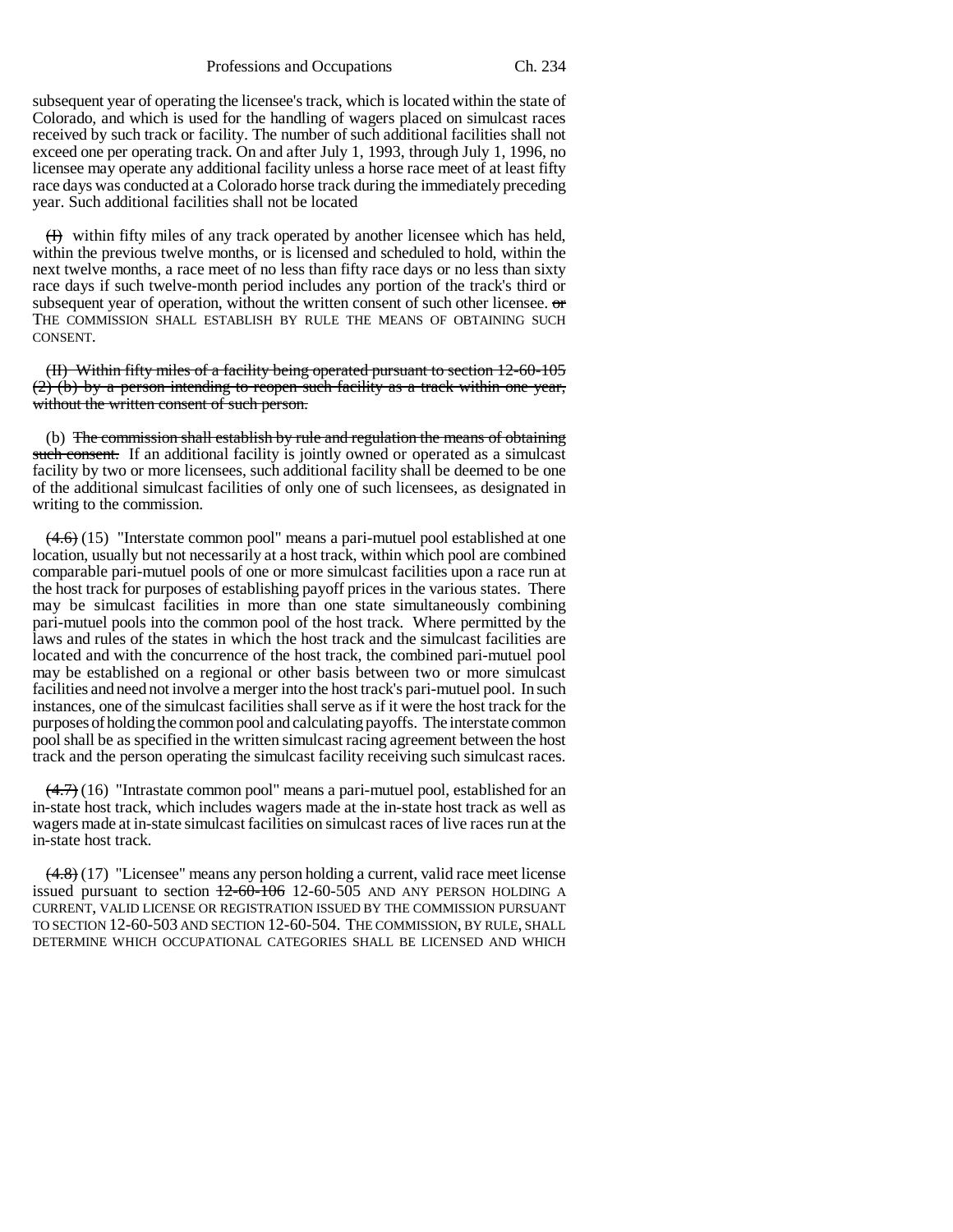SHALL BE REGISTERED. EXCEPT IN CONNECTION WITH THE LICENSING OF RACE MEETS, THE TERM "LICENSE" INCLUDES A REGISTRATION AND "APPLICANT" INCLUDES AN APPLICANT FOR A REGISTRATION.

 $\overline{(5)}$  (Deleted by amendment, L. 91, p. 1495, § 1, effective June 6, 1991.)

 $(5.3)$  (18) "Out-of-state host track" means a track, located within a state other than Colorado, which is licensed or otherwise properly authorized under the laws of such state to conduct live races of horses or greyhounds and to broadcast such races as simulcast races and which broadcasts such simulcast races to an in-state simulcast facility.

 $(5.5)$  (19) "Out-of-state simulcast facility" means a track or other facility, located within a state other than Colorado, at which pari-mutuel wagers are placed on simulcast races pursuant to proper authorization under the laws of such state.

 $(5.7)$  (20) "Pari-mutuel pool" means a wagering pool into which pari-mutuel wagers on a live race or on a simulcast race are taken.

 $(6)$  (21) "Person" means any individual, partnership, firm, corporation, or association.

 $(7)$  (22) "Race meet" means any live exhibition of racing involving horses registered within their breed or greyhounds, conducted at a track located within the state of Colorado and operated by a licensee under a license granted pursuant to section  $12-60-106$  12-60-505, where the pari-mutuel system of wagering is used.

 $(8)$  (23) "Simulcast facility" means either an in-state simulcast facility or an out-of-state simulcast facility.

 $(9)$  (24) "Simulcast race" means a live, audio-visual broadcast, transmitted simultaneously with the performance of a live race of horses or greyhounds by either an out-of-state host track or an in-state host track, which is received by a simulcast facility.

 $(10)$  (25) "Special event" means all or part of a day's program of live racing of greyhounds run at an out-of-state host track. The commission shall designate those greyhound race programs which shall be recognized as special events.

 $(11)$  (26) "Track" or "racetrack" means a track which is located within the state of Colorado and at which a race meet of either horses or greyhounds is conducted under a license granted pursuant to section  $12-60-106$  12-60-505.

**12-60-103. [Formerly 12-60-102.5] Division and commission subject to termination.** The provisions of section 24-34-104, C.R.S., concerning the termination schedule for regulatory bodies of the state unless extended as provided in that section, are applicable to the division of racing events CREATED BY SECTION 12-60-201 and the Colorado racing commission created by section  $\frac{12-60-102}{2}$ 12-60-301.

# PART 2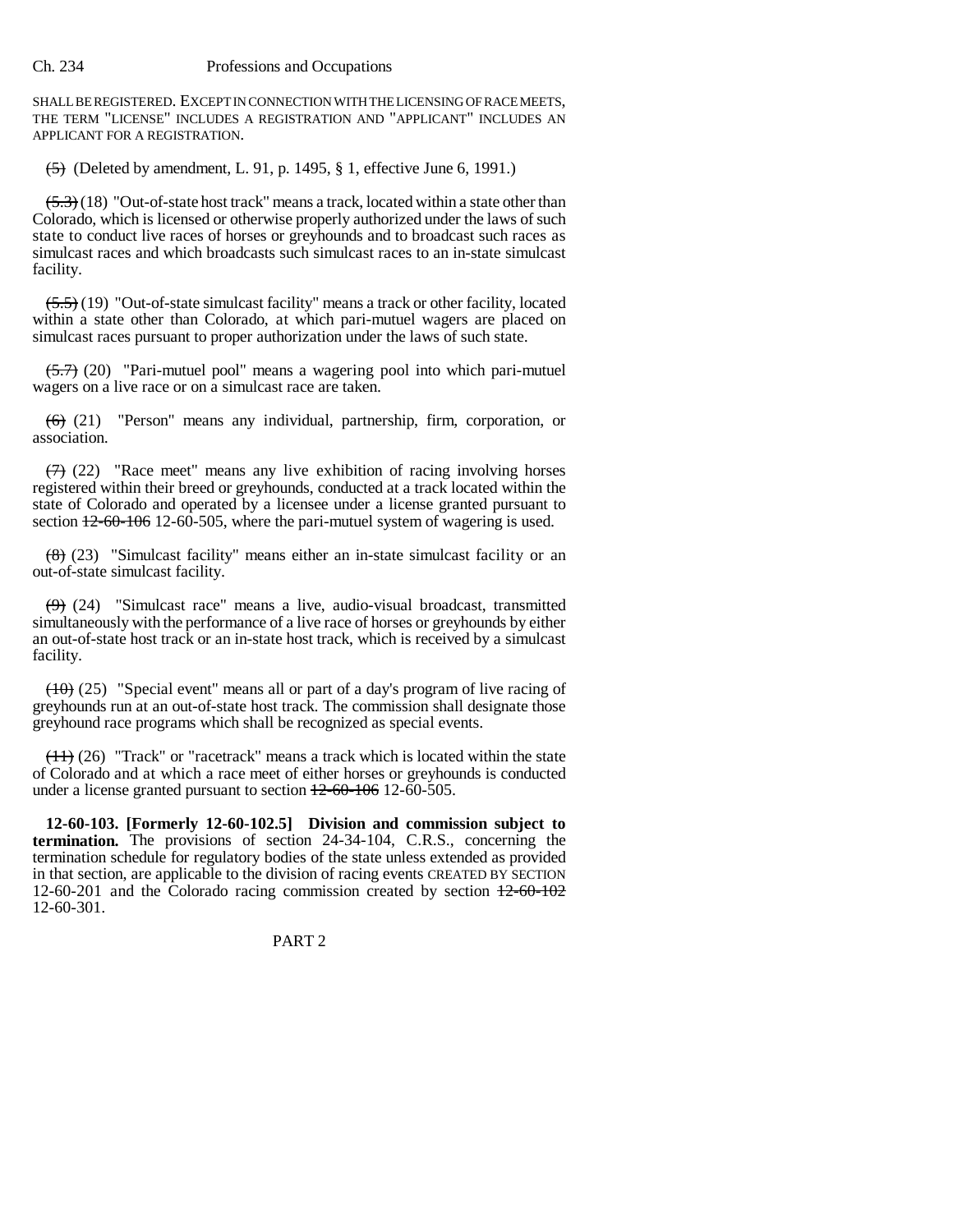## DIVISION OF RACING EVENTS

**12-60-201. [Formerly 12-60-102 (1)] Division of racing events - creation representation.** (1) There is hereby created, within the department of revenue, the division of racing events, the head of which shall be the director of the division of racing events. The director shall be appointed by, and shall be subject to removal by, the executive director of the department of revenue. The division of racing events, the Colorado racing commission created in subsection  $(2)$  of this section 12-60-301, and the director of the division of racing events shall exercise their respective powers and perform their respective duties and functions as specified in this article under the department of revenue as if the same were transferred to the department by a **type 2** transfer, as such transfer is defined in the "Administrative Organization Act of 1968", article 1 of title 24, C.R.S.; except that the commission shall have full and exclusive authority to promulgate rules and regulations related to racing without any approval by, or delegation of authority from, the department OF REVENUE.

(2) THE DIVISION SHALL MAKE INVESTIGATIONS AND SHALL REQUEST THE COMMISSION OR THE DISTRICT ATTORNEY OF ANY DISTRICT, AS APPROPRIATE, TO PROSECUTE, ON BEHALF OF AND IN THE NAME OF THE DIVISION, SUITS AND PROCEEDINGS FOR ANY OF THE PURPOSES NECESSARY AND PROPER FOR CARRYING OUT THE FUNCTIONS OF THE DIVISION.

**12-60-202. [Formerly 12-60-102.3] Director - qualifications - powers and duties.** (1) The director shall be qualified by training and experience to direct the work of the division; and, notwithstanding the provisions of section 24-5-101, C.R.S., shall be of good character and shall not have been convicted of any felony or gambling-related offense.

(2) The director shall devote his or her entire time and attention to the duties of the office and shall not be engaged in any other profession or occupation.

(3) The director, as administrative head of the division, shall direct and supervise all administrative and technical activities of the division. In addition to the duties imposed upon the director elsewhere in this article, it shall be the director's duty:

(a) To INVESTIGATE, supervise, and administer the conduct of racing in accordance with the provisions of this article and the rules and regulations of the commission;

(b) To attend meetings of the commission or to appoint a designee to attend in the director's place;

(c) To employ and direct such personnel as may be necessary to carry out the purposes of this article, but no person shall be employed who has been convicted of a felony or gambling-related offense, notwithstanding the provisions of section 24-5-101, C.R.S. The director by agreement may secure and pursuant to section  $24-35-210$  (2), C.R.S., provide payment for such services as the director may deem necessary from any department, agency, or unit of the state government and may employ and compensate such consultants and technical assistants as may be required and as otherwise permitted by law. Personnel employed by the director shall include but shall not be limited to a sufficient number of veterinarians, as defined in the "Colorado Veterinary Practice Act", article 64 of title 12, C.R.S., THIS TITLE so that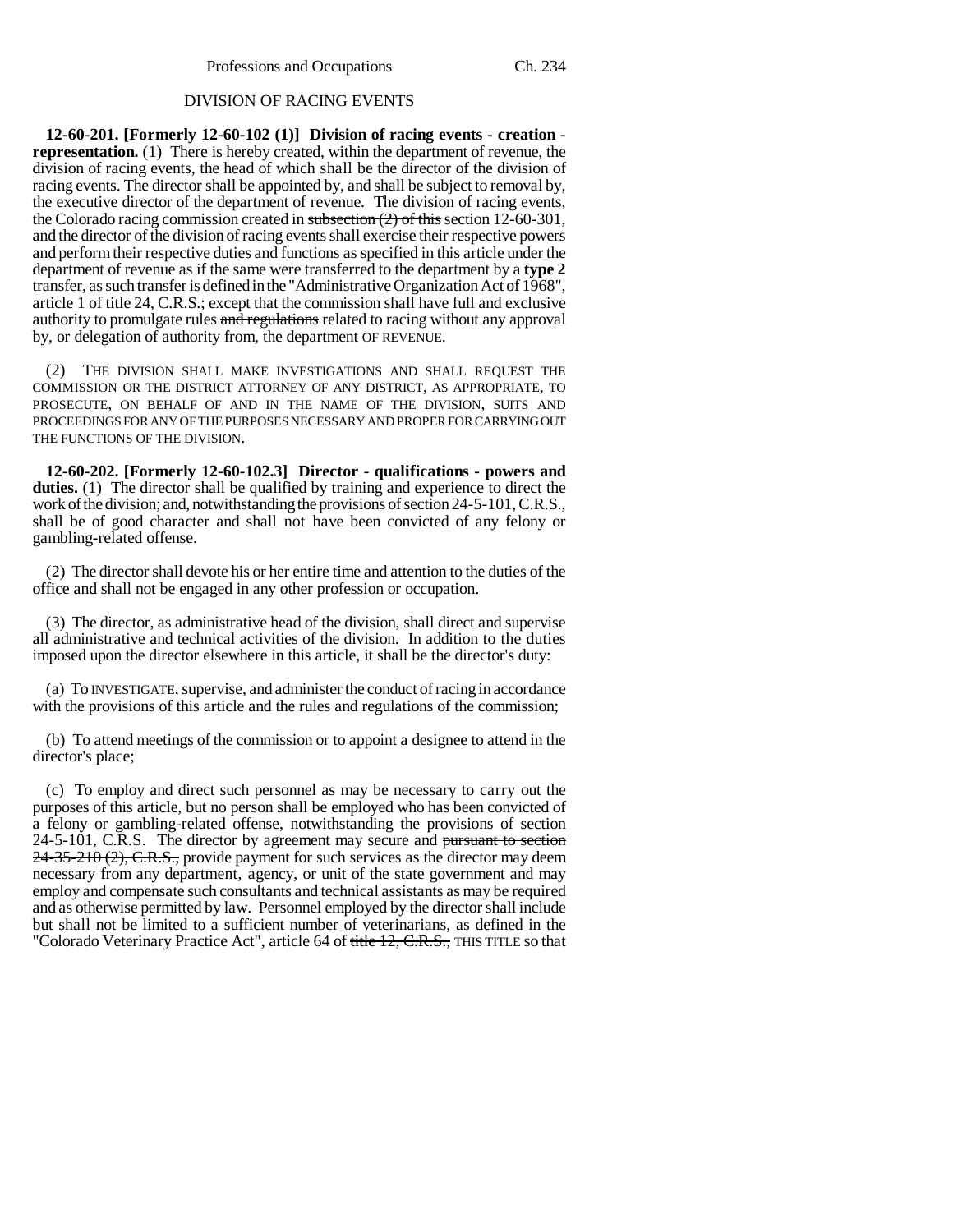at least one veterinarian employed by the director shall be present at every racetrack during weighing in of animals and at all times that racing is being conducted; and the director shall by rule authorize any such veterinarian to conduct physical examinations of animals, including without limitation blood and urine tests and other tests for the presence of prohibited drugs or medications, to ensure that the animals are in proper physical condition to race, to prohibit any animal from racing if it is not in proper physical condition to race, and to take other necessary and proper action to ensure the health and safety of racing animals and the fairness of races.

(d) To confer, as necessary or desirable and not less than once each month, with the commission on the conduct of racing;

(e) To make available for inspection by the commission or any member of the commission, upon request, all books, records, files, and other information and documents of the director's office;

(f) To advise the commission and recommend such rules and regulations and such other matters as the director deems necessary and advisable to improve the conduct of racing;

(g) To make a continuous study and investigation of the operation and the administration of similar laws which may be in effect in other states or countries, any literature on the subject which from time to time may be published or available, any federal laws which may affect the conduct of racing, and the reaction of Colorado citizens to existing and potential features of racing events in Colorado with a view to recommending or effecting changes that will tend to serve the purposes of this article;

(h) To annually prepare and submit to the commission, for its approval, a proposed budget for the ensuing fiscal year, which budget shall present a complete financial plan setting forth all proposed expenditures and anticipated revenues of the division. The fiscal year of the division shall commence on July 1 and end on June 30 of each year.

(i) To perform any other lawful acts which the director and the commission may consider necessary or desirable to carry out the purposes and provisions of this article.

**12-60-203. Investigators - peace officers.** (1) ALL INVESTIGATORS OF THE DIVISION OF RACING EVENTS AND THEIR SUPERVISORS, INCLUDING THE DIRECTOR AND THE EXECUTIVE DIRECTOR, SHALL FOR PURPOSES OF ENFORCEMENT OF THIS ARTICLE BE CONSIDERED "PEACE OFFICER, LEVEL III", AS DEFINED IN SECTION 18-1-901 (3) (l) (IV), C.R.S.

(2) NOTHING IN THIS SECTION SHALL BE CONSTRUED TO PROHIBIT LOCAL SHERIFFS, POLICE DEPARTMENTS, AND OTHER LOCAL LAW ENFORCEMENT AGENCIES OR THE COLORADO BUREAU OF INVESTIGATION FROM ENFORCING THE PROVISIONS OF THIS ARTICLE OR RULES PROMULGATED PURSUANT TO THIS ARTICLE, OR FROM PERFORMING THEIR OTHER DUTIES TO THE FULL EXTENT PERMITTED BY LAW. ALL SUCH SHERIFFS, POLICE OFFICERS, DISTRICT ATTORNEYS, OTHER LOCAL LAW ENFORCEMENT AGENCIES, OR THE COLORADO BUREAU OF INVESTIGATION SHALL HAVE ALL THE POWERS SET FORTH IN SUBSECTION (1) OF THIS SECTION.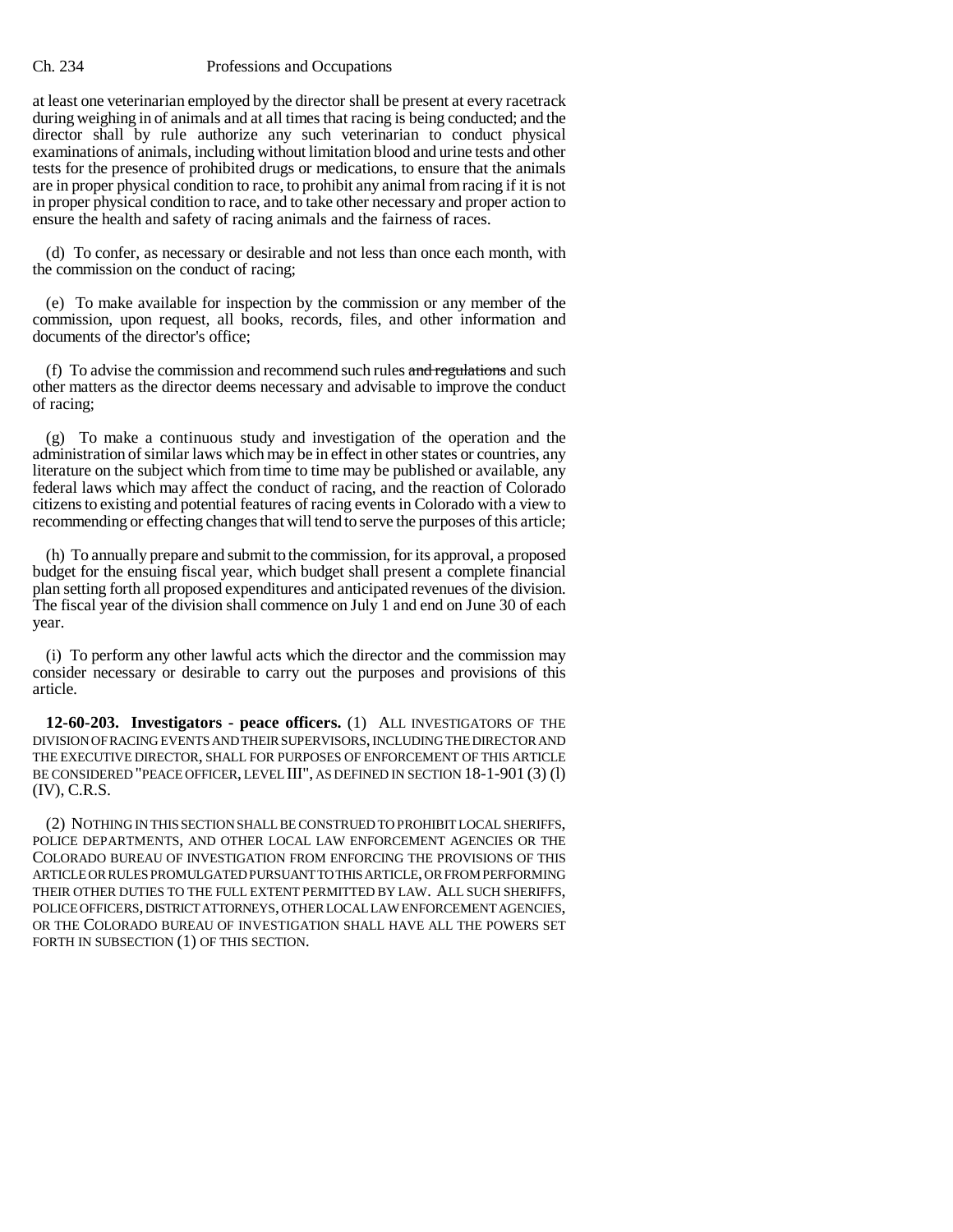**12-60-204. Board of stewards or judges.** THE DIVISION SHALL ESTABLISH A BOARD OF THREE STEWARDS OR JUDGES TO ASSIST IN SUPERVISING THE CONDUCT OF ANY RACE MEET. TWO MEMBERS OF THE BOARD OF STEWARDS OR JUDGES SHALL BE EMPLOYEES OF THE DIVISION. THE REMAINING MEMBER SHALL BE AN EMPLOYEE OF THE TRACK AT WHICH THE RACE MEET IS HELD, SHALL BE SUBJECT TO THE APPROVAL OF THE COMMISSION, AND MAY BE REMOVED BY THE COMMISSION AT ANY TIME FOR ANY REASON WHICH THE COMMISSION DEEMS GOOD AND SUFFICIENT.

## PART 3 COLORADO RACING COMMISSION

**12-60-301. [Formerly 12-60-102 (2) and (3)] Racing commission - creation.**  $(2)$  (1) There is hereby created, within the division of racing events, the Colorado racing commission. The commission shall consist of five members, all of whom shall be citizens of the United States and shall have been residents of this state for the past five years. The members shall be appointed by the governor, with the consent and approval of the senate. No member shall have been convicted of a felony or gambling-related offense, notwithstanding the provisions of section 24-5-101, C.R.S. No more than three of the five members shall be members of the same political party. At the first meeting of each fiscal year, a chairman CHAIR and vice-chairman VICE-CHAIR of the commission shall be chosen from the membership by a majority of the members. Membership and operation of the commission shall additionally meet the following requirements:

(a)  $\Theta$  member TWO MEMBERS of the commission shall have been previously engaged in the horse racing industry for at least five years; one member shall be a practicing veterinarian who specializes in large animals and who is currently licensed in Colorado AND HAS BEEN SO LICENSED for not less than five years; one member shall be a certified public accountant or public accountant who has been practicing in Colorado HAVE BEEN ENGAGED IN BUSINESS IN A MANAGEMENT-LEVEL CAPACITY for at least five years; and who has a comprehensive knowledge of the principles and practices of corporate finance for not less than five years; one member shall have been previously engaged in the greyhound racing industry for at least five years; and one member shall be a registered elector of the state who is not employed in any profession or industry otherwise described in this paragraph (a); however, no more than two members of the commission shall be from the same congressional district, and one member of the commission shall be from west of the continental divide.

(b) Initial members shall be appointed to the commission by the governor as follows: One member to serve until July 1, 1993, one member to serve until July 1, 1994, one member to serve until July 1, 1995, and two members to serve until July 1, 1996. All subsequent appointments shall be for terms of four years. No member of the commission shall be eligible to serve more than two consecutive terms.

(c) Any vacancy on the commission shall be filled for the unexpired term in the same manner as the original appointment. The member appointed to fill such vacancy shall be from the same category described in paragraph (a) of this subsection  $\left(\frac{2}{2}\right)(1)$ as the member vacating the position.

(d) Any member of the commission may be removed by the governor at any time.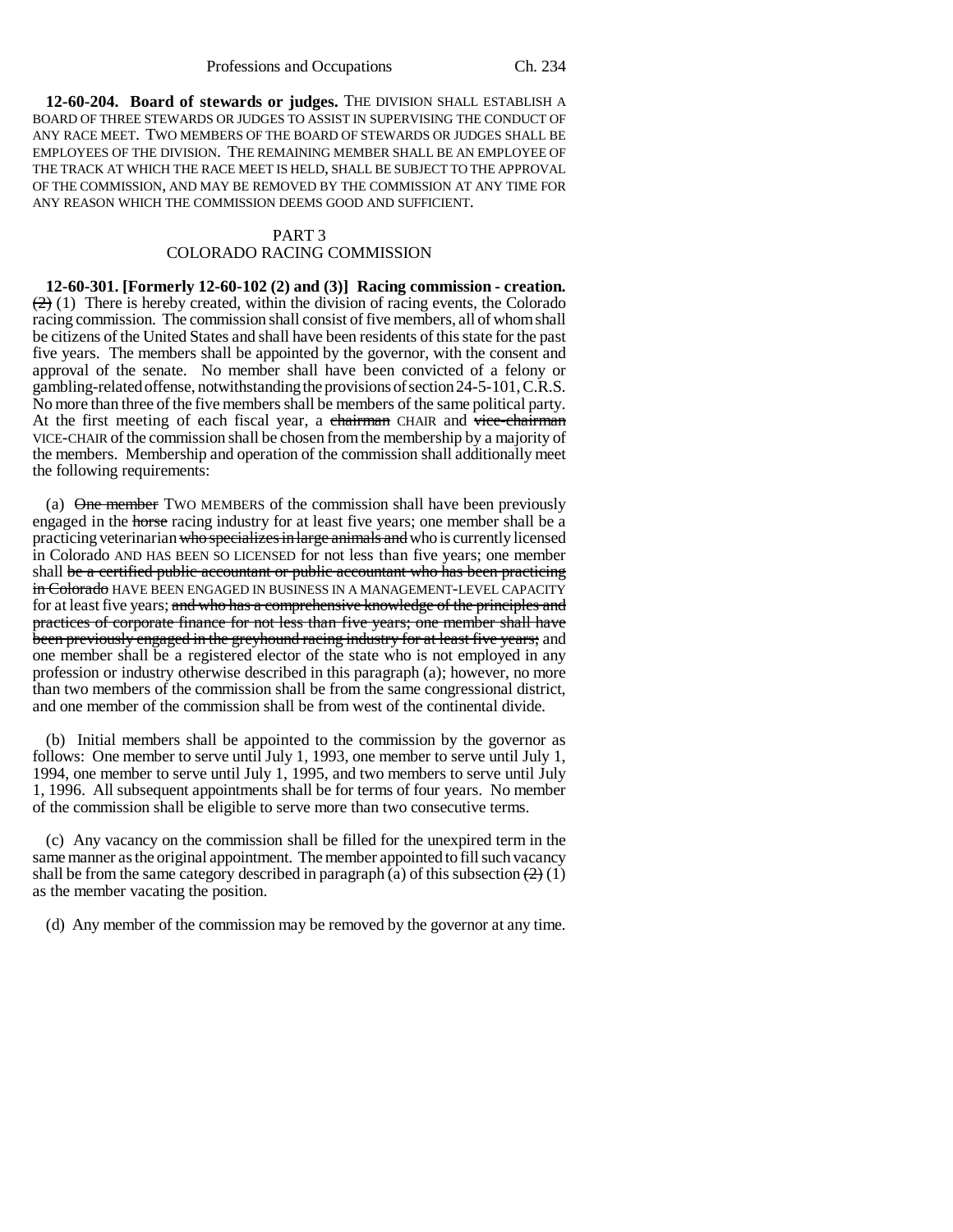(e) The term of any member of the commission who misses more than two consecutive regular commission meetings without good cause shall be terminated and such member's successor shall be appointed in the manner provided for appointments under this section.

(f) Commission members shall be reimbursed for necessary travel and other reasonable expenses incurred in the performance of their official duties.

(g) Prior to confirmation by the senate, each member shall file with the secretary of state a financial disclosure statement in the form required and prescribed by the executive director. Such statement shall be renewed as of each January 1 during the member's term of office.

(h) The commission shall hold at least one meeting each month and such additional meetings as may be prescribed by rules of the commission. In addition, special meetings may be called by the chairman CHAIR, any two commission members, or the director, if written notification of such meeting is delivered to each member at least seventy-two hours prior to such meeting. Notwithstanding the provisions of section 24-6-402, C.R.S., in emergency situations in which a majority of the commission certifies that exigencies of time require that the commission meet without delay, the requirements of public notice and of seventy-two hours' actual advance written notice to members may be dispensed with, and commission members as well as the public shall receive such notice as is reasonable under the circumstances. Any action by the commission during such emergency meetings shall be limited to those issues relating to the emergency situation for which the meeting was called.

(i) A majority of the commission shall constitute a quorum, but the concurrence of a majority of the members appointed to the commission shall be required for any final determination by the commission.

 $\leftrightarrow$  (Deleted by amendment, L. 92, p. 2068, § 2, effective June 6, 1992.)

# **12-60-302. [Formerly 12-60-103] Organization and officers - duties representation.**

 $(1)$  and  $(2)$  (Deleted by amendment, L. 92, p. 2073, §4, effective June 6, 1992.)

 $(3)$  (1) All moneys payable to and collected by the commission DEPARTMENT OF REVENUE THROUGH THE DIVISION shall be transmitted to the state treasurer. by the director or his designee. The state treasurer shall credit the same to the general fund, except for those moneys required by this article to be deposited in the horse breeders' and owners' awards and supplemental purse fund or in the racing commission cash fund.

 $(4)$  (2) The commission shall maintain an office within the state and shall keep detailed records of all its meetings and of all the business transacted and of all the collections and disbursements. The commission shall prepare and transmit annually, in the form and manner prescribed by the heads of the principal departments pursuant to the provisions of section 24-1-136, C.R.S., a report accounting to the governor and the general assembly for the efficient discharge of all responsibilities assigned by law or directive to the commission. Publications of the commission circulated in quantity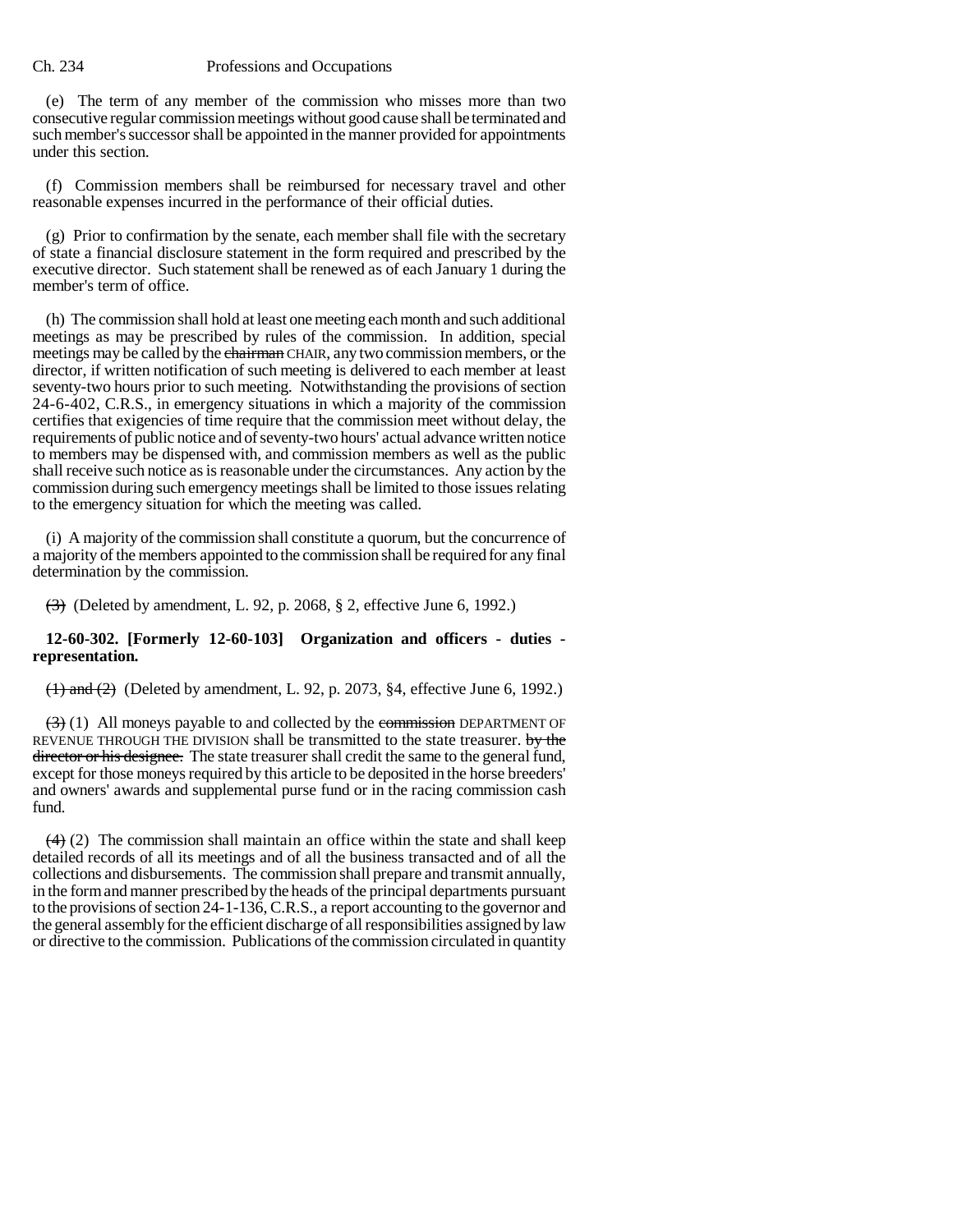outside the executive branch shall be issued in accordance with the provisions of section 24-1-136, C.R.S.

 $(5)(a)(3)$  The attorney general shall provide legal services for the division and the commission at the request of the executive director, the director, or the commission. The attorney general shall make reasonable efforts to ensure that there is continuity in the legal services provided and that the attorneys providing legal services to the division and the commission have expertise in such field.

(b) The director shall cause the attorney general to make investigations and to prosecute and defend, on behalf of and in the name of the division, suits and proceedings for any of the purposes necessary and proper for carrying out the functions of the division.

# PART 4 CONFLICT OF INTEREST

**12-60-401. [Formerly 12-60-102.6] Director and commission members position of trust - conflicts of interest.** (1) Appointment to the commission OR TO THE POSITION OF DIRECTOR is declared to be a position of public trust, and therefore, in order to insure ENSURE the confidence of the people of the state in the integrity of the DIVISION AND THE commission, THE DIRECTOR AND MEMBERS OF THE commission members shall be subject to the following provisions THIS SECTION. WHILE SERVING AS DIRECTOR OR AS A MEMBER OF THE COMMISSION, NO PERSON NOR ANY MEMBER OF SUCH PERSON'S IMMEDIATE FAMILY SHALL:

(a) While serving as a member of the commission, no person nor any member of his immediate family shall hold any pecuniary interest in any racetrack operating within the boundaries of the state of Colorado; HOLD ANY PECUNIARY INTEREST IN ANY RACETRACK OPERATING WITHIN THE STATE OF COLORADO NOR IN ANY KENNEL, STABLE, COMPOUND, OR FARM THAT HOUSES ANIMALS LICENSED OR REGISTERED TO RACE WITHIN THE STATE OF COLORADO;

(b) While serving in an official capacity as a member of the commission or as executive head of the commission, no person shall Wager money or any other chattel of value on the result of any race or race meet or sweepstakes conducted within the boundaries of the state of Colorado OR CONDUCTED OUTSIDE THE STATE AND SIMULCAST INTO THE STATE;

(c) HOLD ANY PECUNIARY INTEREST IN ANY OUT-OF-STATE HOST TRACK OR DERIVE ANY PECUNIARY BENEFIT FROM THE RACING OF ANY ANIMAL AT SUCH TRACK; OR

(d) HOLD MORE THAN A FIVE PERCENT INTEREST IN ANY ENTITY DOING BUSINESS WITH A TRACK.

(2) Failure to comply with the provisions of this section shall be grounds for removal from the commission OFFICE.

(3) For purposes of this section, "immediate family" means A spouse, child, parent, or sibling. residing in the same household.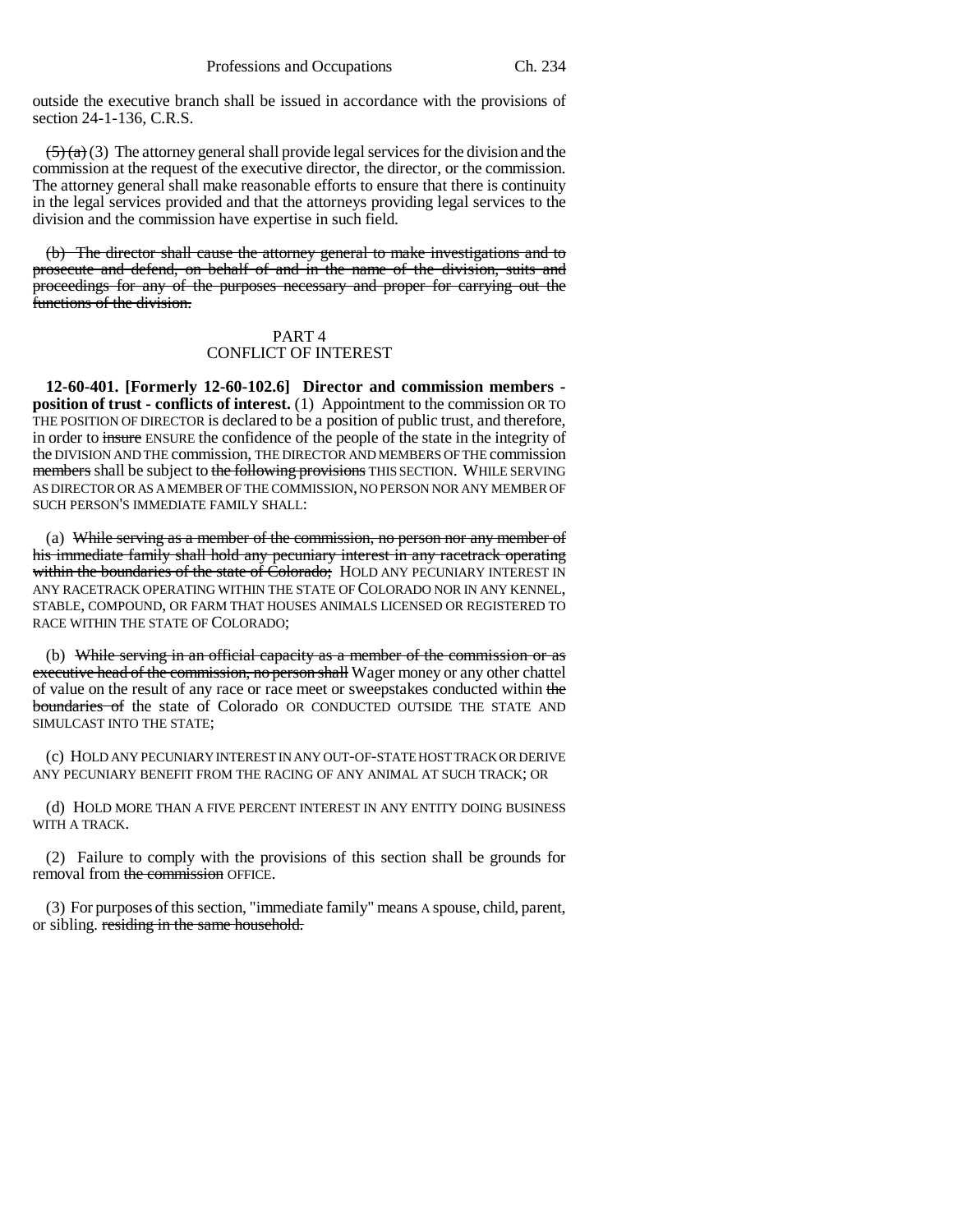## PART 5 LICENSING AND REGISTRATION

**12-60-501. [Formerly 12-60-104] Regulation of race meets and racing-related businesses.** (1) (a) The commission shall license and regulate all race meets with pari-mutuel wagering held in this state at which horses or greyhounds participate, and shall cause the places where such race meets are held to be visited and inspected at least once a year by its members or employees, and shall require all such places to be constructed, maintained, and operated in accordance with the laws of this state and the rules of the commission.

(b) THE COMMISSION SHALL LICENSE AND REGULATE ALL KENNELS AND STABLES HOUSING RACING ANIMALS IN CONNECTION WITH A RACE MEET, SHALL CAUSE SUCH KENNELS AND STABLES TO BE VISITED AND INSPECTED AT LEAST ONCE A YEAR BY ITS MEMBERS OR EMPLOYEES, AND SHALL REQUIRE ALL SUCH PLACES TO BE CONSTRUCTED, MAINTAINED, AND OPERATED IN ACCORDANCE WITH THE LAWS OF THIS STATE AND THE RULES OF THE COMMISSION.

(2) (a) In particular, the commission shall, at its own expense, regulate the operations of pari-mutuel machines and equipment, the operations of all money rooms, accounting rooms, and sellers' and cashiers' windows, and the weighing of jockeys and of greyhounds, and shall take or cause to be taken saliva, urine, blood, or other body fluid samples or biopsy or necropsy specimens from horses and greyhounds selected by the commission or its employees on a random, statistically valid basis at race meets provided for under this article OR WHEN CONCERNS ARE RAISED AS TO A PARTICULAR ANIMAL, INCLUDING BUT NOT LIMITED TO THE WINNER OF A RACE, and shall test and determine such samples or specimens or cause such samples or specimens to be tested and determined. For such purposes, the commission, at its expense and in addition to other employees, shall employ or contract with competent veterinary doctors, accountants, chemists, and other persons necessary to supervise the conduct of race meets and to ascertain that this article and the rules and regulations of the commission are strictly complied with. THE COMMISSION SHALL ALSO SEEK INNOVATIVE AND EFFICIENT METHODS OF TESTING ANIMALS FOR PROHIBITED DRUGS AND MEDICATION, WHILE ENSURING ANIMAL SAFETY AND MAINTAINING THE INTEGRITY OF RACING. THROUGH ITS BIDDING PROCESS, THE COMMISSION SHALL INVITE LABORATORIES TO INCLUDE PROPOSALS FOR TESTING PROCEDURES AND METHODS THAT WOULD MAINTAIN OR IMPROVE THE EFFECTIVENESS OF TEST RESULTS AND MINIMIZE TESTING COST INCURRED BY THE STATE OR THE RACING INDUSTRY.

(b) THE COMMISSION SHALL ESTABLISH AND REQUIRE COMPLIANCE WITH INTERNAL CONTROL PROCEDURES FOR LICENSEES, INCLUDING ACCOUNTING AND REPORTING PROCEDURES.

(c) THE COMMISSION SHALL LICENSE AND REGULATE PERSONS WHO MANUFACTURE OR OPERATE TOTALISATORS AND SHALL REQUIRE ALL TOTALISATORS TO BE MANUFACTURED, MAINTAINED, AND OPERATED IN ACCORDANCE WITH THE LAWS OF THIS STATE AND RULES OF THE COMMISSION.

(3) The commission shall approve LICENSE and regulate all in-state simulcast facilities conducting pari-mutuel wagering and shall require all such in-state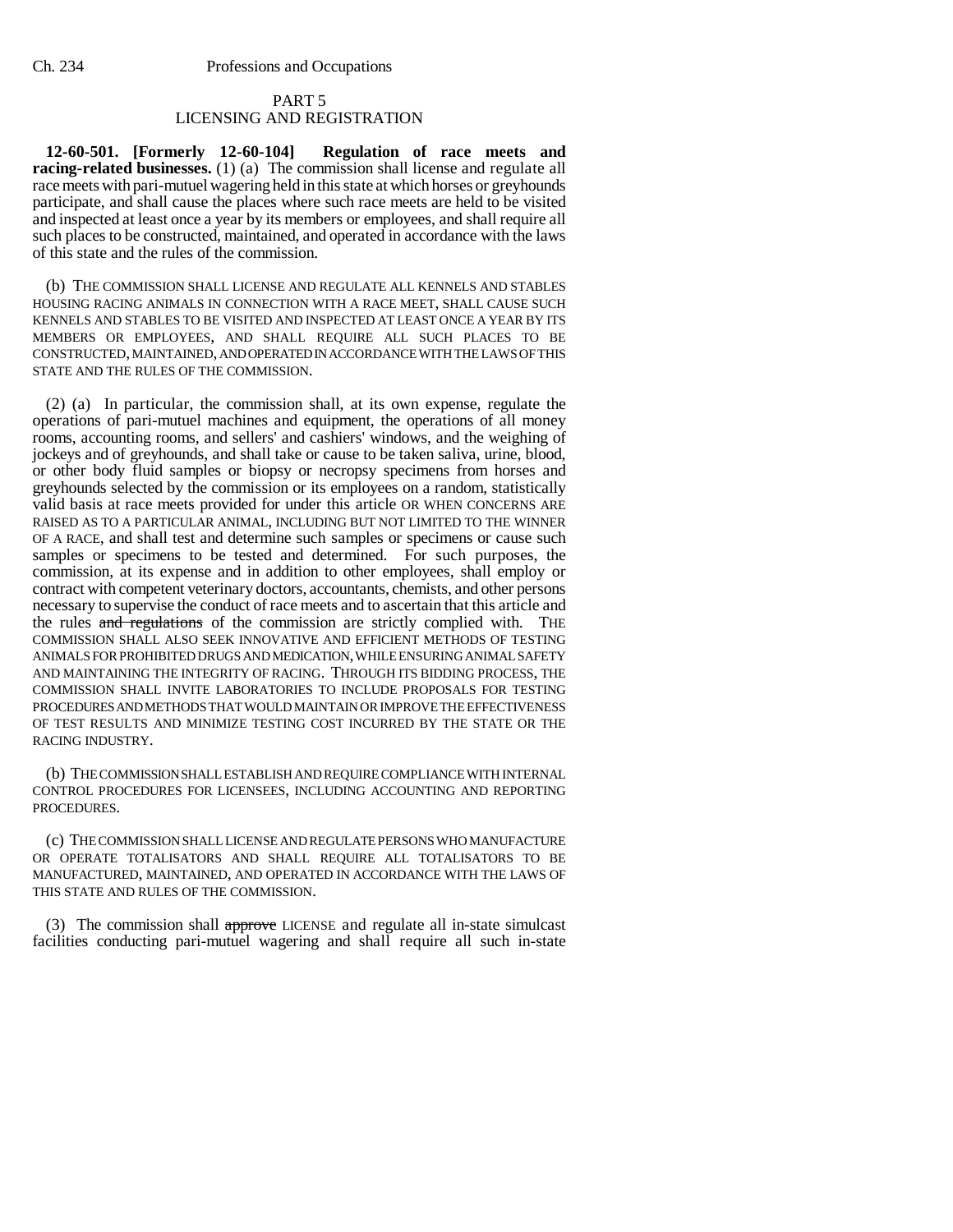simulcast facilities to be maintained and operated in accordance with the laws of this state and rules and regulations of the commission.

(4) The commission shall, at its own expense, specifically regulate the operation by in-state simulcast facilities of pari-mutuel machines and equipment, the operation of all money and accounting facilities, and the operation of sellers' and cashiers' windows and ensure that the in-state simulcast facility is handling wagering as part of the pari-mutuel system of the appropriate track or simulcast facility and as part of the appropriate pari-mutuel pool, as designated in section  $\frac{12-60-111.5}{20}$  12-60-703. For such purposes, the commission, at its own expense, and in addition to other employees, shall employ the competent personnel necessary to supervise the wagering through in-state simulcast facilities and to ascertain that this article and the rules and regulations of the commission are strictly complied with.

**12-60-502. Delegation of authority to issue certain licenses and registrations.** THE COMMISSION SHALL DELEGATE TO THE DIVISION THE AUTHORITY TO ISSUE ALL BUSINESS AND OCCUPATIONAL LICENSES AND REGISTRATIONS CONTEMPLATED IN THIS ARTICLE, AND SHALL PROMULGATE RULES CONTAINING STANDARDS FOR SUCH DELEGATION. THE COMMISSION SHALL NOT DELEGATE ITS DUTY TO ISSUE OR RENEW RACE MEET LICENSES.

**12-60-503. [Formerly 12-60-105] Rules of the commission - licensing unlawful acts.** (1) The commission shall make reasonable rules and regulations for the control, supervision, fingerprinting, identification, and direction of applicants and licensees, including regulations RULES providing for the supervising, disciplining, suspending, fining, and barring from racing of all persons required to be licensed by this article and for the holding, conducting, and operating of all races, race meets, racetracks, and in-state simulcast facilities conducted pursuant to this article. It shall announce the place, time, number of races per day, duration of race meets, as provided in section 12-60-107 12-60-603, and types of race meets.

(2) (a) Every person holding a license under this article, every person operating an in-state simulcast facility, and every owner or trainer of any horse or greyhound licensed to enter any racing contest under this article shall comply with all rules and regulations and all orders issued by the commission. It is unlawful for any person to work upon the premises of a racetrack without first obtaining from the commission a license for such activity. The commission may waive this licensing requirement for such occupational categories as the commission, in its discretion, deems unnecessary to be licensed except owners, trainers, farriers, security positions, persons selling tickets or handling money directly related to wagers, and any supervisory or management position OR REGISTERED. This licensing requirement does not apply to the members of the commission or its employees or to persons whose only participation is individually as spectator or bettor. It is unlawful for any person who owns or leases a racing animal to allow such animal to race in this state without first obtaining an owner's license from the commission, as prescribed by the rules of the commission. The fees for such licenses which relate to the racing of greyhounds shall be fixed by the commission and shall be compatible with the fees for such licenses which relate to the racing of horses. The commission in its discretion may extend the validity of any license issued for a period not to exceed three years, and the fee for such license shall be increased proportionately. It is unlawful for any person to hold any race meet with pari-mutuel wagering without obtaining a license therefor. It is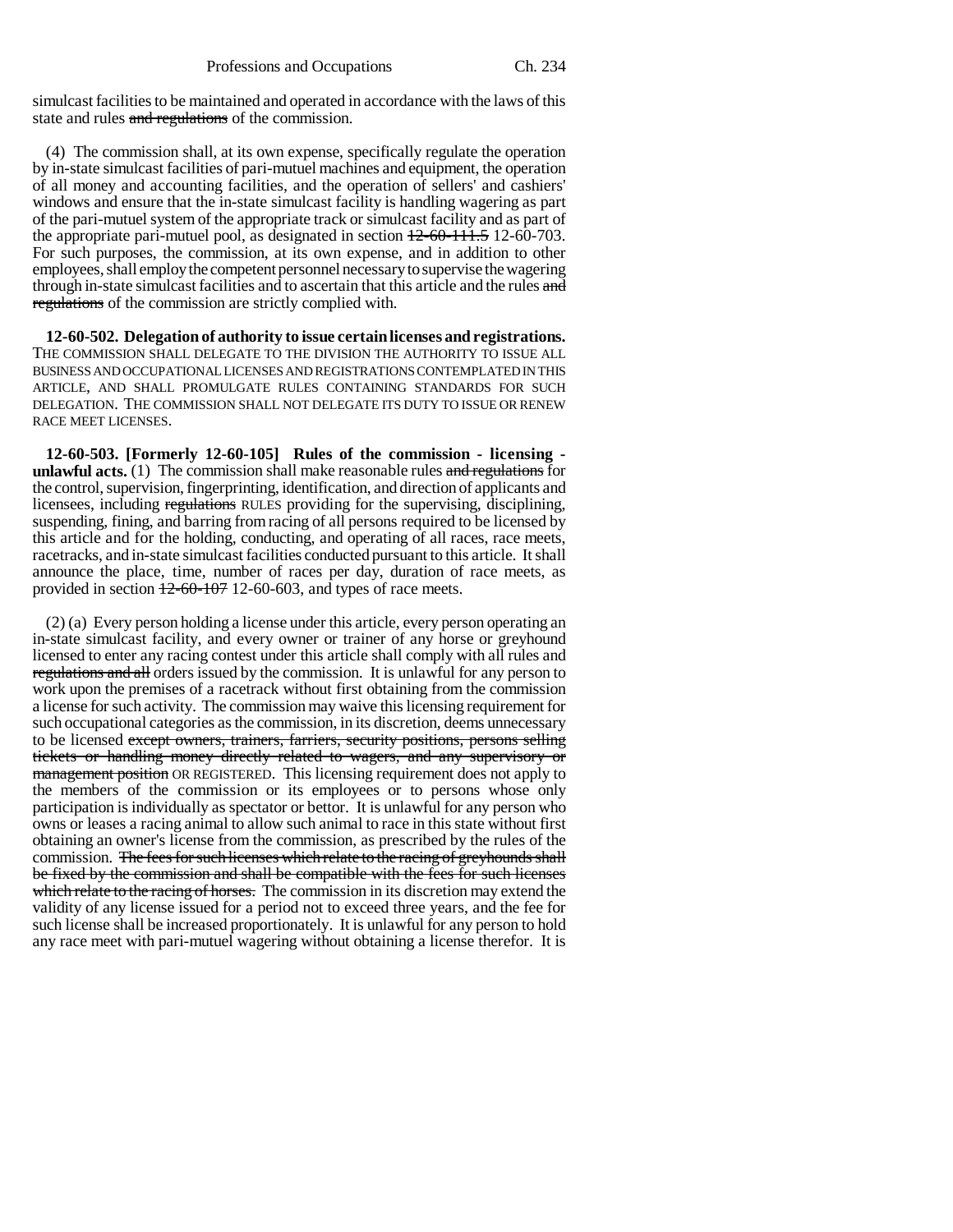unlawful for any person to operate an in-state simulcast facility unless that person is a licensee THAT has been licensed within the year to hold a race meet OR IS A LICENSEE THAT has a written simulcast racing agreement with the in-state host track or out-of-state host track from which the simulcast race is broadcast and has filed a copy of the written simulcast racing agreement with the commission prior to operation as an in-state simulcast facility.

(b) Notwithstanding any provision of this section to the contrary, in order to encourage the reopening, as tracks, of facilities that previously were licensed to hold race meets but which currently are not so licensed, a person who owns or controls the possession of a facility which previously has been licensed to hold a race meet may operate such facility as an in-state simulcast facility if such person makes application for a race meet license pursuant to section 12-60-106, provides the commission with notice of intention to reopen and conduct race meets at the facility, and provides evidence reasonably satisfactory to the commission that such person, at the time of application, has the financial ability and management expertise required to reopen and operate such facility as a track and if all other requirements for operating an in-state simulcast facility, except the requirement that the person be licensed within the year to hold a race meet, are met; except that authorization to operate as an in-state simulcast facility under this paragraph (b) shall continue for only twelve months after the date on which written notice of such authorization is issued by the commission, and the authorization shall not be renewed. Such authorization may be granted by the commission only until and including July 31, 1992. If a person has been granted authorization pursuant to this paragraph (b) and is otherwise qualified to obtain a license, the commission may assign race dates to such person upon such person's application to the commission for race dates; however, the granting of a license to such person shall be conditional upon such person having a facility which, on or before its first race date, qualifies as a properly constructed racetrack pursuant to section  $12-60-108(1)(a)$ .

(3) Repealed, L. 77, p. 763, § 15, effective July 1, 1977.

(4) and (5) Repealed, L. 76, p. 588, § 28, effective May 24, 1976.

**12-60-504. Business licenses.** (1) EVERY APPLICATION FOR A BUSINESS LICENSE, EXCLUDING APPLICATIONS FOR INITIAL OR RENEWAL RACE MEET LICENSES PURSUANT TO SECTIONS 12-60-505 AND 12-60-511, SHALL BE MADE UNDER OATH AND FILED WITH THE COMMISSION AND SHALL SET FORTH SUCH INFORMATION AS THE RULES OF THE COMMISSION MAY REQUIRE IN CONNECTION WITH THE APPLICATION.

(2) TO DETERMINE WHETHER A LICENSE SHALL BE GRANTED, THE COMMISSION SHALL HAVE THE RIGHT TO EXAMINE THE FINANCIAL AND OTHER RECORDS OF THE APPLICANT AND TO COMPEL THE PRODUCTION OF RECORDS AND DOCUMENTS.

(3) THE COMMISSION HAS DISCRETION TO GRANT OR DENY A BUSINESS LICENSE IF IT FINDS THAT ANY APPLICANT OR ANY OF THE DIRECTORS, OFFICERS, OR ORIGINAL STOCKHOLDERS OF A CORPORATE APPLICANT HAVE VIOLATED ANY OF THE PROVISIONS OF THIS ARTICLE OR ANY RULES OF THE COMMISSION, OR FAILED TO PAY ANY OF THE SUMS REQUIRED UNDER THIS ARTICLE, OR AS IT DETERMINES, FROM SUCH APPLICATION, THE CHARACTER, FINANCIAL ABILITY, AND EXPERIENCE OF EACH INDIVIDUAL APPLICANT OR THE OFFICERS AND DIRECTOR OF EACH CORPORATE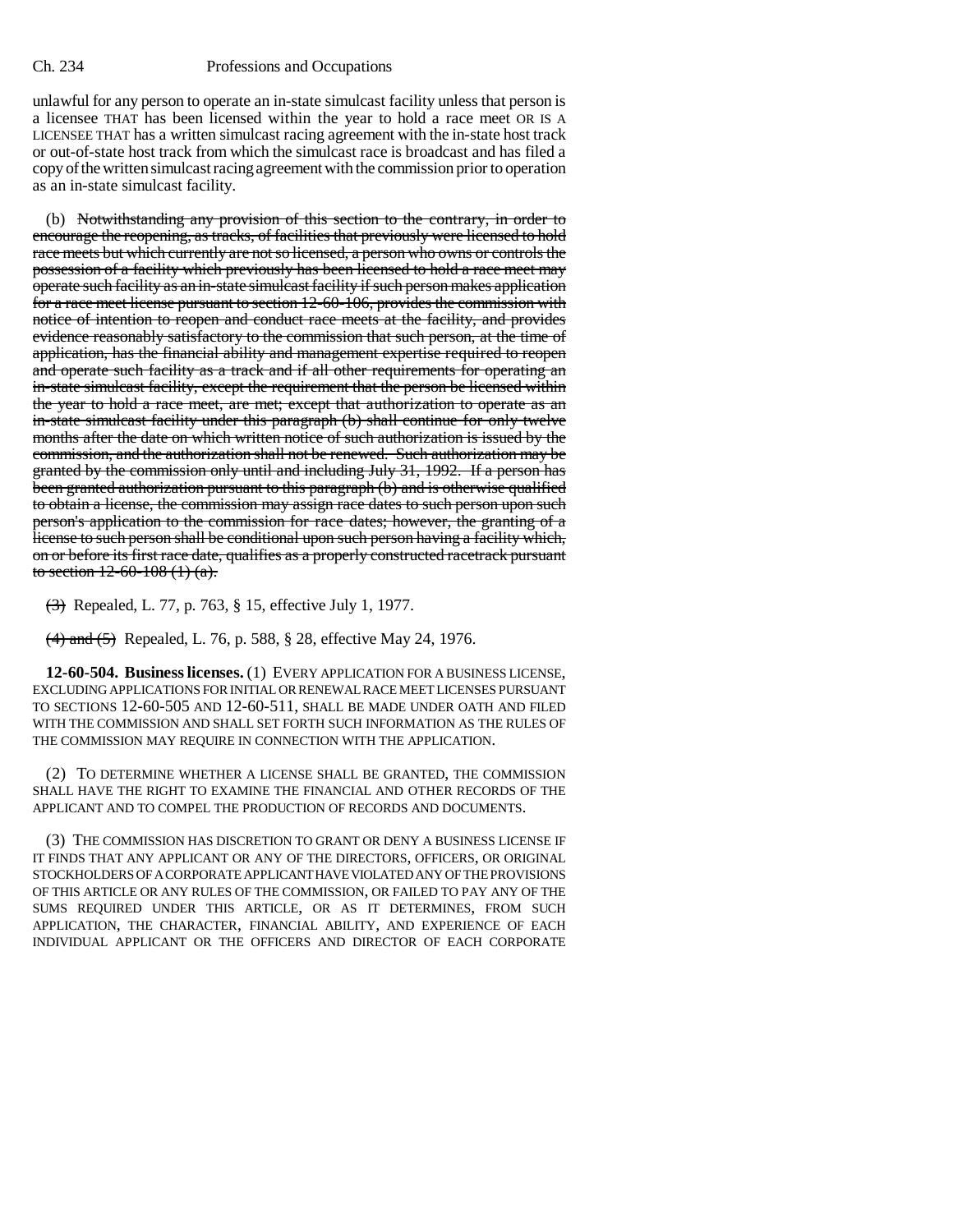APPLICANT TO BE FOR THE BEST INTERESTS OF THE STATE AND THE RACING INDUSTRY.

(4) WHEN CONDUCTING INVESTIGATIONS PURSUANT TO THIS SECTION, TO THE EXTENT POSSIBLE, THE COMMISSION SHALL UTILIZE INVESTIGATIVE INFORMATION OF OTHER STATE RACING JURISDICTIONS. THE COMMISSION MAY INVESTIGATE AN EXISTING LICENSEE WHO IS SEEKING TO ACQUIRE OWNERSHIP OF ANOTHER EXISTING LICENSE.

(5) ANY UNEXPIRED LICENSE HELD BY ANY PERSON WHO HAS BEEN CONVICTED BY THE COMMISSION OF VIOLATING ANY OF THE PROVISIONS OF THIS ARTICLE OR ANY RULE OF THE COMMISSION, OR WHO HAS WILLFULLY OR FRAUDULENTLY MADE ANY FALSE STATEMENT IN ANY APPLICATION FOR A LICENSE, OR WHO FAILS TO PAY TO THE COMMISSION ANY AND ALL SUMS REQUIRED UNDER THE PROVISIONS OF THIS ARTICLE IS SUBJECT TO CANCELLATION OR REVOCATION BY THE COMMISSION.

(6) THE COMMISSION SHALL HAVE THE POWER TO ISSUE SUBPOENAS FOR THE APPEARANCE OF PERSONS AND THE PRODUCTION OF DOCUMENTS AND OTHER THINGS IN CONNECTION WITH APPLICATIONS BEFORE THE COMMISSION OR IN THE CONDUCT OF INVESTIGATIONS.

**12-60-505. [Formerly 12-60-106] Meet licenses.** (1) Every initial application for a license to hold race meets under this article shall be made under oath and shall be filed with the commission on or before a day fixed by the commission and shall set forth the time, the place, and the number of days such meet shall continue; the kind of racing proposed to be conducted; the full name and address of the applicant and if a corporation the names and addresses of all of its officers and directors and all of the holders of each class of its stock and the amount of stock of each class so owned by each stockholder; the location of the racetrack and whether the same is owned or leased; the names and residences of the owners of all property leased by such applicant; a statement of the assets and liabilities of such applicant; a description of the qualifications and experience of the applicant if an individual or of its officers and directors if a corporation; a full disclosure of all holding or intermediary companies associated with the applicant, as well as their shareholders, all contracts that relate to the race meet, certified balance sheets of corporate applicants, and the terms and conditions of all contracts by which the applicant has received credit; a description of the land uses within a radius of two miles of the establishment in which such race meet is proposed to be conducted; and such incidental information as the rules of the commission may require in aid of the foregoing requirements CONNECTION WITH THE APPLICATION.

(2) Upon the filing of such application, the commission shall fix a date for a hearing on the application, and said applicant shall give public notice of the time and place of such hearing by publication in one issue of a daily or weekly newspaper of general circulation in the area in which it is proposed to conduct such race meet and by posting on the site of such proposed race meet a notice, in form and size to be determined by the commission, that such application has been filed and the date and place of the hearing thereon. At the time and place mentioned in said notice, the commission shall conduct a public hearing at which evidence for and against the granting of the application may be presented.

(3) Except as otherwise limited by the provisions of this article, in considering an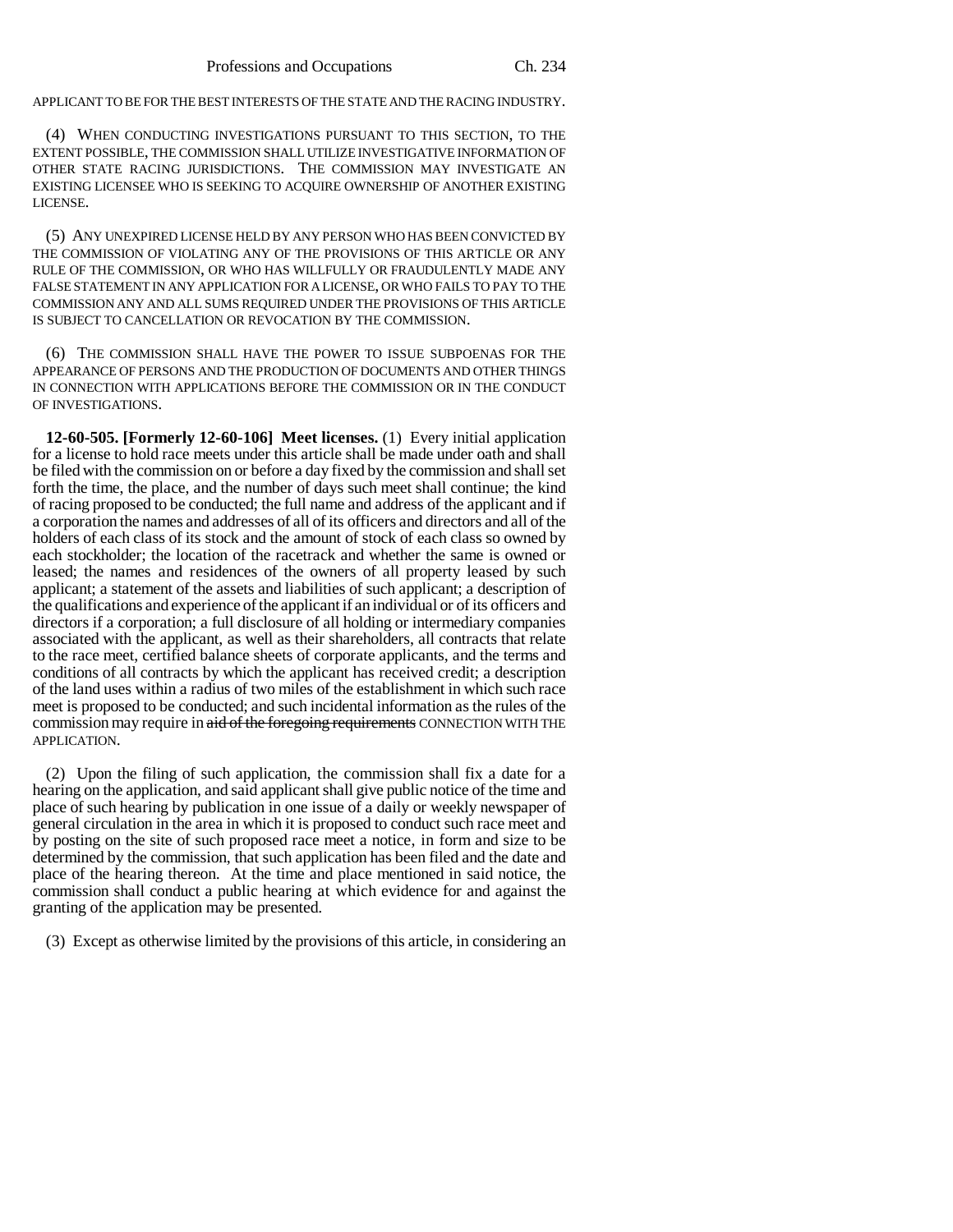application for a license under this section, the commission may give consideration to the number of licenses already granted, and to the location of tracks previously licensed, and to the sentiments and character of the community in which the proposed race meets are to be conducted, and to the ability, character, and experience of each individual applicant or the officers and directors of each corporate applicant. The commission may require of every applicant for a license to hold a race meet, except a public nonprofit association, nonprofit corporation, or nonprofit fair, including the Colorado state fair and all county fairs, who has not, within five years prior to making an application for a license to hold a race meet, operated a race meet in the county, city, or city and county in which it is proposed to hold such race meet, a recommendation in writing of the board of county commissioners of said county in the event the race meet is to be held in unincorporated areas of said county or of the governing board of a city or city and county if the proposed race meet is to be held within a city or city and county. THE COMMISSION MAY TAKE SUCH RECOMMENDATION INTO CONSIDERATION BEFORE GRANTING OR REFUSING SUCH LICENSES. Beginning July 1, 1977, The commission may deny a license to operate a new racetrack to a person who is already licensed to operate a racetrack within this or any other state if, in the opinion of the commission, the granting of such license would discourage legitimate competition from other qualified applicants.

(4) The commission may take such recommendation into consideration before granting or refusing such licenses. The commission shall investigate any applicant and shall require the applicant to pay the actual cost of investigating the application but not to exceed twenty-five thousand dollars AS PART OF THE FEES AND COSTS IMPOSED PURSUANT TO SECTION 12-60-506. The applicant shall advance the moneys necessary for the investigation to the commission, and the commission shall return any unused portion of such moneys to the applicant at the conclusion of the commission's investigation. The advance of such moneys may either be made directly to the commission or the moneys may be deposited into escrow in a manner approved by the commission.

 $(5)$  (4) The commission may grant or refuse licenses to conduct race meets under this article as it determines, from such application, the character, financial ability, and experience of each individual applicant or the officers and directors of each corporate applicant, the sentiments of the community and the character of the area wherein it is proposed to conduct such race meets, and the evidence presented at such hearing, to be for the best interests of the state, the racing industry, and the area in which it is proposed to conduct such race meets.

 $(6)$  (5) No license shall be issued to THE COMMISSION HAS DISCRETION TO GRANT OR DENY A RACE MEET LICENSE IF IT FINDS THAT any applicant who has, or any of whose THE directors, officers, or original stockholders OF A CORPORATE APPLICANT have, been convicted of any crime involving moral turpitude, or of any felony under the laws of this or any other state or of the United States, subject to the provisions of section 24-5-101, C.R.S., or who has been found guilty by the commission of violating VIOLATED any of the provisions of this article or any rules or regulations of the commission or who has failed to pay any of the sums required under this article. A certified copy of the judgment of the court in which such conviction occurred shall be presumptive evidence of conviction in any hearing under this article.

 $(7)$  (6) Every license issued under this article shall specify the number of days said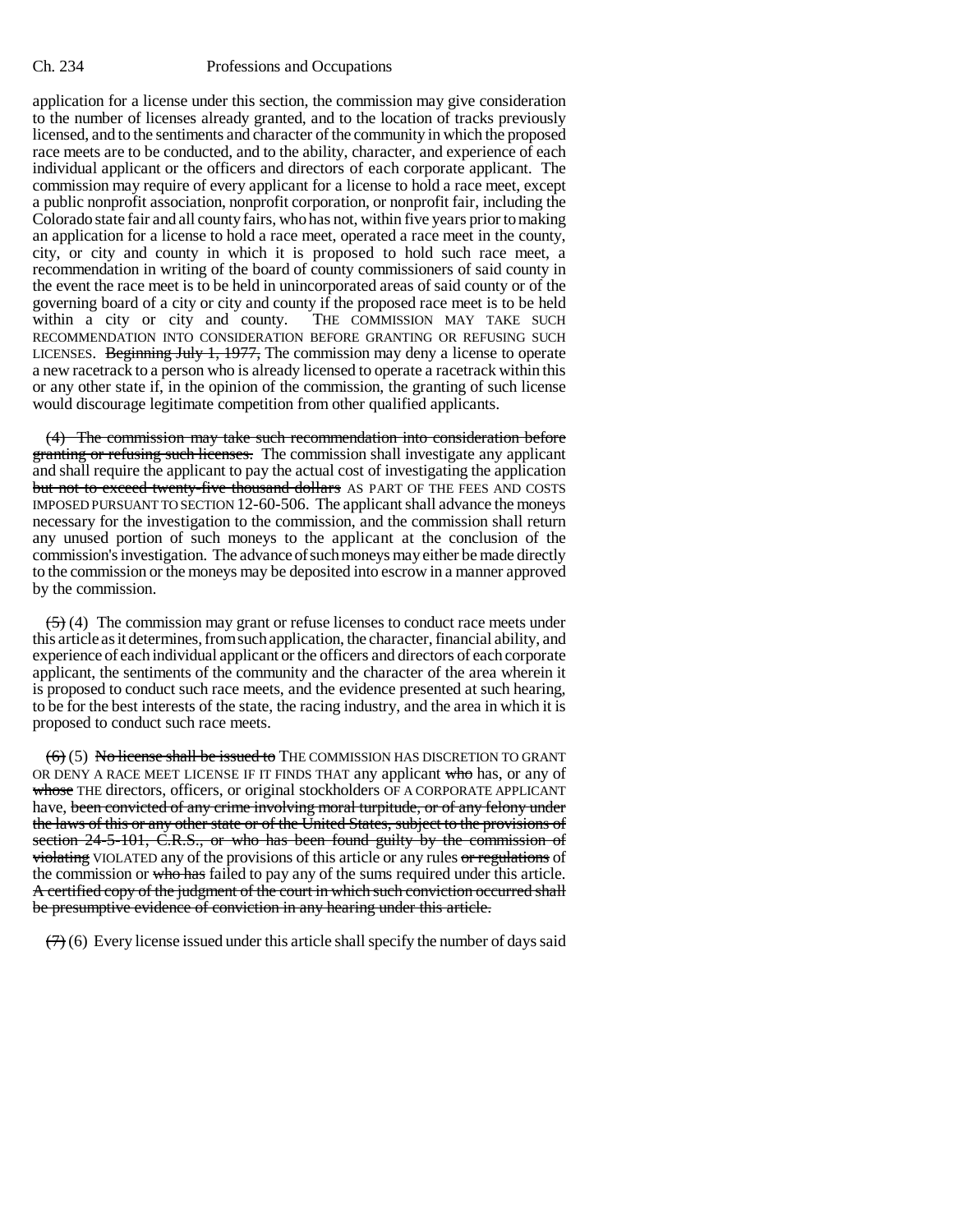Professions and Occupations Ch. 234

licensed race meet shall continue and the number of races per day. No license shall be granted to any individual who is not a bona fide resident of Colorado nor to any foreign corporation. Every applicant shall agree that, if granted a license under this article, such applicant will not thereafter sell, mortgage, or otherwise pledge or dispose of any of the assets listed and described on the application for a license or a renewal license without thirty days' prior notice to the commission, which may approve or disapprove the disposition of assets upon good cause shown. The charter of all corporate applicants shall contain a provision that, when a cumulative ten percent or more of the voting stock of such corporation is to be sold, mortgaged, or otherwise pledged or transferred, thirty days' prior notice shall be given to the commission. The corporation shall pay an investigation fee to the commission which shall not be more than the amount specified in subsection (4) of this section AS PART OF THE FEES AND COSTS IMPOSED PURSUANT TO SECTION 12-60-506. The commission shall approve or disapprove of the disposition of such stock, upon good cause shown, within ninety days of such filing of a completed application for transfer. The commission has the power to ascertain if any capital stock of any corporate applicant or licensee is held with the intent to mislead or deceive the commission for an undisclosed principal. The involvement of an undisclosed principal shall be grounds for the denial, suspension, or revocation of a license.

 $(8)$  (7) Upon petition by the licensee and a finding by the commission that it is impossible or impractical for a licensee, because of fire or act of God or other unforeseeable emergency not caused or participated in by the licensee, to conduct a race meet upon the dates allocated or upon a racetrack designated by the commission to the licensee, other dates and locations may be substituted and granted to the licensee. A licensee so petitioning may be granted the right to lease and utilize any other licensee's facilities for the term of the petitioning licensee's annual permit or any portion thereof, but said grant shall not be construed to allow any licensee more days of racing in any year than are prescribed by this article.

 $(9)$  (8) When conducting investigations pursuant to subsections  $(4)$  and  $(7)$  (3) AND (6) of this section, to the extent possible, the commission shall utilize investigative information of other state racing jurisdictions. The commission may investigate an existing licensee who is seeking to acquire ownership of another existing license to conduct race meets.

**12-60-506. Application - fee - waiver of confidentiality.** (1) IN CONNECTION WITH THE ISSUANCE OF LICENSES, THE COMMISSION SHALL ESTABLISH INVESTIGATION AND APPLICATION FEES FOR THE PURPOSE OF PAYING FOR THE ADMINISTRATIVE COSTS OF THE COMMISSION AND FOR PAYING FOR ANY BACKGROUND INVESTIGATIONS OF APPLICANTS AND OTHERS. THESE FEES MAY VARY DEPENDING ON THE TYPE OF APPLICATION, THE COMPLEXITY OF THE INVESTIGATION, OR THE COSTS OF THE COMMISSION IN REVIEWING THE MATTERS INVOLVED.

(2) THE APPLICATION FORM CREATED BY THE COMMISSION SHALL INCLUDE A WAIVER OF ANY RIGHT OF CONFIDENTIALITY AND A PROVISION WHICH ALLOWS THE INFORMATION CONTAINED IN THE APPLICATION TO BE ACCESSIBLE TO LAW ENFORCEMENT AGENTS OF THIS OR ANY OTHER STATE OR THE GOVERNMENT OF THE UNITED STATES. THE WAIVER OF CONFIDENTIALITY SHALL EXTEND TO ANY FINANCIAL OR PERSONNEL RECORD, WHEREVER MAINTAINED.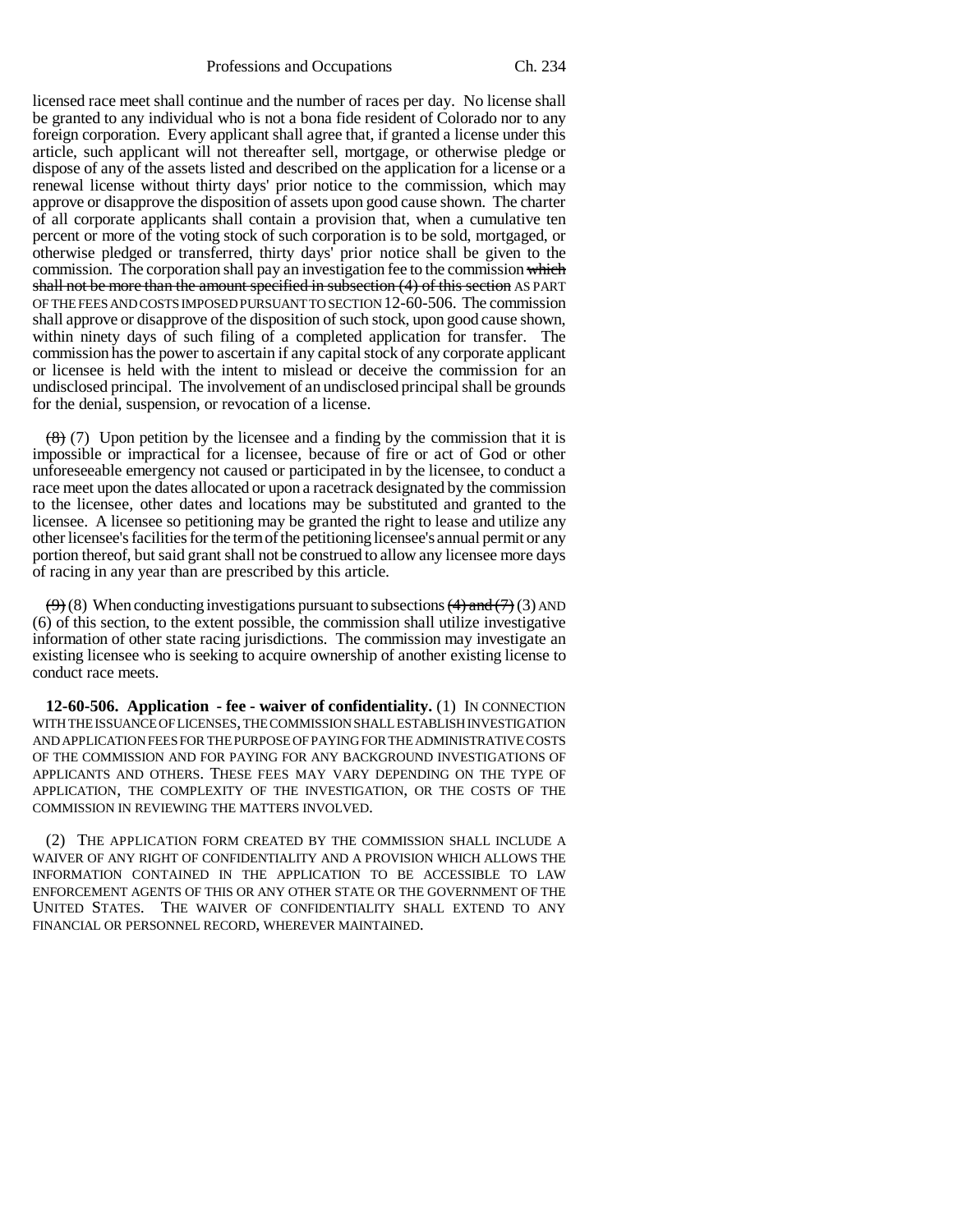**12-60-507. [Formerly 12-60-105.6] Investigation - denial, suspension, and revocation actions against licensees.** (1) The commission or the board of stewards or judges of a race meet upon its own motion may, and upon verified complaint in writing of any person shall, investigate the activities of any licensee OR APPLICANT within the state or any person upon the premises of a track. and IN ADDITION TO ITS AUTHORITY UNDER ANY OTHER PROVISION OF THIS ARTICLE, the commission or board of stewards or judges may ISSUE A LETTER OF ADMONITION TO A LICENSEE, fine a licensee, suspend a license, or deny an application for a license, and the commission may OR revoke a license, if such person has committed any of the following violations:

## (a) Making any substantial or willful misrepresentation;

(b) (a) Disregarding or violating any provisions PROVISION of this article or violating any rule or regulation promulgated by the commission in the interests of the public and in conformance with the provisions of this article;

(c) (b) Conviction of a felony under the laws of this or any other state or of the United States, subject to the provisions of section 24-5-101, C.R.S. BEEN CONVICTED OF, OR ENTERED A PLEA OF GUILTY OR NOLO CONTENDERE TO, A CRIMINAL CHARGE UNDER THE LAWS OF THIS OR ANY OTHER STATE OR OF THE UNITED STATES, OR ENTERED INTO A PLEA BARGAIN FOR ACTS OR OMISSIONS THAT, IF COMMITTED IN COLORADO, WOULD HAVE BEEN GROUNDS FOR DISCIPLINE IN THIS STATE. A certified copy of the judgment of the court in which ANY such conviction occurred shall be presumptive evidence of such conviction in any hearing under this article. THIS PARAGRAPH (b) SHALL BE APPLIED IN ACCORDANCE WITH SECTION 24-5-101, C.R.S.

(c) CURRENT PROSECUTION OR PENDING CHARGES IN ANY JURISDICTION AGAINST THE APPLICANT, OR ANY OF ITS OFFICERS OR DIRECTORS, OR ANY OF ITS GENERAL PARTNERS, OR ANY STOCKHOLDERS, LIMITED PARTNERS, OR OTHER PERSONS HAVING A FINANCIAL OR EQUITY INTEREST OF FIVE PERCENT OR GREATER IN THE APPLICANT, FOR ANY FELONY; EXCEPT THAT, AT THE REQUEST OF THE APPLICANT OR THE PERSON CHARGED, THE COMMISSION SHALL DEFER DECISION UPON SUCH APPLICATION DURING THE PENDENCY OF SUCH CHARGE;

(d) Fraud, willful misrepresentation, or deceit in racing;

## (e) Falsification, misrepresentation, or omission of required information in a license application to the commission;

 $(f)$  (e) Failure to disclose to the commission complete ownership or beneficial interest in a racing animal entered to be raced;

 $\left(\frac{\mathbf{e}}{\mathbf{e}}\right)$  (f) Misrepresentation or attempted misrepresentation in connection with the sale of a racing animal or other matter pertaining to racing or registration of racing animals;

 $\left(\frac{h}{h}\right)$  (g) Failure to comply with any order or rulings of the commission, the stewards, the judges, or a racing official pertaining to a racing matter;

 $(i)$  (h) Ownership of any interest in or participation by any manner in any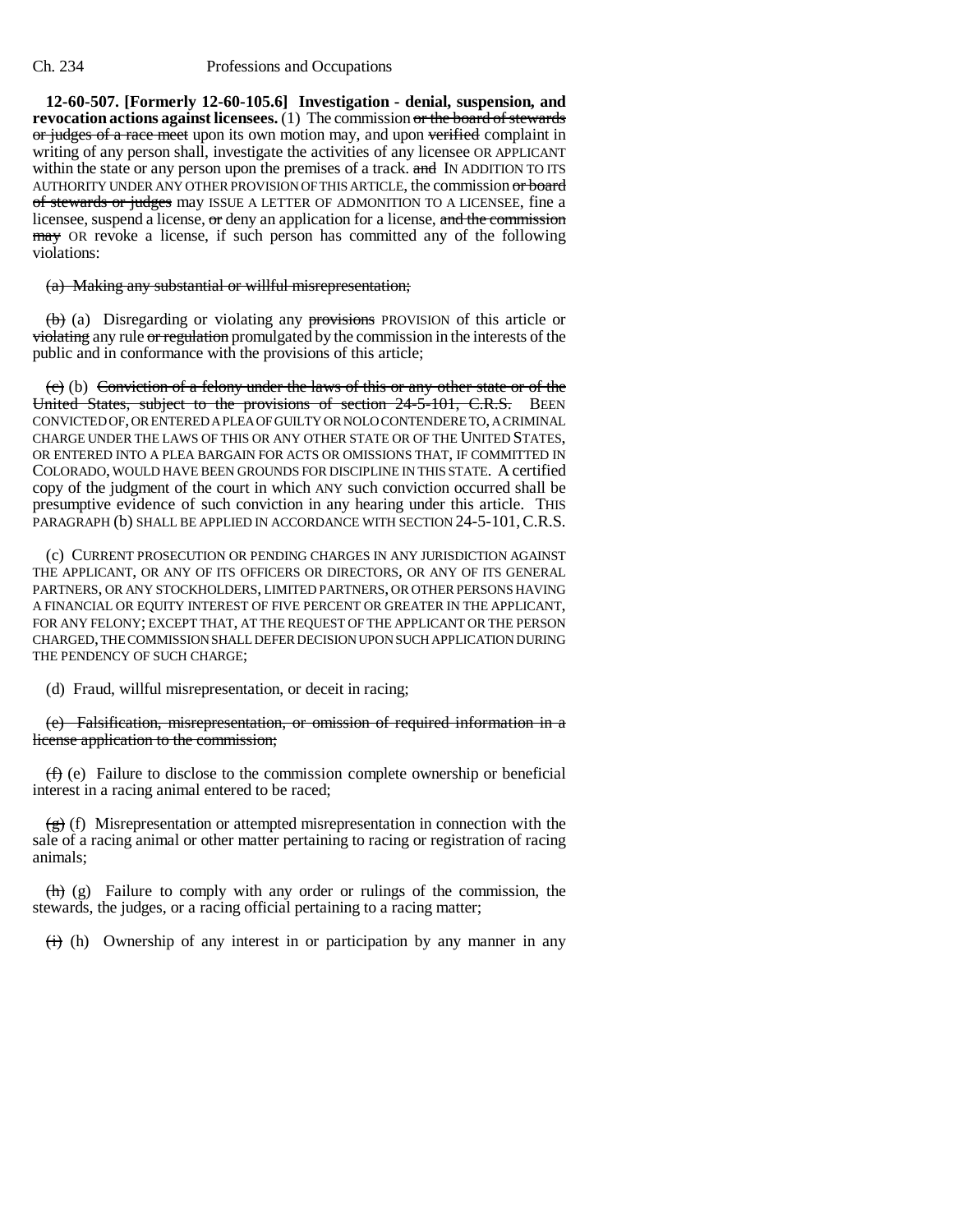bookmaking, pool-selling, touting, bet solicitation, or illegal enterprise;

(j) Unqualified by experience or competence to perform the activity permitted by the license possessed or being applied for;

(k) (i) Employment or harboring of EMPLOYING OR HARBORING unlicensed persons on the premises of a racetrack;

(j) EMPLOYING OR BEING ASSISTED BY ANY PERSON WHO IS NOT OF GOOD RECORD OR GOOD MORAL CHARACTER;

 $(H)$  (k) Discontinuance of or ineligibility for the activity for which the license was issued;

 $(m)$  (l) Being currently under suspension or revocation of a racing license in another racing jurisdiction, OR HAVING BEEN SUBJECT TO DISCIPLINARY ACTION BY THE RACING COMMISSION OR EQUIVALENT AGENCY OF ANOTHER JURISDICTION FOR ACTS OR OMISSIONS THAT, IF COMMITTED IN COLORADO, WOULD HAVE BEEN GROUNDS FOR DISCIPLINE IN THIS STATE; EXCEPT THAT THIS PARAGRAPH (l) SHALL NOT FURNISH THE BASIS FOR THE IMPOSITION OF FINES;

 $(n)$  (m) Possession on the premises of a racetrack of:

(I) Firearms; or

(II) A battery, buzzer, electrical device, or other appliance other than a whip which could be used to alter the speed of a racing animal in a race or while working out or schooling;

 $\left(\varphi\right)$  (n) Possession, on the premises of a racetrack, by a person other than a licensed veterinarian of:

(I) A hypodermic needle, hypodermic syringe, or other similar device;

(II) Any substance, compound items, or combination thereof of any medicine, narcotic, stimulant, depressant, or anesthetic which could alter the normal performance of a racing animal unless specifically authorized by the commission veterinarian;

 $(p)$  (o) Cruelty to or neglect of a racing animal;

 $\left(\frac{q}{q}\right)$  (p) Offering, promising, giving, accepting, or soliciting a bribe in any form, directly or indirectly, to or by a person having any connection with the outcome of a race, or failure to report knowledge of such act immediately to the stewards, the judges, or the commission;

 $(r)$  (q) Causing, attempting to cause, or participation PARTICIPATING in any way in any attempt to cause the prearrangement of a race result, or failure to report knowledge of such act immediately to the stewards, the judges, or the commission;

 $(s)$  (r) Entering, or aiding and abetting the entry of, a race RACING animal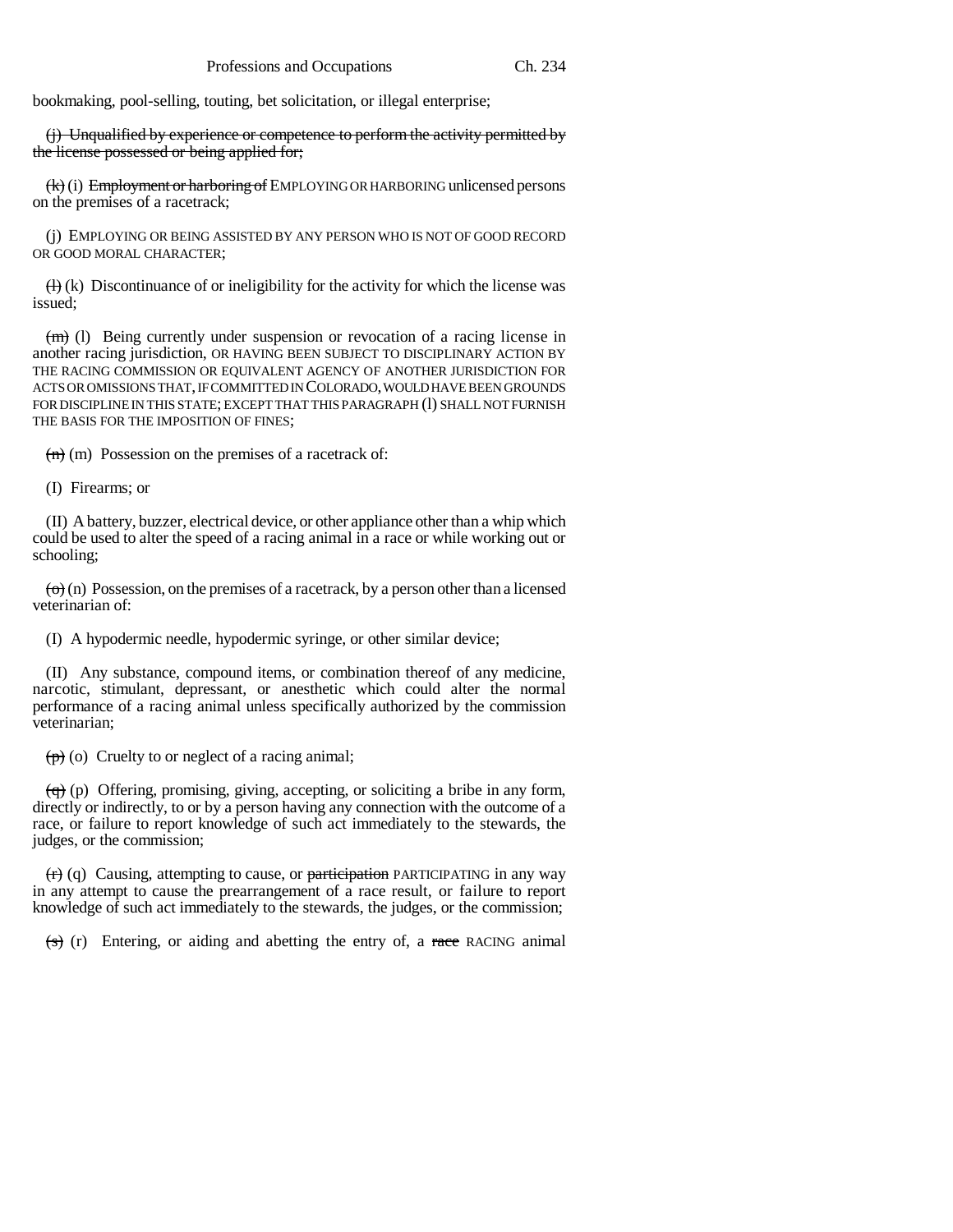ineligible or unqualified for the race entered;

 $(t)$  (s) Willfully or unjustifiably entering or racing of any animal in any race under any name or designation other than the name or designation assigned to such animal by and registered with the official recognized registry for that breed of animal, or willfully setting on foot SOLICITING, instigating, engaging in or in any way furthering any act by which any racing animal is entered or raced in any race under any name or designation other than the name or designation duly assigned by and registered with the official recognized registry for that breed of animal;

 $\overleftrightarrow{(u)}(t)$  Aiding or abetting any person in the violation of any rule of the commission;

 $(\forall)$  (u) Racing at a racetrack without having a racing animal registered to race at that racetrack;

 $\overline{(w)}$  (v) Being on the premises of a racetrack for which the applicant or licensee is required to be licensed without being able to show proof of gainful employment at that racetrack.

(2) Any person who fails to pay  $\frac{1}{2}$  in a timely manner WITHIN THE TIME PERIOD ESTABLISHED BY RULE a fine imposed pursuant to this article shall pay, in addition to the fine due, a penalty amount equal to the fine. Any person who submits to the commission DEPARTMENT OF REVENUE THROUGH THE DIVISION a check in payment of a fine or license fee requirement imposed pursuant to this article, which check is not honored by the financial institution upon which it is drawn, shall pay, in addition to the fine or fee due, a penalty amount equal to the fine or fee. All moneys received pursuant to a penalty amount imposed by this subsection (2) shall be credited to the general fund of the state.

(3) ANY PERSON AGGRIEVED BY A FINAL ACTION OR ORDER OF THE COMMISSION MAY APPEAL SUCH ACTION TO THE COLORADO COURT OF APPEALS.

**12-60-507.5. License - mandatory disqualification - criteria.** (1) THE COMMISSION SHALL DENY A LICENSE TO ANY APPLICANT ON THE BASIS OF ANY OF THE FOLLOWING CRITERIA:

(a) FAILURE OF THE APPLICANT TO PROVE BY CLEAR AND CONVINCING EVIDENCE THAT THE APPLICANT IS QUALIFIED IN ACCORDANCE WITH THE PROVISIONS OF THIS ARTICLE;

(b) FAILURE OF THE APPLICANT TO PROVIDE INFORMATION, DOCUMENTATION, AND ASSURANCES REQUIRED BY THIS ARTICLE OR REQUESTED BY THE COMMISSION, FAILURE OF THE APPLICANT TO REVEAL ANY FACT MATERIAL TO QUALIFICATION, OR THE SUPPLYING OF INFORMATION WHICH IS UNTRUE OR MISLEADING AS TO A MATERIAL FACT PERTAINING TO THE QUALIFICATION CRITERIA;

(c) CONVICTION OF THE APPLICANT, OR ANY OF ITS OFFICERS OR DIRECTORS, OR ANY OF ITS GENERAL PARTNERS, OR ANY STOCKHOLDERS, LIMITED PARTNERS, OR OTHER PERSONS HAVING A FINANCIAL OR EQUITY INTEREST OF FIVE PERCENT OR GREATER IN THE APPLICANT, OF ANY OF THE FOLLOWING: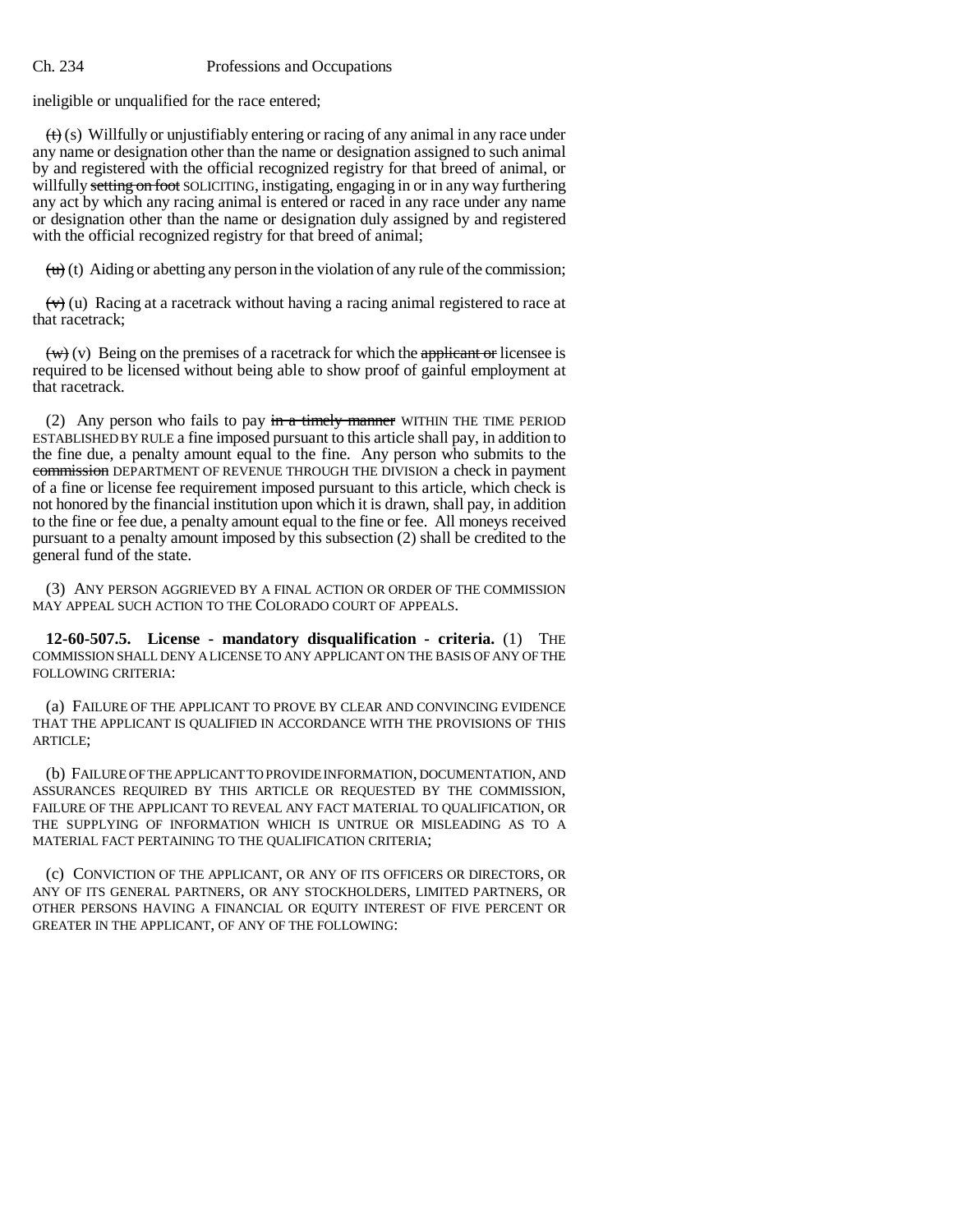(I) ANY GAMBLING-RELATED OFFENSE OR THEFT BY DECEPTION;

(II) ANY CRIME INVOLVING FRAUD OR MISREPRESENTATION, NOTWITHSTANDING THE PROVISIONS OF SECTION 24-5-101, C.R.S.;

(d) CURRENT PROSECUTION OR PENDING CHARGES IN ANY JURISDICTION AGAINST THE APPLICANT, OR AGAINST ANY PERSON LISTED IN PARAGRAPH (c) OF THIS SUBSECTION (1), FOR ANY OF THE OFFENSES ENUMERATED IN SAID PARAGRAPH (c); EXCEPT THAT, AT THE REQUEST OF THE APPLICANT OR THE PERSON CHARGED, THE COMMISSION SHALL DEFER DECISION UPON SUCH APPLICATION DURING THE PENDENCY OF SUCH CHARGE.

**12-60-508. [Formerly 12-60-105.5] Hearings - review.** (1) Except as otherwise provided in this section, all proceedings before the commission or a hearing officer with respect to the denial, suspension, or revocation of licenses or the imposition of fines shall be conducted pursuant to the provisions of sections 24-4-104 and 24-4-105, C.R.S.

(2) Such proceedings shall be held in the county where the commission has its office or in such other place as the commission may designate. The commission shall notify the applicant or licensee by mailing by first-class mail a copy of the written notice required to the last address furnished by the applicant or licensee to the commission.

(3) (a) The commission may delegate its authority to conduct hearings AND IMPOSE DISCIPLINE with respect to the denial or suspension of licenses or the imposition of a fine to its board of stewards or judges THE DIVISION, THROUGH ITS BOARD OF STEWARDS OR JUDGES, OR A HEARING OFFICER. Proceedings before the board of stewards or judges DIVISION, THROUGH ITS BOARD OF STEWARDS OR JUDGES, OR A HEARING OFFICER shall not be governed by the procedural or other requirements of sections 24-4-104 and 24-4-105, C.R.S., but rather shall be conducted in accordance with rules adopted by the commission.

(b) THE COMMISSION MAY DIRECT THAT ANY HEARING BE CONDUCTED BEFORE AN ADMINISTRATIVE LAW JUDGE APPOINTED PURSUANT TO PART 10 OF ARTICLE 30 OF TITLE 24, C.R.S.

(3.5) At least one member of the board of stewards or judges shall be appointed and employed by the commission. The remaining members of the board of stewards or judges shall be subject to the approval of the commission and may be removed by the commission at any time for any reason which is deemed good and sufficient.

(4) The board of stewards or judges shall be restricted in the scope of its authority as follows:

(a) The board of stewards or judges shall have the authority to punish violators of this article, including rules promulgated pursuant to this article, by suspending a license for a period not to exceed the duration of the meet plus sixty days after the close of the meet or by imposing a fine not to exceed five hundred dollars, or both, and may refer the case to the commission for review after the hearing if it believes a more severe penalty should be imposed.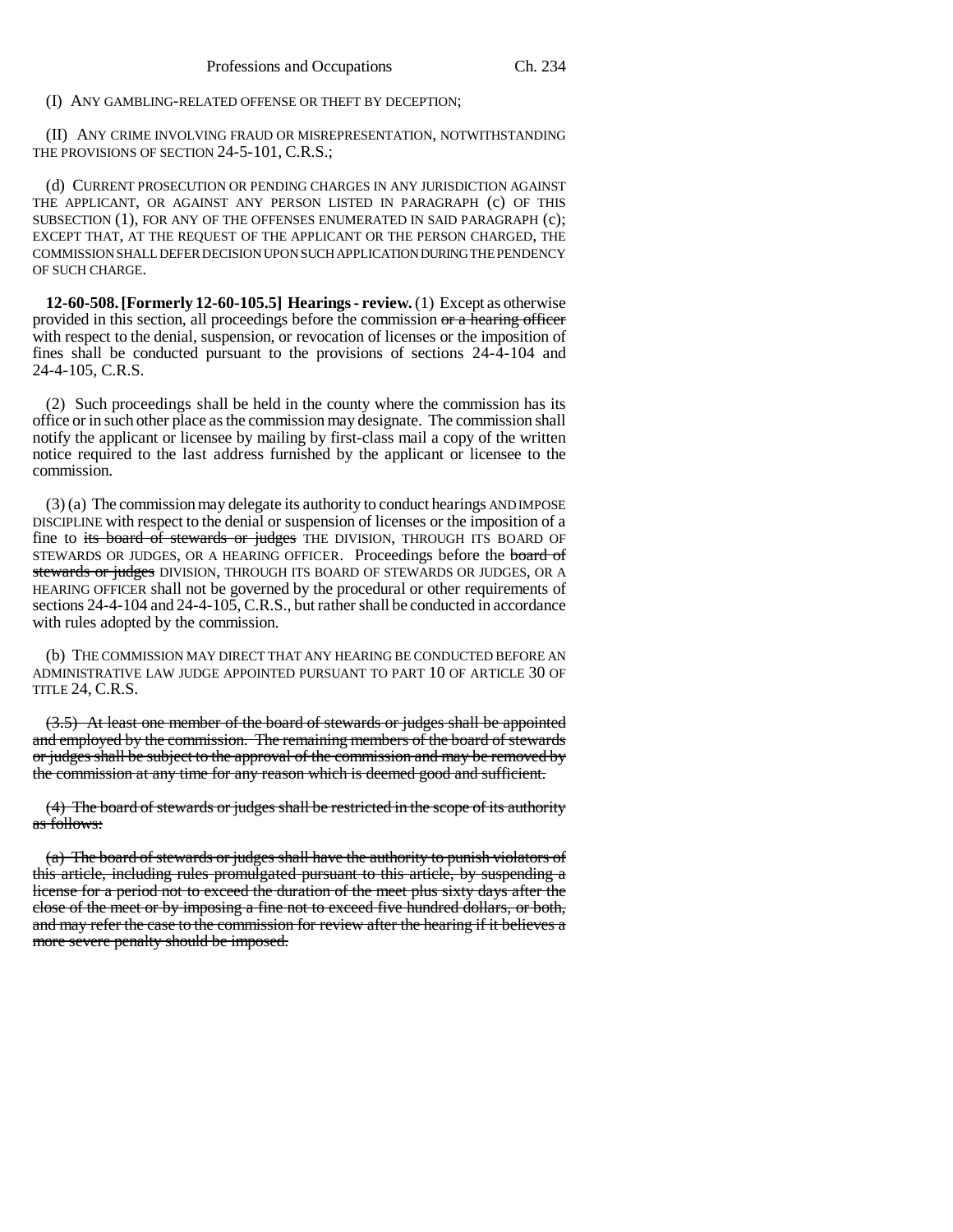(b) The board of stewards or judges may summarily suspend a license pending a hearing for a period not to exceed fourteen days where it has reasonable grounds to believe and finds that the licensee has been guilty of a deliberate or willful violation or that the public health, safety, or welfare imperatively requires emergency action, incorporates such findings in its order, and promptly institutes the disciplinary hearing proceedings.

(4.5) An action of the board of stewards or judges denying or suspending a license or imposing a fine shall be effective only if approved by at least one member of the board of stewards or judges who is appointed and employed by the commission.

(5) (4) The board of stewards or judges COMMISSION, THE DIVISION, THROUGH ITS BOARD OF STEWARDS OR JUDGES, AND ANY HEARING OFFICER shall have the authority to administer oaths and affirmations, sign and issue subpoenas and order the production of documents and other evidence, and regulate the course of the hearing, pursuant to rules adopted by the commission.

 $(6)$  (5) Any person PARTY aggrieved by a final order or ruling issued by the board of stewards or judges THE DIVISION, THROUGH ITS BOARD OF STEWARDS OR JUDGES, OR A HEARING OFFICER shall have a right to appeal such order or ruling to the commission, pursuant to procedural rules which shall be adopted by the commission. The aggrieved party may petition the commission for a stay of execution pending appeal to the commission.

**12-60-509. [Formerly 12-60-112] Liability insurance - bond for race meets.** (1) For the protection of the public and the exhibitors, contestants, and visitors, every person licensed to conduct a race meet under the provisions of this article shall carry public liability insurance in the form of a contract and with a company to be approved by the commission.

(2) Every AN ORGANIZATION REPRESENTING THE MAJORITY OF THE OWNERS OF RACING ANIMALS PARTICIPATING IN ANY RACE MEET MAY REQUIRE THE licensee licensed to conduct a CONDUCTING SUCH race meet shall TO provide and deliver to the commission evidence of a savings account, deposit, or certificate of deposit meeting the requirements of section 11-35-101, C.R.S., or a bond signed by a surety company authorized to do business in this state, in such form as shall be required by the commission, in a sum of not less than five thousand dollars and such further amount as may be required by the commission, AN AMOUNT SUFFICIENT TO COVER ALL AWARDS AND PURSES DUE TO THE CONTESTANTS AT SUCH RACE MEET AND conditioned that said licensee will pay to the state of Colorado all moneys due it under the provisions of this article, and that the licensee will pay and discharge all obligations to the employees, exhibitors, contestants, and persons furnishing labor and material in connection with any race meet or in connection with the construction, maintenance, repair, or operation of the racetrack, buildings, and grounds thereon or connected therewith, and generally that such licensee will conduct said race meet strictly in accordance with the provisions of this article and the rules and regulations of the commission and will not violate any other law of this state while operating under such license SAID CONTESTANTS IN CONNECTION WITH THE RACE MEET.

(2.5) (a) Notwithstanding the provisions of subsection (2) of this section, every person licensed to conduct a race meet other than a horse race meet who has been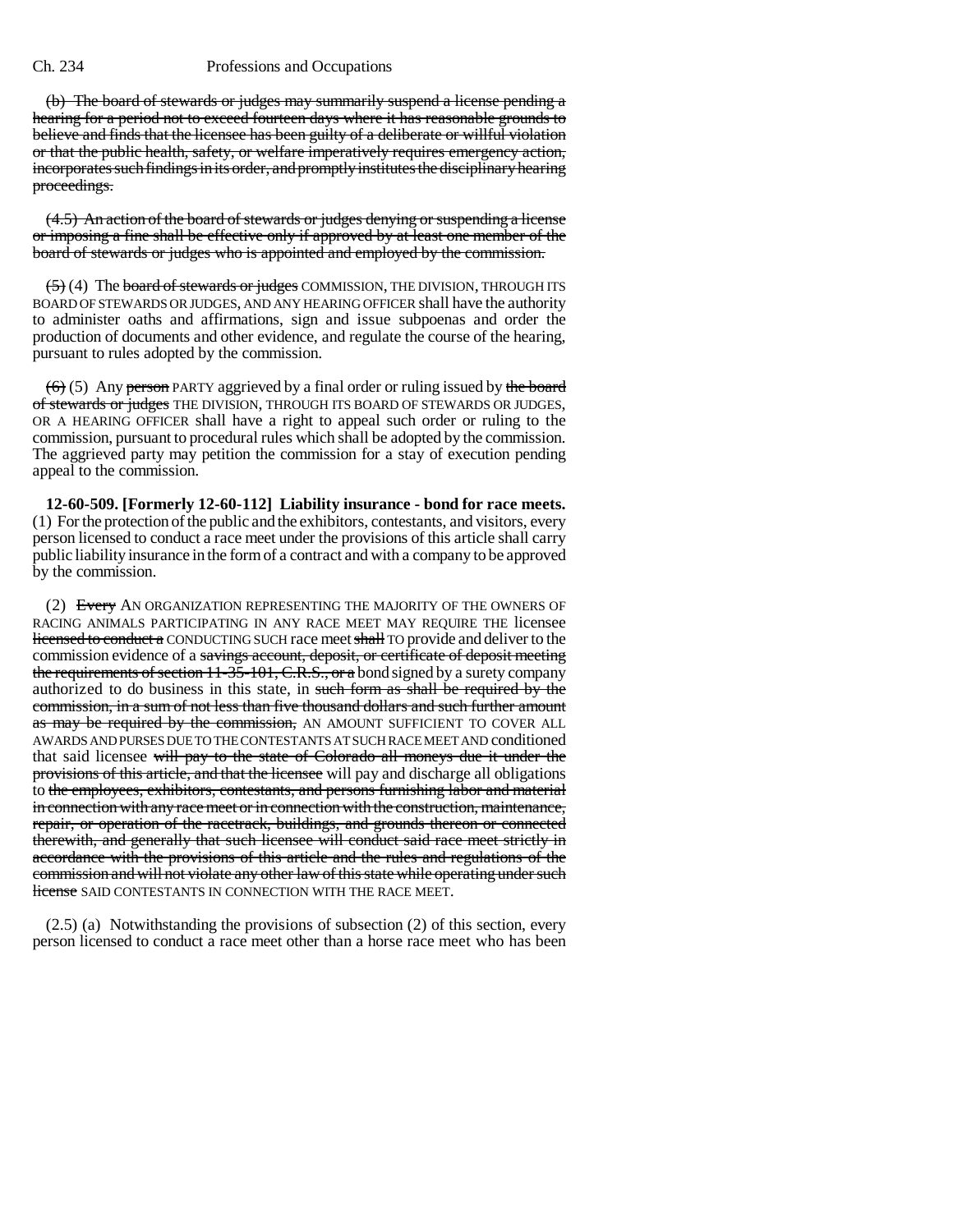licensed in this state for five consecutive years and who, during this period, has not had any actions on the bond or other evidence DEMONSTRATING A LACK of financial responsibility required in subsection  $(2)$  of this section shall be exempt MAY BE EXEMPTED from the requirement to file such bond or other evidence of financial responsibility.

(b) If any actions are subsequently brought against the licensee, the commission may reinstate the requirement of a bond or any other evidence of financial responsibility meeting the requirements of section 11-35-101, C.R.S.

(3) It is the duty of the attorney general of this state or the district attorney of the county wherein such race meet is held to prosecute all actions on such bonds on behalf of this state. Any person having any claim against any licensee for any reason whatever, except a cause of action covered by public liability insurance, may prosecute the same in an action in his own behalf brought in the name of the state of Colorado for his use and benefit and at the expense of such claimant; and any claimant recovering in any such action, suit, or proceeding on any such bond is entitled to recover such sum as the court may adjudge reasonable for the attorney's fees therein for bringing or prosecuting such action, suit, or proceeding.

**12-60-510. [Formerly 12-60-114] Racing of standardbred harness horses.** (1) Notwithstanding any other provision of this article to the contrary, the commission shall grant licenses to conduct the racing of standardbred harness horses pursuant to the provisions of this article and in accordance with subsections (2) and (3) of this section.

(2) Such THE licenses GRANTED may be issued to conduct not more than three such race meets in any one year at a racetrack specifically designed and used for the racing of no animals other than standardbred harness horses, but such race meets may not be held on the same dates as race meets authorized by the commission for animals other than standardbred harness horses that are held within forty miles of the track licensed for the racing of standardbred harness horses. In addition, licenses may be issued by the commission to conduct three race meets for the racing of standardbred harness horses in any one year at any racetrack at which horse race meets are held and which is not within forty miles of any other racetrack licensed for the racing of horses or the racing of standardbred harness horses.

(3) No tracks licensed for the racing of standardbred harness horses may be located within forty miles of one another, but such tracks may be located within forty miles of any track licensed for the racing of animals other than standardbred harness horses subject to the limitations in subsection (2) of this section.

(4) The provisions of subsection (3) of this section shall not restrict the right of a county to conduct extended standardbred harness horse race meets, upon being licensed by the state racing commission, at a county fairground if such race meets are not within fifteen miles of any race track licensed in Colorado for the racing of horses.

**12-60-511. [Formerly 12-60-108] Eligibility to operate race meets - renewal or revocation.** (1) (a) No person shall be eligible to operate a race meet under a license issued under the provisions of this article unless such person is the owner or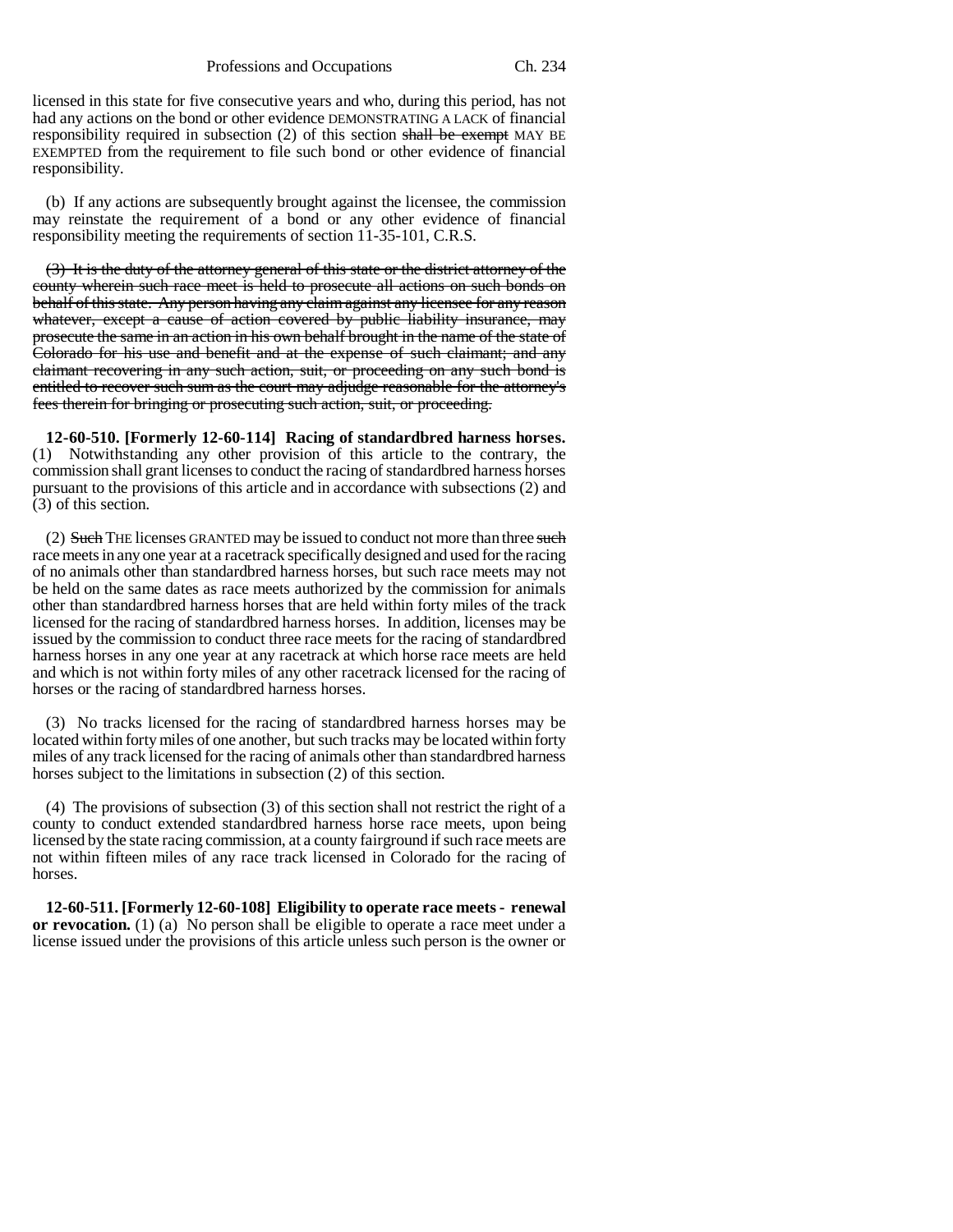controls the possession of a properly constructed racetrack suitable for the conduct of racing and improved with safe and suitable grandstands, equipped with reasonably sanitary accommodations and also such accommodations, INCLUDING TRACK CONDITIONS, as the commission may require for the care and control of the animals racing at such meet, and also such other improvements as, in the opinion of the commission, may be required for the protection of the public, HUMAN AND ANIMAL PARTICIPANTS, and others likely to be present at such race meet. In consideration of the location of the track and other structures and erections and the probable capacity requirements to accommodate the crowd and the number of people that will reasonably be expected to occupy such grandstands and attend such race meets, a major racing operation license shall not be issued for the racing of horses at a class A track which is within forty miles of any other major racing operation licensed under this article for the racing of horses at a class A track; nor shall a major racing operation license be issued for the racing of horses at a class B track which is within forty miles of any other major racing operation licensed under this article for the racing of horses at a class B track. In no event shall any racing operation licensed under this article for the racing of horses at a horse track located within forty miles of the Colorado state fair and industrial exposition conduct race meets of horses on the same dates as the race meets of horses at the state fair.

(b) As used in paragraph (a) of this subsection (1), "major racing operation" means nonprofit corporations and commercial tracks conducting race meets which exceed fifteen racing days.

(2) A license shall not be issued for the racing of greyhounds within forty miles of any other racing operation licensed under this article for the racing of greyhounds. This provision shall not apply to races conducted by any state, county, or other fair association holding not more than one race meet annually for a period not exceeding six days.

(3) Applications for renewal of such license shall be filed with the commission on or before a day fixed by the commission and shall set forth the name of the applicant and if a corporation the names and addresses of its officers and directors with a list attached thereto of the names and addresses of all the holders of its stock, as of a date not more than thirty days prior to the filing of such application, and the amount of voting stock held by each stockholder. If any of its voting stock is known by any applicant to be registered in the name of a person not the actual owner thereof, such list shall also show the name and address of such actual owner.

(4) Said application shall set forth the proposed dates of race meets, the dates within such race meets on which the applicant intends to conduct racing at such meetings and the number of races intended to be run on such dates, and the address of the establishment where such meets are to be held and shall have attached thereto the most recent financial statement of the applicant as of a date not more than twelve months prior to the date of the application for renewal of such license. Such application shall also contain such other information as the rules of the commission may provide to insure ENSURE that such licensee is conducting race meets in accordance with the provisions of this article and the rules and regulations of the commission. To determine whether an application for renewal of such license to conduct race meets shall be granted, the commission shall have the right to examine the financial and other records of the licensee, to compel the production of records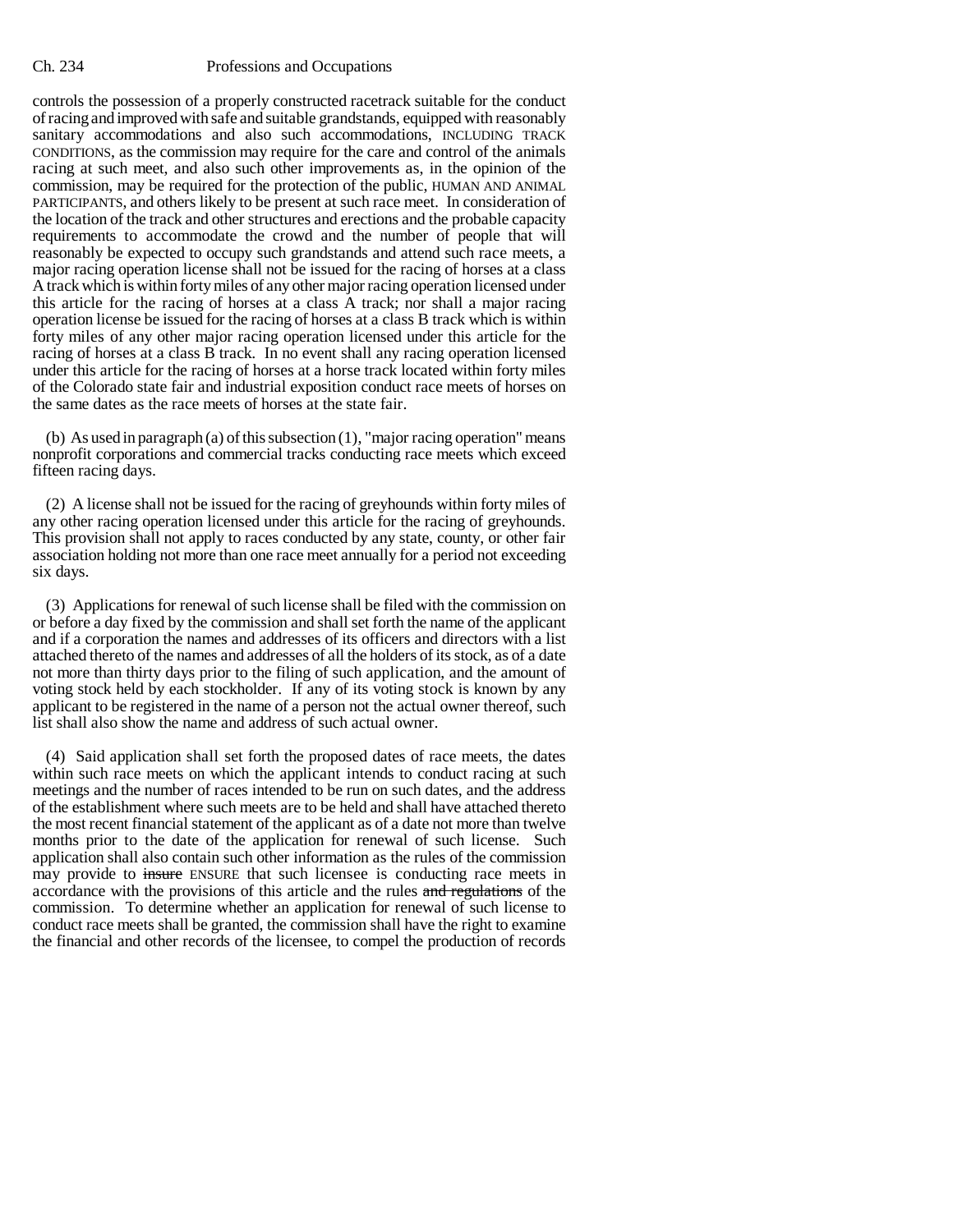and documents, to conduct hearings, to summon witnesses, and to administer oaths.

 $(5)$  (a) As soon as is practicable after the date fixed for the filing of said applications for renewal, the commission shall meet and determine the granting or denial thereof. If the commission finds that the applicant has fully complied with the requirements and conditions for renewal, the application for renewal shall be granted, and the commission shall allot and assign to the respective applicants, in the manner stated in this subsection (5), dates for race meets and dates for racing within the race meet and the number of races on such dates.

(b) Except as otherwise provided in this article, in its sound discretion, the commission may allot different dates for race meets, different dates for racing within a race meet, and a different number of races on such dates from those requested in the application for renewal. In making such allotment of dates, the commission shall do so in its sound discretion and shall endeavor to allot to each applicant the dates requested in the respective applications so filed by the applicants, after giving due consideration to all factors involved, including the interests of the respective applicants and the public and the best interests of racing, and avoiding, whenever possible, conflicts in live greyhound race dates between greyhound tracks in the same circuit or a conflict in live horse race dates between class A tracks or between class B tracks located within fifty miles of each other; except that the commission may allot dates to a state, county, or other fair commission or association holding not more than one race meet annually for a period not exceeding six days, notwithstanding that such dates conflict with the dates allotted to another applicant conducting live racing of the same type animals. When the granting of requested initial or renewal race dates would result in a conflict, the commission, in its discretion, may grant race dates so as to avoid such conflict to the extent possible, giving preference to requests for race dates from license applicants whose licensed race meet in the previous year included such race dates.

(6) In the event the commission finds that any applicant for a renewal of a license to conduct race meets under this article has violated any of the provisions of this article or any rule or regulation of the commission, or has willfully or fraudulently made any false statement in an original application for a license to hold race meets or for the renewal of such license, or has failed to pay the commission any sums required by this article, or lacks the ability, experience, or finances to conduct race meets, the commission may refuse to grant a renewal of such license.

(7) Any unexpired license held by any person who has been convicted by the commission of violating any of the provisions of this article or any rule or regulation of the commission, or who has willfully or fraudulently made any false statement in any application for a license to hold a race meet or for the renewal of such license, or who fails to pay to the commission any and all sums required under the provisions of this article is subject to cancellation or revocation by the commission. Such cancellation shall be made only after a summary hearing before the commission, of which three days' notice in writing shall be given the licensee specifying the grounds for the proposed cancellation and at which hearing the licensee shall be given an opportunity to be heard in person and by counsel in opposition to the proposed cancellation. No license shall be granted or continued to any licensee for any race meet licensed under this article who has made default in any payment of any premium or prizes on any race meets held under this article or who has failed to meet any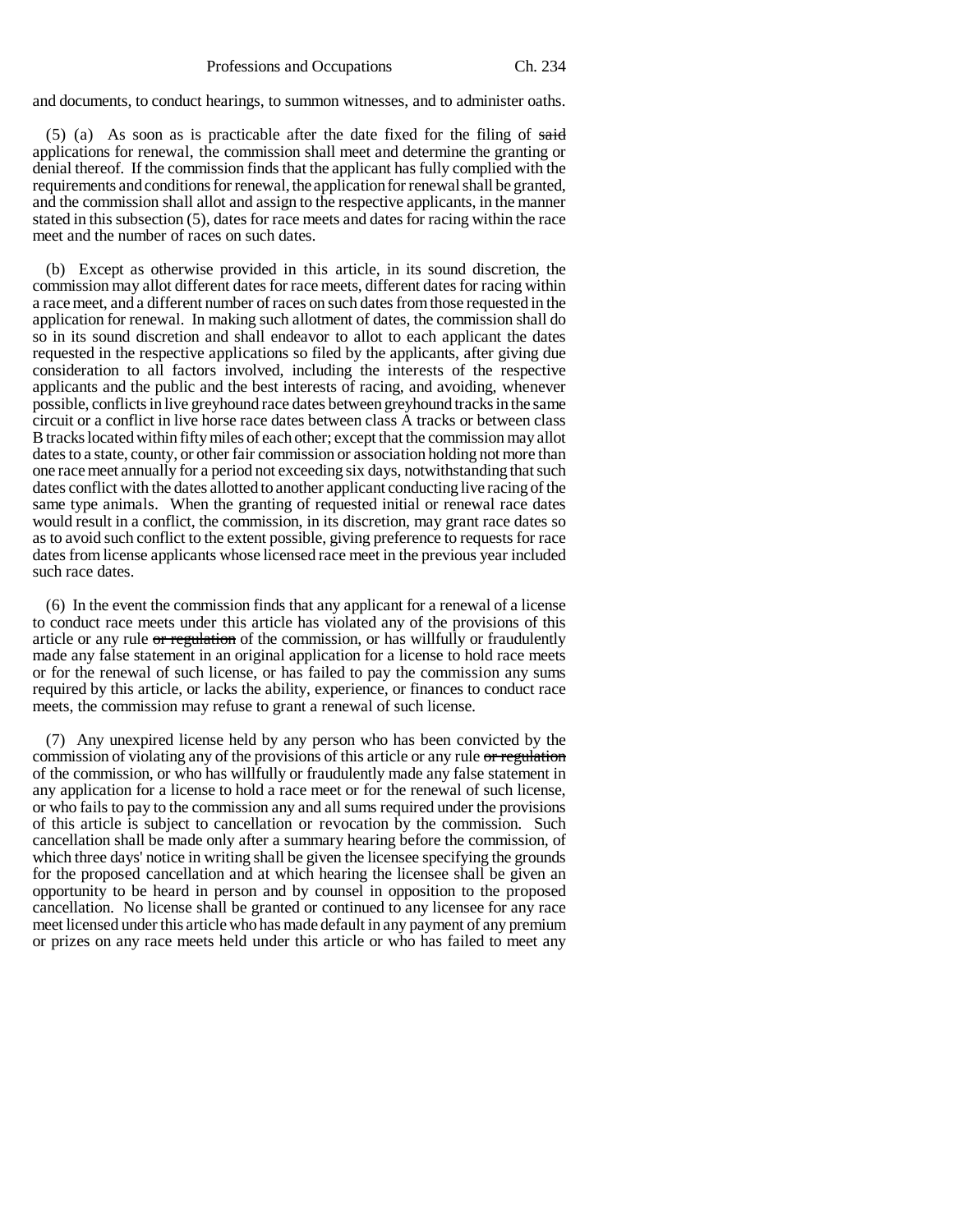monetary obligations in connection with any race meet held in this state.

**12-60-512. [Formerly 12-60-105.7] Division of racing events - access to records.** The division, for purposes of this article, shall have full authority to procure, at the expense of the division, any records furnished to or maintained by any law enforcement agency in the United States, including state and local law enforcement agencies in Colorado and other states for the purposes of carrying out its responsibilities. Upon request from the Colorado bureau of investigation, the division shall provide copies of any and all information obtained pursuant to this part 2 PART 5.

## PART 6 UNLAWFUL ACTS

**12-60-601. Underage wagering.** (1) NO PERSON UNDER THE AGE OF EIGHTEEN YEARS SHALL PURCHASE, REDEEM, OR ATTEMPT TO PURCHASE OR REDEEM ANY PARI-MUTUEL TICKET.

(2) NO PERSON SHALL SELL ANY PARI-MUTUEL TICKET TO A PERSON UNDER THE AGE OF EIGHTEEN YEARS.

(3) ANY PERSON WHO VIOLATES THIS SECTION COMMITS A CLASS 2 PETTY OFFENSE, AND, UPON CONVICTION THEREOF, SHALL BE PUNISHED BY A FINE OF NOT MORE THAN ONE HUNDRED DOLLARS.

**12-60-602. [Formerly 12-60-106.5] Simulcast facilities and simulcast races - unlawful act.** (1) It is unlawful for any person to accept or place wagers on any simulcast race within the state of Colorado except under the provisions of this article. It is lawful to conduct pari-mutuel wagering on simulcast races of horses or greyhounds which are received by an in-state simulcast facility authorized and operated pursuant to this article.

(2) Cross simulcasting between an in-state host track or an out-of-state host track and an in-state simulcast facility, or between an in-state host track and an out-of-state simulcast facility, is permissible.

(3) A race meet of greyhounds which is conducted at an in-state host track may be received as a simulcast race by any simulcast facility; except that, notwithstanding any consent granted pursuant to the provisions of section  $+2-60-101$   $(4.5)$  12-60-102 (14), an in-state simulcast facility which is located within fifty miles of a greyhound track may not receive simulcast races of greyhounds on any day on which such greyhound track is running live greyhound races, unless the licensee of such greyhound track consents thereto.

(4) A race meet of horses which is conducted at an in-state host track may be received as a simulcast race by any simulcast facility; except that, notwithstanding any consent granted pursuant to the provisions of section  $12-60-101(4.5)$  12-60-102 (14), an in-state simulcast facility which is located within fifty miles of a horse track, which has held within the previous twelve months or is licensed and scheduled to hold within the next twelve months a horse race meet of no less than fifty race days or no less than sixty race days if such twelve-month period includes any portion of the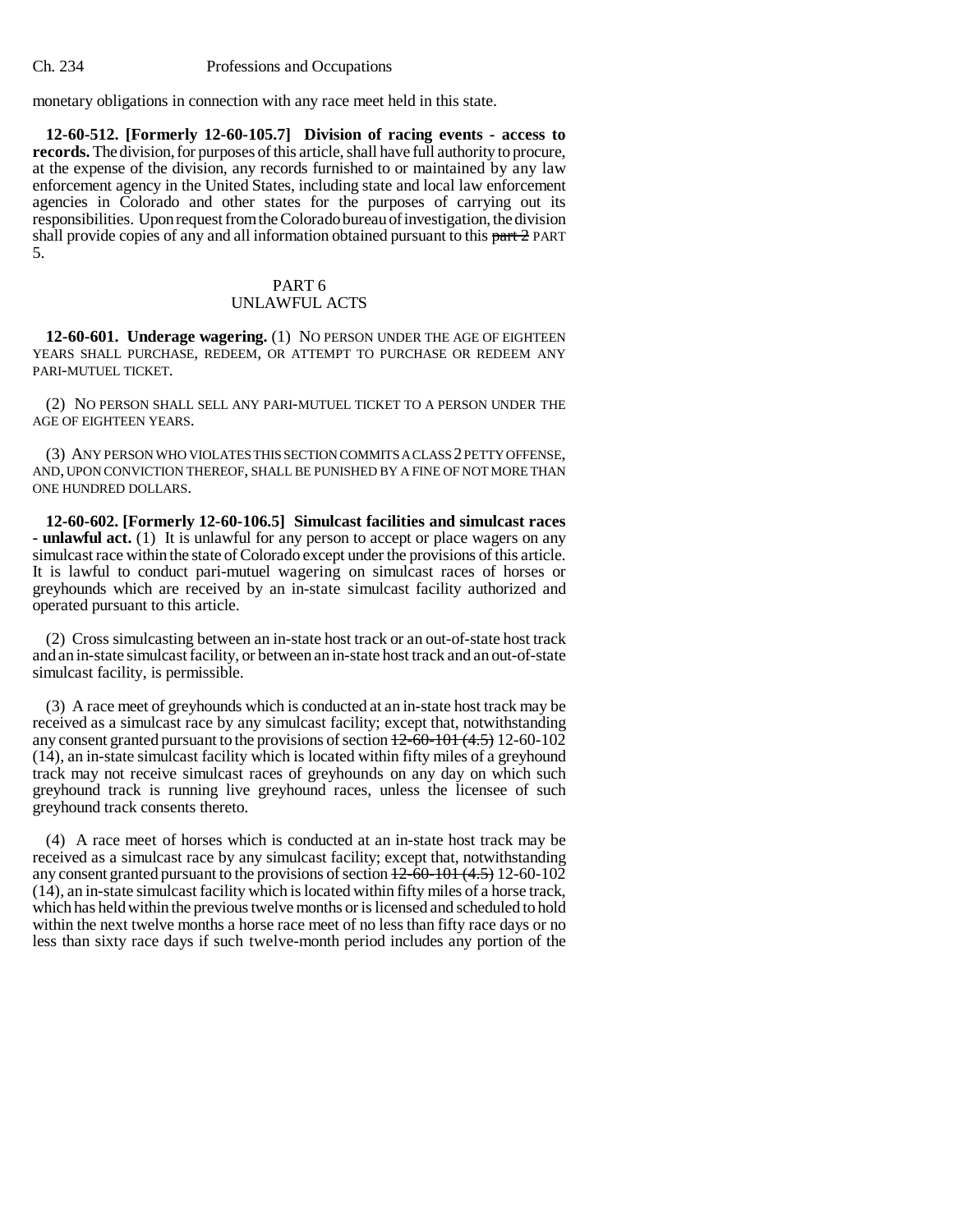track's third or subsequent year of operation, may not receive simulcast races of horses on any day on which such horse track is running live horse races, unless the licensee of such horse track consents thereto.

(5) (a) An in-state simulcast facility may receive only special event greyhound races from an out-of-state host track and, in addition, on any day on which an in-state simulcast facility receives greyhound simulcast races from an out-of-state host track and on which one or more in-state host tracks are running live greyhound races, such in-state simulcast facility must SHALL receive and conduct pari-mutuel wagering on the broadcast signal of simulcast greyhound races from at least one such in-state host track, if such broadcast signal is made available to it on usual and customary terms and conditions, including price. The commission shall approve no more than fifteen special events per year.

(b) (I) (A)  $\Theta$ n or after July 1, 1991, and AN in-state simulcast facility which is located on the premises of a horse track which runs a horse race meet of at least fifty live race days or at least sixty live race days if such horse race meet is held during any portion of the track's third or subsequent year of operation may receive, each year, three days of simulcast horse races from an out-of-state host track for each day of live horse racing conducted at such horse track during such year.

(B)  $\Theta$ n or after July 1, 1991, A facility which is reopening as a track pursuant to section  $\frac{12-60-105(2)}{12-60-503(2)}$  (b) may receive three days of simulcast horse races from an out-of-state host track for each day of live horse racing for which the commission has granted it a race date for the subsequent year. A day of simulcast horse races, for the purposes of this paragraph (b), shall not include a day on which live horse races are conducted at the horse track at which the simulcast facility is located or a day on which the simulcast facility receives only simulcast races of horses from a race meet conducted at an in-state host track.

(II)  $\Theta$ n or after October 1, 1991, An in-state simulcast facility which is not located on the premises of a horse track which runs a horse race meet of at least fifty live race days, or at least sixty live race days if such horse race meet is held during any portion of the track's third or subsequent year of operation, may only receive a broadcast signal of a simulcast horse race conducted at an out-of-state host track through an in-state simulcast facility which is located on the premises of a horse track which runs a horse race meet of at least fifty live race days, or at least sixty live race days if such horse race meet is held during any portion of the track's third or subsequent year of operation or through a facility which is reopening as a track pursuant to section  $12-60-105$  (2) (b) 12-60-503 (2) (b), and which has qualified to receive broadcasts of such simulcast horse race pursuant to the provisions of subparagraph (I) of this paragraph (b).

(III) On any day on which an in-state simulcast facility receives simulcast horse races, either directly from an out-of-state host track or through another in-state simulcast facility or facility which is reopening as a track, and on which one or more in-state host tracks are running live horse races, such in-state simulcast facility must SHALL receive and conduct pari-mutuel wagering on the broadcast signal of simulcast horse races from at least one such in-state host track, if such broadcast signal is made available to it on usual and customary terms and conditions, including price, as determined by the commission.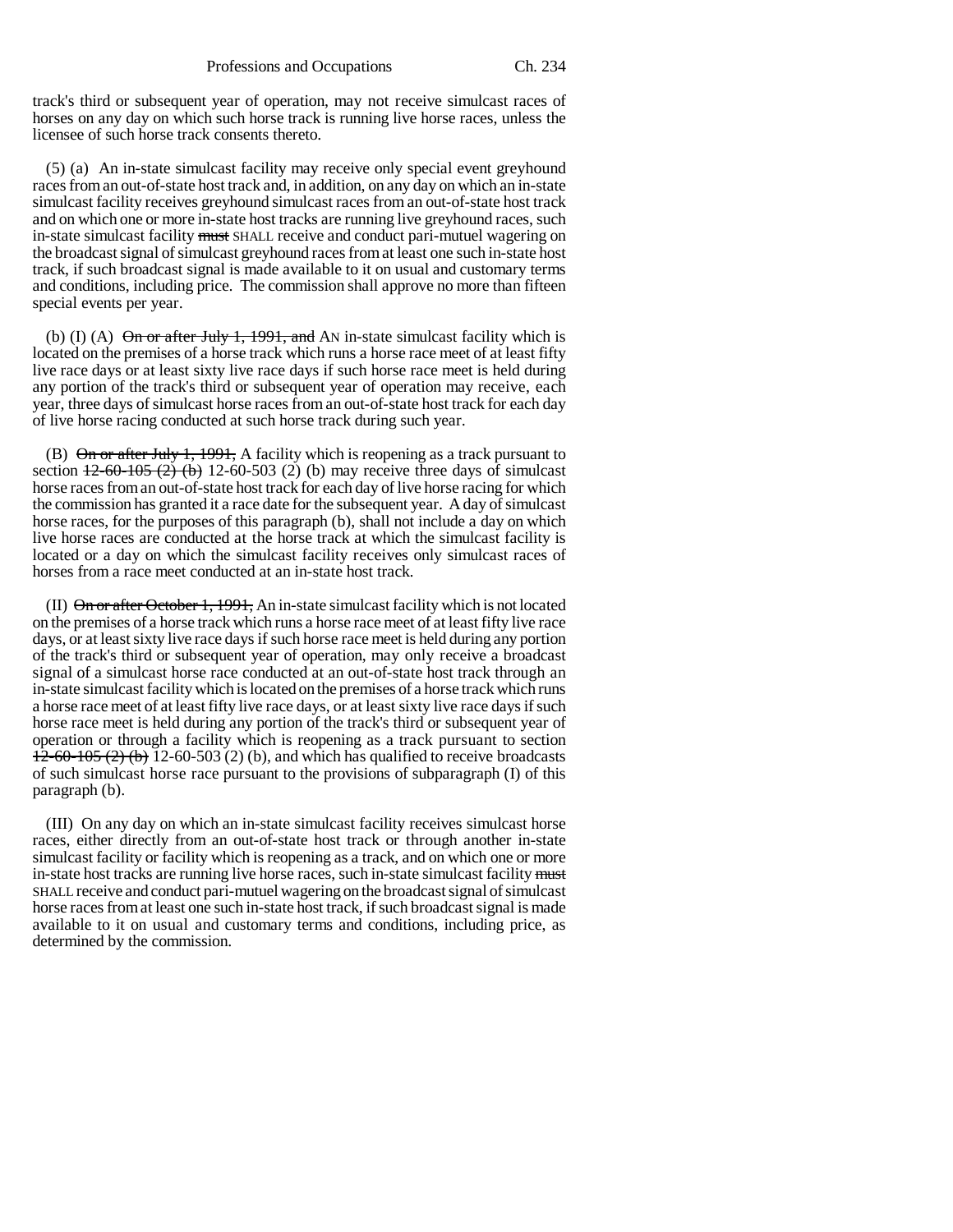(IV) On any day on which an in-state host track is running live races of horses, such track may receive no more than four simulcast races of horses from an out-of-state host track; except that the commission may, in its discretion, increase the number of allowable simulcasts for good cause shown by a licensee. All simulcasting or horse races shall comply with the provisions of the federal "Interstate Horseracing Act of 1978", 15 U.S.C. secs. 3001-3007, as amended.

(6) An in-state simulcast facility having a written simulcast racing agreement with an in-state or out-of-state host track pursuant to section  $\frac{12-60-105(2)}{2}$  12-60-503 (2) may receive simulcast races, as specified in subsections (2) to (5) of this section, on any day, including a day not within the race meet of such in-state simulcast facility which is also a track and a day on which no live race is conducted within the race meet of such in-state simulcast facility which is also a track.

(7) Notwithstanding any other provision of this article, no simulcast race of horses may be received by any simulcast facility in the state of Colorado during calendar year 1993 unless at least one race meet of horses has been conducted within the state during calendar year 1992; and no simulcast race of horses may be received by any simulcast facility in the state of Colorado during calendar year 1994 unless at least one race meet of horses has been conducted within the state during calendar year 1993.

**12-60-603. [Formerly 12-60-107] Duration of meets.** (1) (a) It is unlawful to conduct any race meet at which wagering is permitted except under the provisions of this article. It is lawful to conduct pari-mutuel wagering on live horse or greyhound races which are part of a race meet licensed and conducted pursuant to this article. The duration of any horse race meet at a class B track shall be at least fifty race days, or at least sixty live race days if such horse race meet is held during any portion of the track's third or subsequent year of operation; except that the commission may prescribe a lesser number of race days in the event of unforeseen circumstances or acts of God.

(b) A race day is any period of twenty-four hours beginning at 12 midnight Colorado time and included in the period of a race meet and upon which day live racing is held. Dark days within a race meet shall not be counted as race days. Days on which an in-state simulcast facility which is a track receives simulcast races but does not conduct live races shall not be counted as race days. Subject to the provisions of this article, the number and kind of race meets to be held at any one track shall be determined by the commission; however, race meet days for both horses and greyhounds shall be permitted on Sundays; except that no live Sunday greyhound racing shall be permitted while live horse racing is in progress at any horse track within forty miles.

(c) In order to promote live racing of both horses and greyhounds throughout the state of Colorado, the commission, when determining the number and kind of race meets held and the dates and times of races held at such race meets, may take into consideration the interests of the racing industry as a whole throughout the state but shall give particular consideration to the racing dates and times requested by or assigned to the following:

(I) In the case of greyhound tracks, other greyhound tracks in the same circuit;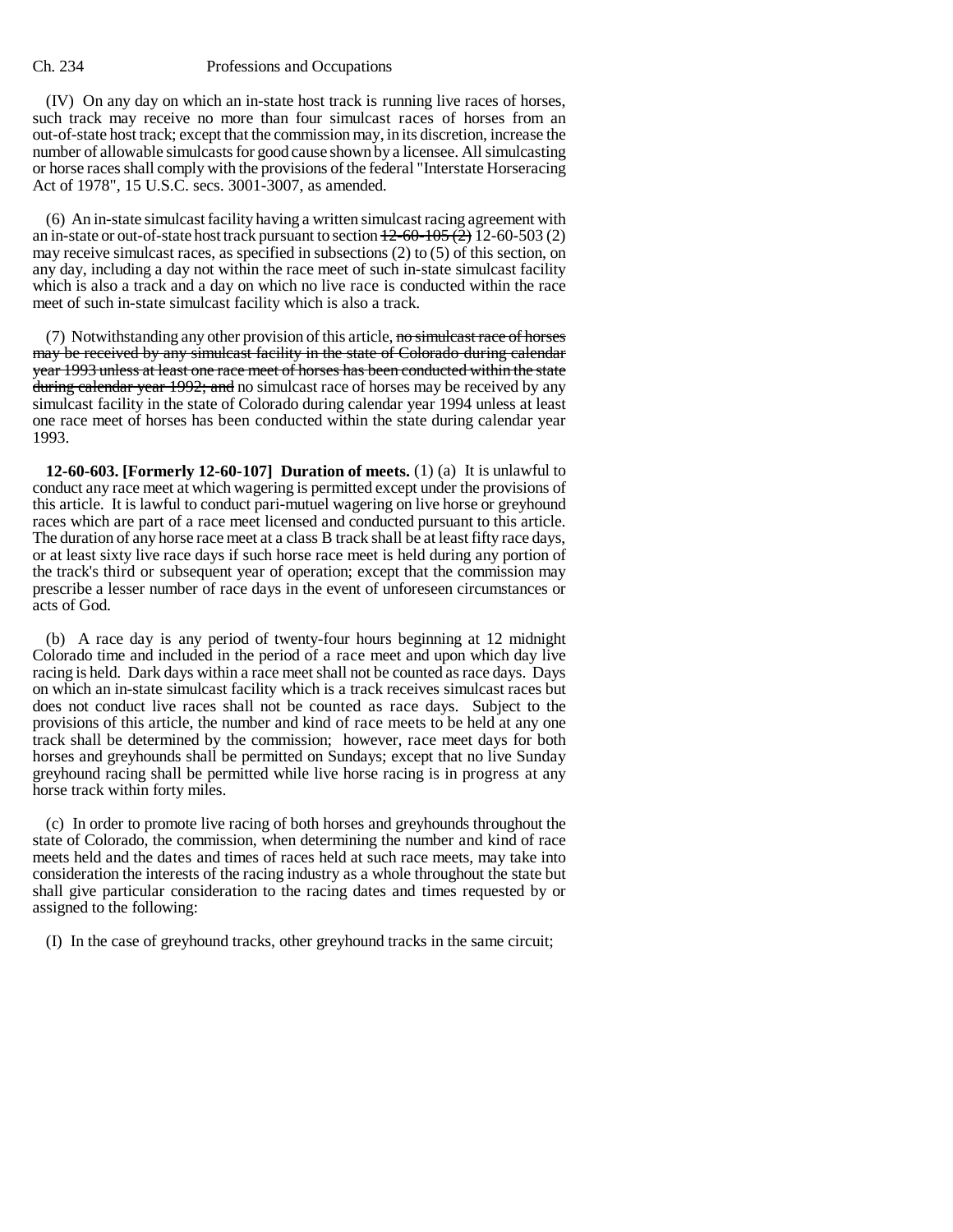(II) In the case of class A tracks, other class A tracks; and

(III) In the case of class B tracks, other class B tracks.

 $\left(\mathbf{b}\right)$  (d) The commission shall determine, consistent with all other provisions of this article, the total number of races conducted and performances held during any race meet.

(2) (a) For the operation of greyhound tracks, the state shall be divided into one north and one south circuit, which consist, respectively, of the areas north and south of a latitudinal line drawn through the location of the Douglas County courthouse in the town of Castle Rock as of June 6, 1991.

(b) The commission shall license greyhound tracks which are located in the north circuit for race meets of a duration of up to one hundred twenty consecutive days, unless the license applicant, in its application, requests nonconsecutive days or a shorter period. The commission shall license greyhound tracks which are located in the south circuit for race meets of a duration of up to one hundred eighty consecutive days, unless the license applicant, in its application, requests nonconsecutive days or a shorter period.

(c) Beginning January 1, 1992, Each greyhound track shall be licensed by the commission to conduct only one race meet in any twelve-month period. Upon approval by the commission, a licensed greyhound track shall be permitted to contract with another licensed greyhound track within the same circuit to conduct part or all of the race meet days granted it at such other greyhound track; except that, unless the transferring greyhound track operates a race meet, without any transfer of race days, at its home greyhound track during the twelve-month period immediately following the last race meet day so transferred, such transferred race dates in such following twelve-month period shall be assigned by the commission to the transferee greyhound track, in addition to the race meet dates of the transferee greyhound track which are otherwise authorized pursuant to this subsection (2), upon application by the transferee greyhound track for such race dates if the transferee greyhound track otherwise meets all requirements for conducting a greyhound race meet.

(d) The commission shall schedule race meets of greyhounds so that there is a race meet, but not more than one race meet, being conducted at a greyhound track in both the north and the south circuits at all times; except that race meets of greyhounds may be scheduled to run concurrently in the same circuit if the greyhound tracks running the concurrent meets are not closer to each other than one hundred miles.

 $(3)$  to  $(5)$  (Deleted by amendment, L. 91, p. 1504, 7, effective June 6, 1991.)

# PART 7 TAXES AND FEES

**12-60-701. [Formerly 12-60-109] License fees and Colorado-bred horse race requirement.** (1)  $\left(\frac{a}{b}\right)$  Subject to the provisions of section  $\frac{12-60-111}{2}$  (1) 12-60-702 (1), for the privilege of conducting racing under a license issued under, and of operating an in-state simulcast facility pursuant to the provisions of, this article, a licensee for the racing of greyhounds and an operator of an in-state simulcast facility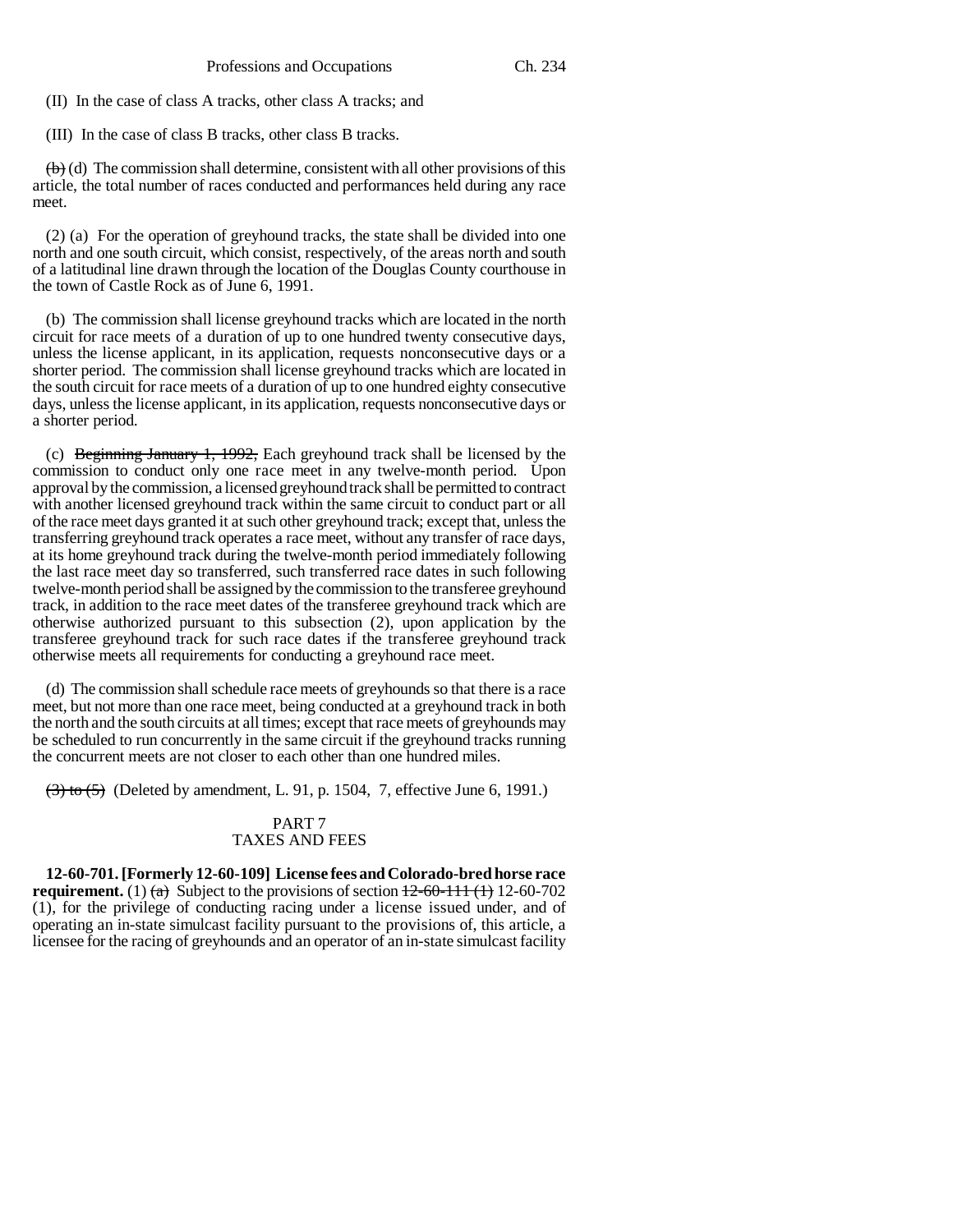which receives simulcast races of greyhounds shall pay to the commission DEPARTMENT OF REVENUE THROUGH THE DIVISION five percent, and on and after July 1, 1994, four and one-half percent, of the gross receipts derived from pari-mutuel wagering during any such race meet or placed on such simulcast races.

 $(b)$  (Deleted by amendment, L. 91, p. 1509, 9, effective June 6, 1991.)

(2) (a) (I) For the privilege of conducting racing under a license issued under, and of operating an in-state simulcast facility pursuant to the provisions of, this article, a licensee for the racing of horses and an operator of an in-state simulcast facility which receives simulcast races of horses shall pay to the commission DEPARTMENT OF REVENUE THROUGH THE DIVISION three-fourths of one percent of the gross receipts of the pari-mutuel wagering at any such race meet or placed on such simulcast races; except that a licensee for the racing of horses at a class B track race meet shall pay to the commission DEPARTMENT OF REVENUE THROUGH THE DIVISION the greater of the actual cost of regulation of such race meet by the commission, up to a maximum of three thousand TWO THOUSAND FIVE HUNDRED dollars per race day, or three-fourths of one percent of the gross receipts of the pari-mutuel wagering at any such race meet.

(II) In addition to the amount paid to the commission DEPARTMENT OF REVENUE THROUGH THE DIVISION in subparagraph (I) of this paragraph (a), a licensee for the racing of horses and an operator of an in-state simulcast facility which receives simulcast races of horses shall pay to Colorado state university for allocation to its school of veterinary medicine one-fourth of one percent of the gross receipts of all pari-mutuel wagering, except on win, place, or show, at such horse race meet or placed on such simulcast races, to be used for RACING-RELATED equine research. TO RECEIVE RESEARCH FUNDING UNDER THIS SUBPARAGRAPH (II), AN INSTITUTION OR INDIVIDUAL MUST DESCRIBE AND REPORT TO THE COMMISSION ON ALL PROJECTS UPON COMPLETION.

(b) In addition to any moneys to be paid pursuant to paragraph (a) of this subsection (2), a licensee for the racing of horses and an operator of an in-state simulcast facility which receives simulcast races of horses shall pay to the commission DEPARTMENT OF REVENUE THROUGH THE DIVISION one-half of one percent of the gross receipts of pari-mutuel wagering on win, place, and show and one and one-half percent of the gross receipts from all other pari-mutuel wagering at any such race meet or placed on such simulcast races for the horse breeders' and owners' awards and supplemental purse fund established in section 12-60-119 12-60-704.

(c) The operator of a simulcast facility which receives simulcast races of horses shall retain five percent of the gross receipts of pari-mutuel wagering placed on such simulcast races at that facility, to be used to cover the particular expenses incurred in operating a simulcast facility.

 $(d)$  (Deleted by amendment, L. 91, p. 1509, 9, effective June 6, 1991.)

(3) For the purpose of encouraging the breeding, within the state, of race horses registered within their breeds, at least one race of each day's live horse race meet shall consist exclusively of Colorado-bred horses, if Colorado-bred horses are available. This requirement shall not apply to an in-state simulcast facility which is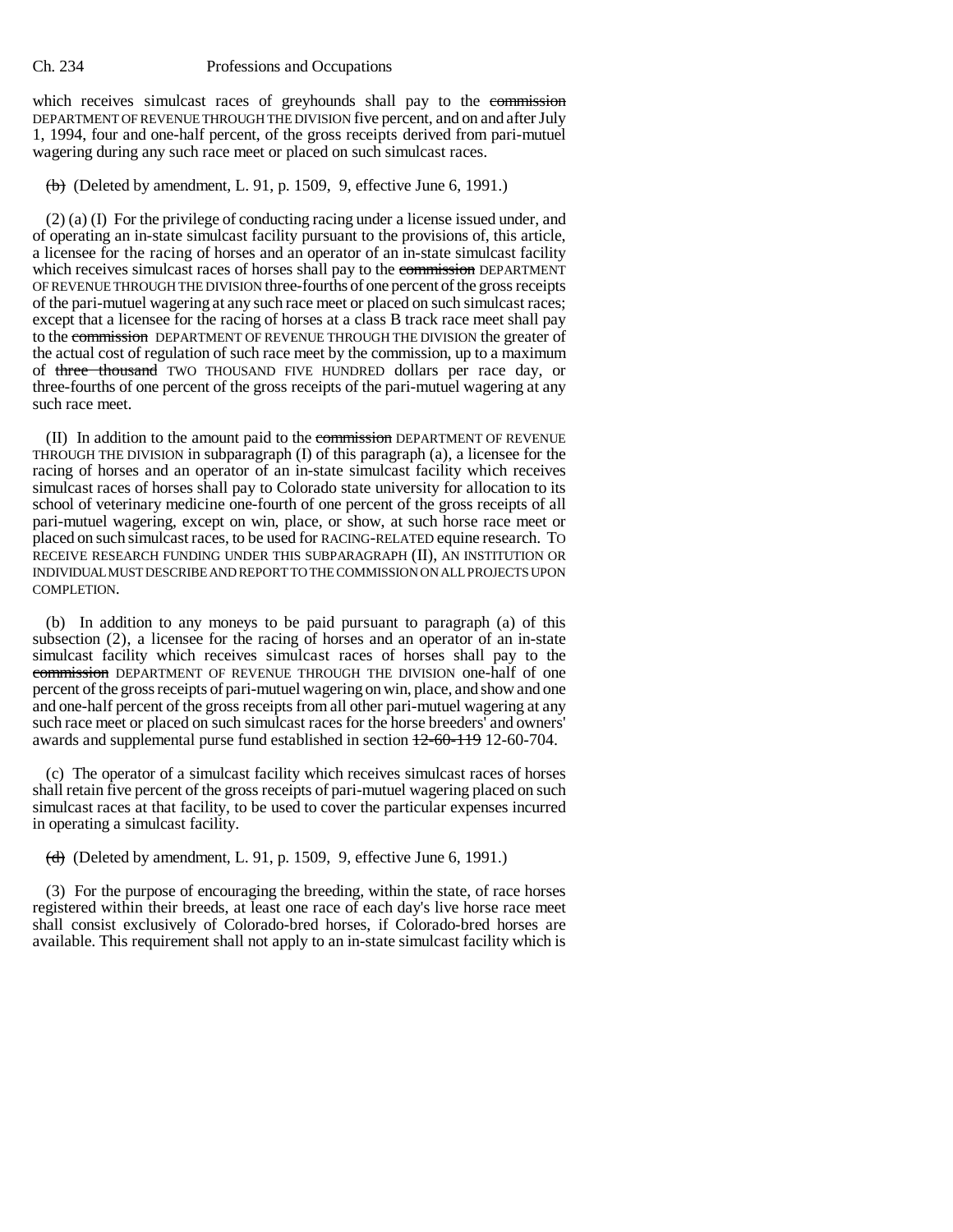a horse track and which receives simulcast races of horses on any given race meet day but does not conduct a live horse race on such day.

**12-60-702. [Formerly 12-60-111] Unlawful to wager, exception - excess taxes.** (1) (a) It is unlawful to conduct pool selling or bookmaking, or to circulate handbooks, or to bet or wager on any race meet licensed under the provisions of this article other than by THE pari-mutuel method.

(b) It is unlawful for any licensee for the racing of greyhounds or any operator of an in-state simulcast facility which receives simulcast races of greyhounds to take more than eighteen percent, and on and after July 1, 1994, seventeen and one-half percent, of the gross receipts of any pari-mutuel wagering on such races or simulcast races or for a licensee for the racing of horses or an operator of an in-state simulcast facility which receives simulcast races of horses to take more than eighteen and one-half percent of the gross receipts on win, place, and show wagering on such races or simulcast races or more than twenty-five percent of the gross receipts from all other pari-mutuel wagering on such races or simulcast races.

(c) Each licensee for the racing of horses shall pay as purses for the races in any horse race meet conducted at its in-state host track fifty percent of the gross receipts THE BREAKAGE ATTRIBUTABLE THERETO, AND FIFTY PERCENT OF THE TRACK'S COMMISSION. FOR PURPOSES OF THIS PARAGRAPH (c), THE TRACK'S COMMISSION MEANS THE MAXIMUM ALLOWABLE PERCENTAGE WHICH MAY BE TAKEN, PURSUANT TO PARAGRAPH (b) OF THIS SUBSECTION (1), BY A LICENSEE FOR THE RACING OF HORSES FROM THE GROSS RECEIPTS from all pari-mutuel wagering PLACED on such races AT THE IN-STATE HOST TRACK, after deduction of the amounts specified in sections  $12-60-109$  (2) (a) and (2) (b) 12-60-701 (2) (a) AND (2) (b) and  $12-60-119$  $(2)$  (a) 12-60-704 (2) (a).

(d) For each horse race meet it conducts, a licensee shall file with its license application with the commission an agreement between such licensee and the organization which represents the majority of the horsemen OWNERS OF HORSES participating at such race meet. Such agreement shall specify the purse structure which shall apply to the races conducted at such horse race meet, including minimum purses per race AND ANY CONDITIONS RELATING TO OVERPAYMENTS OR UNDERPAYMENTS.

(e) Each licensee for the racing of greyhounds shall pay on a weekly basis as purses for the races in any greyhound race meet conducted at its in-state host track four percent of the gross receipts from all pari-mutuel wagering on such races. Each operator of an in-state simulcast facility which receives simulcast races of horses or greyhounds shall pay to one or more purse funds, where applicable, and to such in-state or out-of-state tracks and simulcast facilities, as described in the simulcast agreement filed with the commission, such percentages of the gross pari-mutuel wagering on such simulcast races, after deduction of the applicable amounts specified in subsection (2) (b) of this section, in section  $\frac{12-60-109(1)(a)}{2(a)(2)(b)}$ , and  $\left(\frac{2}{2}\right)$  (c), 12-60-701 (1) (a), (2) (a), (2) (b), AND (2) (c), and in section  $\frac{12-60-119(2)}{2}$  $(a)$  12-60-704 (2) (a), as shall be specified in such simulcast agreement.

(f) Horse purse funds and greyhound purse funds payable by a licensee or an operator pursuant to this section shall be retained by such licensee or operator in a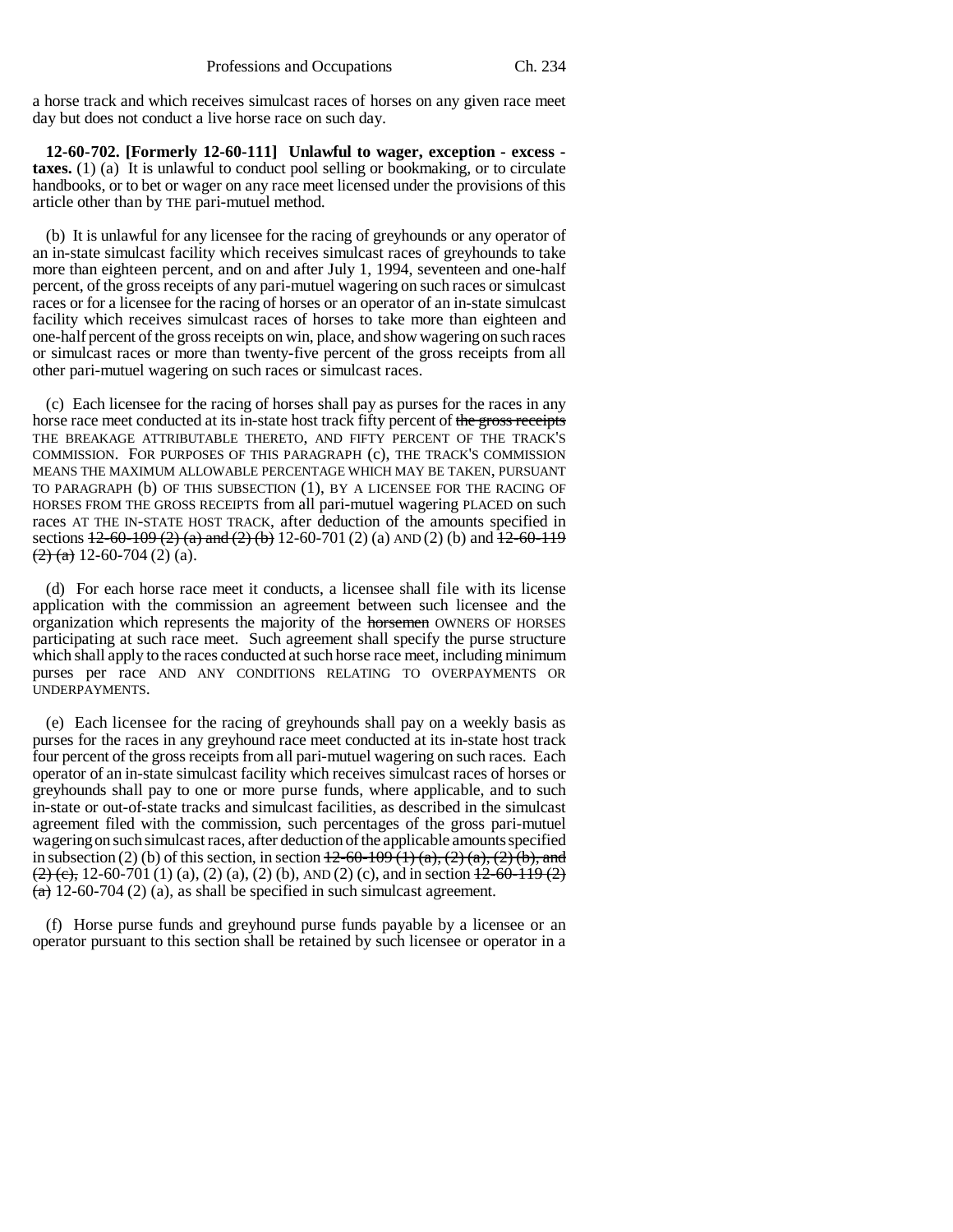trust account in a commercial bank located in Colorado until such date as the purse funds are paid to the horse or greyhound owners or to the host track for payment to the horse or greyhound owners; except that:

(I) The amount in any such trust account shall not exceed the maximum amount of such accounts which is insured in full by the federal deposit insurance corporation; AND

(II) SUBJECT TO PRIOR APPROVAL BY THE COMMISSION, THE OPERATOR OF A HORSE TRACK MAY WITHDRAW MONEYS FROM SUCH TRUST ACCOUNT TO MAKE UP FOR SHORTFALLS IN THE AMOUNTS OF REVENUE DERIVED FROM OTHER SOURCES WHICH WERE REASONABLY ANTICIPATED TO COVER PAYMENTS MADE ON PURSES DURING A LICENSED RACE MEET HELD AT SUCH TRACK IN THE CURRENT YEAR OR A PRIOR YEAR.

(g) It is unlawful for any licensee to compute breaks in the pari-mutuel system other than at ten cents IN EXCESS OF TEN CENTS. If, during any race meet conducted under this law, there are underpayments of the amount actually due to the wagerers, the amount of the excess of such underpayments over and above overpayments to wagerers, at the expiration of thirty days from the end of said meet, shall revert and belong to the state of Colorado and be paid to the commission DEPARTMENT OF REVENUE THROUGH THE DIVISION and become a part of its funds, and it shall not be retained by the licensee under whose license such race meet was held.

(h) Fifty percent of the breakage at any horse race meet shall be retained by the licensee under whose license such horse race meet was held and the remainder shall be paid as purses for the races conducted at such race meet. The breakage at any greyhound race meet shall be retained by the licensee under whose license such greyhound race meet was held. The breakage on any simulcast race of horses or greyhounds received by an in-state simulcast facility shall be retained by the operator of such in-state simulcast facility; except that, in the case of simulcast races of horses received from an in-state host track, fifty percent of the breakage shall be paid to the licensee of such in-state host track within sixty days after the end of the race meet from which such simulcast race was broadcast and the remainder shall be paid as purses for the races conducted at such in-state host track.

(i) The proceeds derived from all unclaimed pari-mutuel tickets for each greyhound race meet shall be retained by the licensee under whose license such greyhound race meet was held and, after a period of one year following the end of such race meet, shall revert and belong to such licensee and shall be used by the licensee for capital improvements to the track at which the race meet was held.

(j) The proceeds derived from all unclaimed pari-mutuel tickets for each simulcast race of greyhounds received by an in-state simulcast facility shall be retained by the operator of such simulcast facility and, after a period of one year following such simulcast race, shall revert and belong to such operator; except that, in the case of simulcast races received from an in-state host track, such proceeds shall be paid to the licensee of such in-state host track within sixty days after the end of the race meet from which the simulcast race was broadcast and, after a period of one year following the end of such race meet, shall revert and belong to such licensee and shall be used by the licensee for capital improvements to the track at which the race meet was held.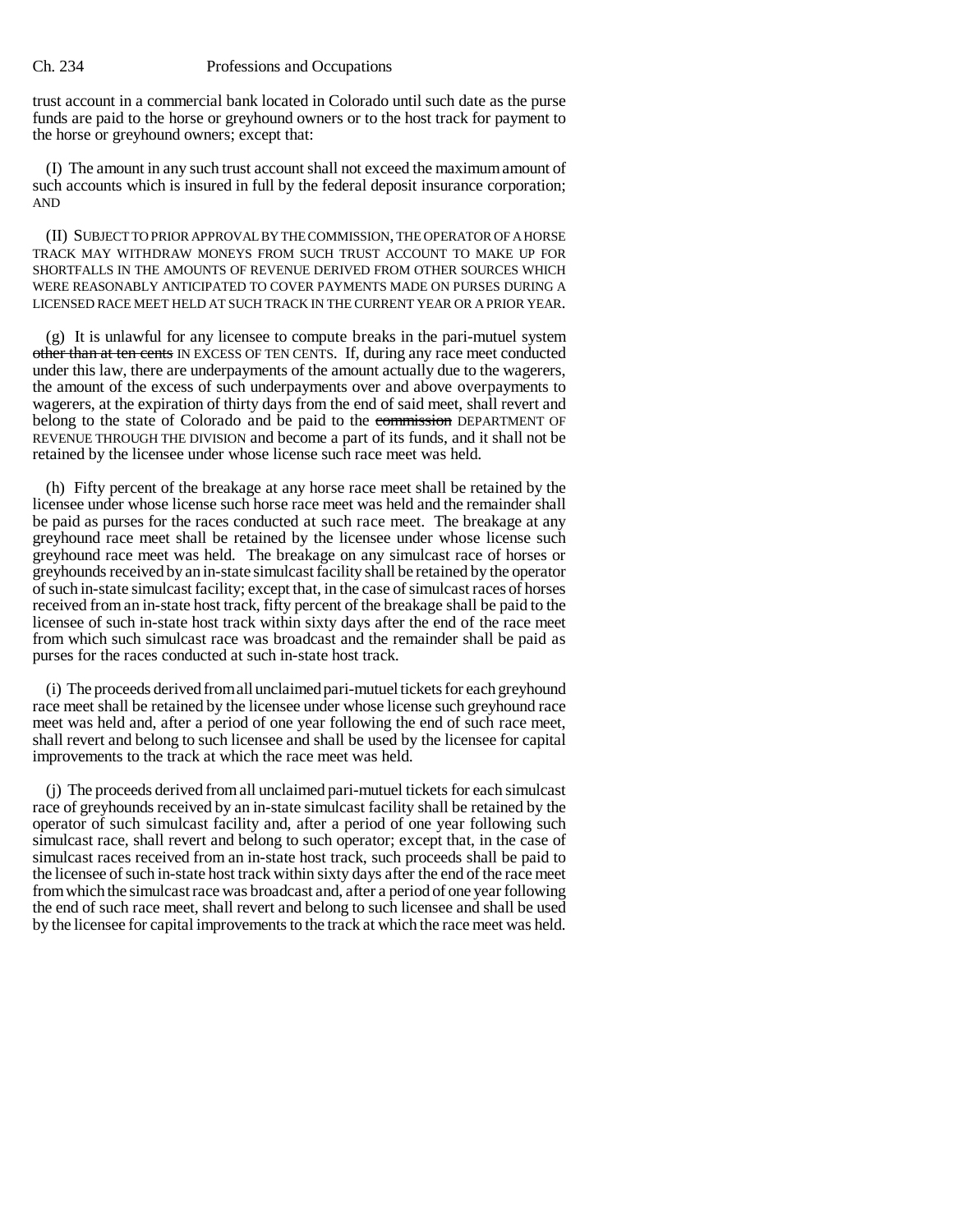(2) (a) In the event the federal government or any federal governmental agency imposes a levy on said licensee by a tax on the money so wagered and upon and against its receipts, the licensee may collect, in addition to the percentage and breaks allowed in this section, the amount of the tax so levied.

(b) The tax and breaks and license fee provided for in this article shall be in lieu of all other license fees and privilege taxes or charges by the state of Colorado or any county, city, town, or other municipality or taxing body for the privilege of conducting any race meet provided for in this article and licensed by the authority of this article; except that any county, city, town, or other municipality or taxing body which imposed any fee, tax, or charge prior to July 1, 1982, on the money so wagered, or upon and against the licensee's receipts, or for the privilege of conducting any race meet provided for and licensed by authority of this article shall have the authority to amend, repeal and reenact, or repeal any such fee, tax, or charge and impose a new or different fee or tax on the money so wagered, or upon and against the licensee's receipts, or for the privilege of conducting any race meet provided for and licensed by authority of this article, and no provision of this article shall affect the authority of such county, city, town, or other municipality or taxing body with respect to such fees or taxes unless such provision specifically refers to this paragraph (b). NOTWITHSTANDING SUBSECTION (1) OF THIS SECTION, IT IS LAWFUL FOR THE LICENSEE TO TAKE SUCH FEE OR TAX FROM THE GROSS RECEIPTS ON PARI-MUTUEL WAGERING; AND IN SUCH CASES THE LICENSEE SHALL PAY THE FEE OR TAX DIRECTLY TO THE COUNTY, CITY, TOWN, OR OTHER MUNICIPALITY OR TAXING BODY.

(3) Unless expressly authorized by this article, no person may act for consideration as an agent or courier for another person for the purpose of placing wagers or cashing or redeeming winning pari-mutuel tickets. In addition to the remedies otherwise provided for violations of this article, the commission may petition any court of competent jurisdiction for an order enjoining a violation of this subsection (3).

**12-60-703. [Formerly 12-60-111.5] Pari-mutuel pools for race meets and simulcast races.** (1) The pari-mutuel pool for a horse race meet and for simulcast races of such race meet shall be an intrastate common pool; except that, if such simulcast races are received by an out-of-state simulcast facility, the pari-mutuel pool may be an interstate common pool, and, in that case, it shall be operated by the in-state host track conducting such horse race meet.

(2) The pari-mutuel pool for a greyhound race meet and for simulcast races of such race meet shall be an intrastate common pool; except that, if such simulcast races are received by an out-of-state simulcast facility, the pari-mutuel pool may be an interstate common pool, and, in that case, it shall be operated by the in-state host track conducting such greyhound race meet.

(3) An in-state simulcast facility receiving simulcast races from an out-of-state host track may participate either in a pari-mutuel pool into which only the pari-mutuel wagers on such simulcast races which are placed at such in-state simulcast facility are taken or in an interstate common pool. The commission shall permit an operator of an in-state simulcast facility participating in an interstate common pool to adopt the takeout percentage of the out-of-state host track for such interstate common pool, so long as such in-state simulcast facility's takeout does not exceed twenty percent of win, place, and show wagering and twenty-five percent of all other pari-mutuel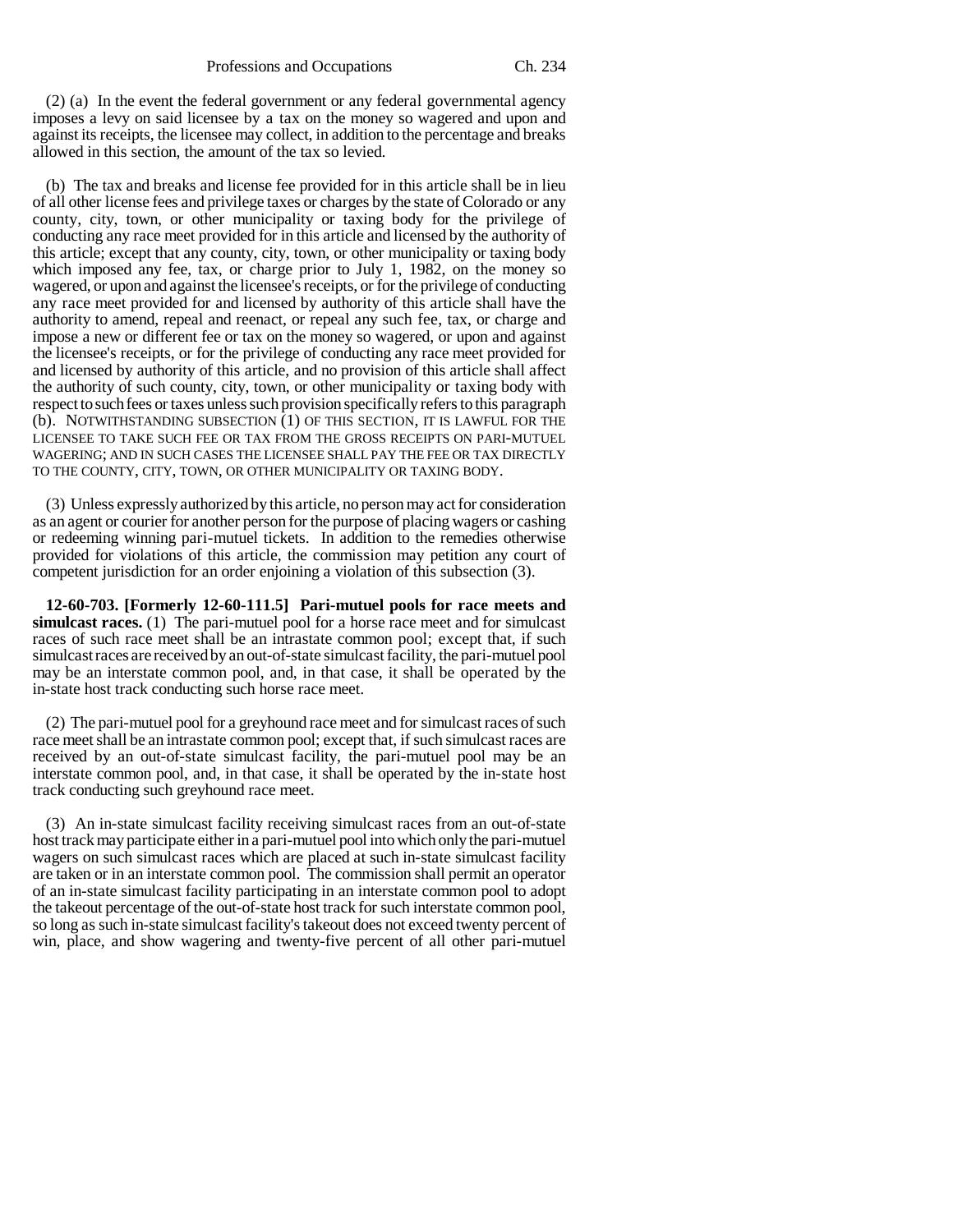wagering on such simulcast races.

**12-60-704. [Formerly 12-60-119] Creation of horse breeders' and owners' awards and supplemental purse fund - awards - advisory committee - sunset review.** (1) In order to promote and improve the quality of horse racing in Colorado, there is hereby created a fund, to be known as the horse breeders' and owners' awards and supplemental purse fund, REFERRED TO IN THIS SECTION AS THE "FUND", which shall consist of moneys deposited thereto by the commission for the purposes of this section, to be held by the state treasurer, which moneys are hereby appropriated to be paid out as provided in this section and by rule or regulation RULES of the commission. Such rules or regulations shall provide for an administrative fee to be paid to the Colorado horse breeder associations for registering and maintaining breeding records for the administration of the fund. provided for in this section. Such fees shall not exceed five percent of the total funds MONEYS generated by the unclaimed pari-mutuel tickets and such  $funds$  MONEYS provided by section  $12-60-109$  $(2)$  (b) and (2) (d) 12-60-701 (2) (b).

(2)  $(a)$  Those funds MONEYS derived pursuant to section  $\frac{12-60-109-2}{2}$  (b) 12-60-701 (2) (b) shall be paid daily to the commission DEPARTMENT OF REVENUE THROUGH THE DIVISION for the horse breeders and owners awards and supplemental purse fund. In addition, the proceeds derived from all unclaimed pari-mutuel tickets for each horse race meet and for each simulcast race of horses received by an in-state simulcast facility shall be paid to the commission DEPARTMENT OF REVENUE THROUGH THE DIVISION for the horse breeders and owners awards and supplemental purse fund after a period of one year following the end of such race meet.

 $(b)$  Repealed, L. 83, p. 586, 2, effective July 1, 1983.

(3) (a) There is hereby created an advisory committee of nine persons to advise the commission relative to the breeders', owners', and stallion awards and supplemental purses. The committee shall be composed of members of the Colorado horse breeder associations, including one breeder of Arabians, the Colorado fair circuit associations, two members of the betting public, and other Colorado licensed horse racetracks. Committee members shall serve without compensation. Appointments shall be made by the commission, and terms of office shall be for three years, with the initial appointments to be made so that three members shall serve for three years, three members shall serve for two years, and three members shall serve for one year. Vacancies, when occurring, shall be filled by the commission for the remainder of the term of any said vacancy.

(b) (I) This subsection (3) is repealed, effective July 1, 1994.

(II) Prior to said repeal, the advisory committee shall be reviewed as provided for in section 2-3-1203, C.R.S.

(4) NOTWITHSTANDING SECTION 24-30-204, C.R.S., THE COMMISSION MAY ESTABLISH BY RULE A PERIOD FOR DISTRIBUTION OF MONEYS IN THE FUND WHICH IS NOT CONSISTENT WITH THE STATE'S GENERAL FISCAL-YEAR PERIOD.

**12-60-705. [Formerly 12-60-110] Payments to state - disposition.** (1) Except as otherwise provided in sections  $12-60-109$ ,  $12-60-111$  (1), and  $12-60-119$ ,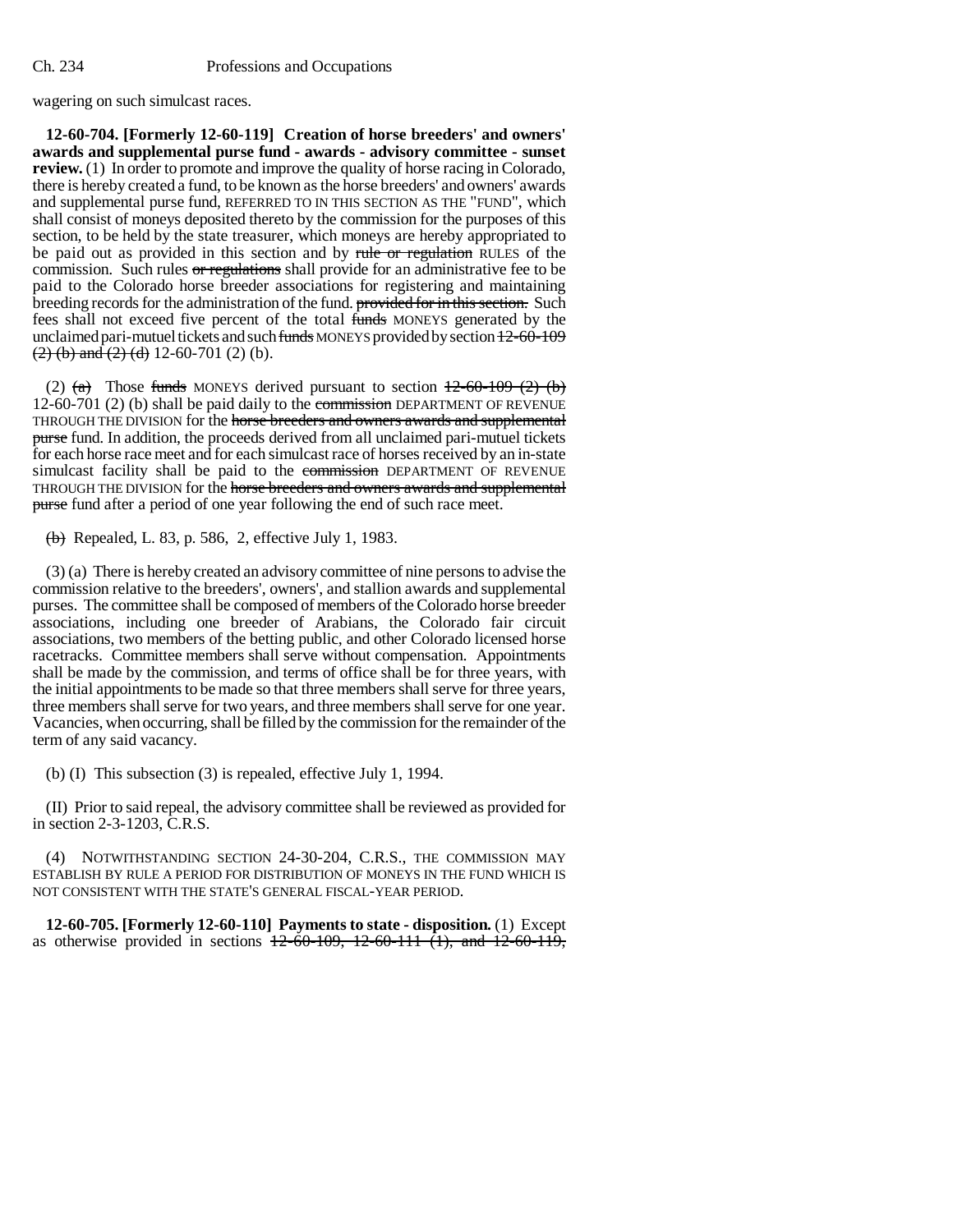12-60-701, 12-60-702 (1), AND 12-60-704, all sums referred to in sections 12-60-109, 12-60-111 (1), and 12-60-119, shall be paid daily to the commission 12-60-701, 12-60-702 (1), AND 12-60-704, including all sums collected for license fees and fines pursuant to the provisions of this article, SHALL BE PAID TO THE DEPARTMENT OF REVENUE THROUGH THE DIVISION ON THE BUSINESS DAY FOLLOWING THE DAY OF EACH PERFORMANCE, AND THE LICENSEE SHALL MAKE A RETURN AS REQUIRED BY RULES OF THE COMMISSION.

(2) All said moneys collected by the commission DEPARTMENT OF REVENUE THROUGH THE DIVISION shall, on the next business day following the receipt thereof, be transmitted to the state treasurer, who shall credit the same to the general fund of the state or to the horse breeders' and owners' awards and supplemental purse fund as provided in section  $\frac{12-60-119}{2}$  12-60-704. The DEPARTMENT OF REVENUE SHALL HAVE ALL THE POWERS, RIGHTS, AND DUTIES PROVIDED IN ARTICLE 21 OF TITLE 39, C.R.S., TO CARRY OUT SUCH COLLECTION.

(3) The general assembly shall annually appropriate from the general fund the necessary costs of administration of the DIVISION AND THE commission which shall be based upon estimates of such costs submitted by the commission DIVISION to the office of state planning and budgeting in accordance with part 3 of article 37 of title 24, C.R.S. It is recognized that the racing and pari-mutuel wagering industry must be administered and funded on an industry-wide basis and that the license and other fees collected from any single aspect of the industry will not necessarily be equal to the costs of the DIVISION'S OR commission's administration of that aspect of the industry. In making its annual appropriation from the general fund for the necessary costs of administration of the DIVISION AND THE commission, the general assembly shall consider the overall costs of the DIVISION AND commission and not require that any aspect of the DIVISION'S AND commission's activities be self-funded.

(4) ANY PERSON WHO FAILS TO MAKE A RETURN OR PAY ANY TAX REQUIRED UNDER THIS ARTICLE SHALL BE LIABLE FOR PENALTIES AND INTEREST AS FOLLOWS:

(a) A PENALTY OF THE GREATER OF FIFTEEN DOLLARS FOR EACH FAILURE TO MAKE A RETURN AND FOR EACH FAILURE TO PAY A TAX WHEN DUE, OR TEN PERCENT THEREOF PLUS ONE-HALF PERCENT PER MONTH FROM THE DATE WHEN DUE, NOT EXCEEDING EIGHTEEN PERCENT, IN THE AGGREGATE; AND

(b) INTEREST ON ANY TAX DUE, FROM THE DATE DUE, AT THE RATE SPECIFIED IN SECTION 39-21-110.5, C.R.S.

**12-60-706. [Formerly 12-60-120] Agreement of this state.** In the event any county or municipality development revenue bonds are issued in reliance on the provisions of this article, the state of Colorado does hereby covenant and agree with the holders of any such bonds that the state will not limit or alter the rights or powers of the owners of such bonds or to repeal, amend, or otherwise directly or indirectly modify this article or the effect thereof as to the assessments, fees, charges, pledged revenues, or any combination thereof in such a manner as to impair adversely any such outstanding bonds, until all such bonds have been paid and discharged in full or provision for their payment and redemption has been fully made. Such covenant and agreement may be included in any agreement with the holders of such bonds.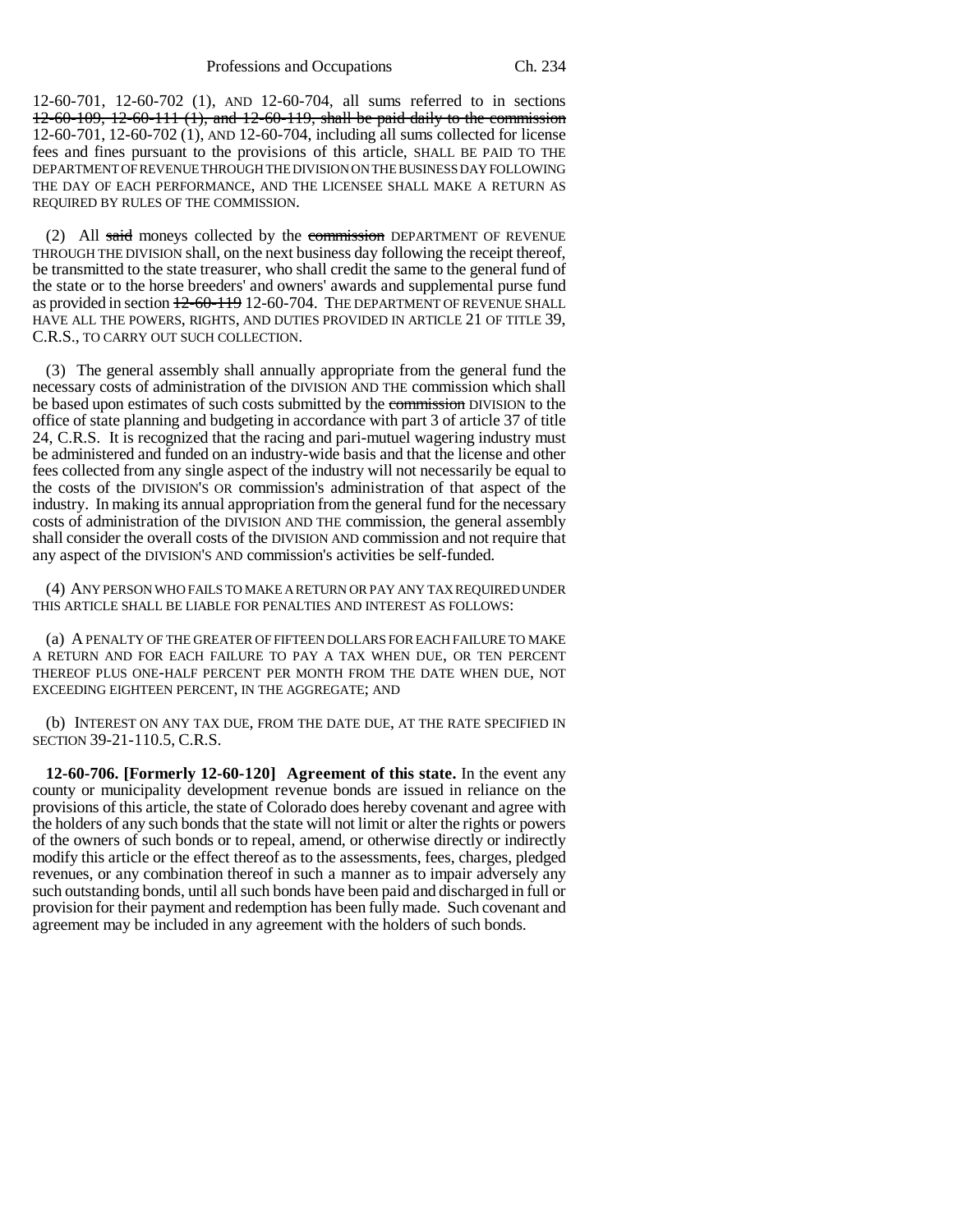## PART 8 ENFORCEMENT AND PENALTIES

**12-60-801. [Formerly 12-60-115] Criminal penalties.** (1) EXCEPT AS PROVIDED IN SECTION 12-60-601, any person who violates any of the provisions of this article, upon conviction thereof, is guilty of COMMITS ANY OF THE ACTS ENUMERATED IN SECTION 12-60-507 (1) OTHER THAN THOSE WHICH ALSO CONSTITUTE CRIMES UNDER THE "COLORADO CRIMINAL CODE", TITLE 18, C.R.S., COMMITS a CLASS 2 misdemeanor and shall be punished as provided in section  $18-1-109$  18-1-106, C.R.S.

(2) ANY PERSON WHO VIOLATES ANY RULE OF THE COMMISSION PROMULGATED UNDER THE AUTHORITY GRANTED IN THIS ARTICLE, OTHER THAN THOSE WHICH ALSO CONSTITUTE CRIMES UNDER THE "COLORADO CRIMINAL CODE", TITLE 18, C.R.S., COMMITS A CLASS 2 PETTY OFFENSE AND, UPON CONVICTION THEREOF, SHALL BE PUNISHED BY A FINE OF NOT MORE THAN ONE HUNDRED DOLLARS.

(3) THE PENALTIES SET FORTH IN THIS SECTION ARE CUMULATIVE AND DO NOT PRECLUDE THE IMPOSITION OF CIVIL OR ADMINISTRATIVE PENALTIES, SANCTIONS, ACTIONS AGAINST LICENSES OR REGISTRATIONS, OR ANY OTHER PENALTIES OTHERWISE AUTHORIZED.

**12-60-802.** [Formerly 12-60-113] Cancellation of license.  $\left(\frac{1}{1}\right)$  In case of a willful violation of this article by a person holding a license, the commission, upon conviction of the offender, may cancel his THE OFFENDER'S license, and such cancellation shall operate as a forfeiture of all rights and privileges granted by the commission and of all sums of money paid to the commission DEPARTMENT OF REVENUE THROUGH THE DIVISION by the offender, and the action of the commission in this respect shall be final.

(2) It is a violation of this law for any person under the age of eighteen years to wager or offer to wager at any licensed racecourse.

**12-60-803. [Formerly 12-60-113.5] Exclusion from licensed premises.** The commission OR THE DIVISION may exclude from any and all licensed racecourses PREMISES any person who has been convicted of a felony under the laws of this or any other state or of the United States, subject to the provisions of section 24-5-101, C.R.S. Any person so excluded by the commission OR THE DIVISION has a right to a hearing before the commission as to the basis of such exclusion, subject to the provisions of section 24-4-104, C.R.S. No such person shall enter or remain upon premises owned by any licensee conducting a race meet OR OPERATING A SIMULCAST FACILITY under the jurisdiction of the commission, and all such persons, upon discovery or recognition, shall be forthwith excluded or ejected from such premises. Any person so ejected or excluded from the premises of any licensee shall be denied admission to its premises and the premises of all other licensees of the commission until permission for entering has thereafter been obtained from the commission. The commission may also exclude any person from such race meets LICENSED PREMISES who willfully violates any of the provisions of this article or any rule or regulation issued by the commission. The rules of the commission shall not be altered or amended so as to permit wagering at any licensed racecourse by any person under the age of eighteen years.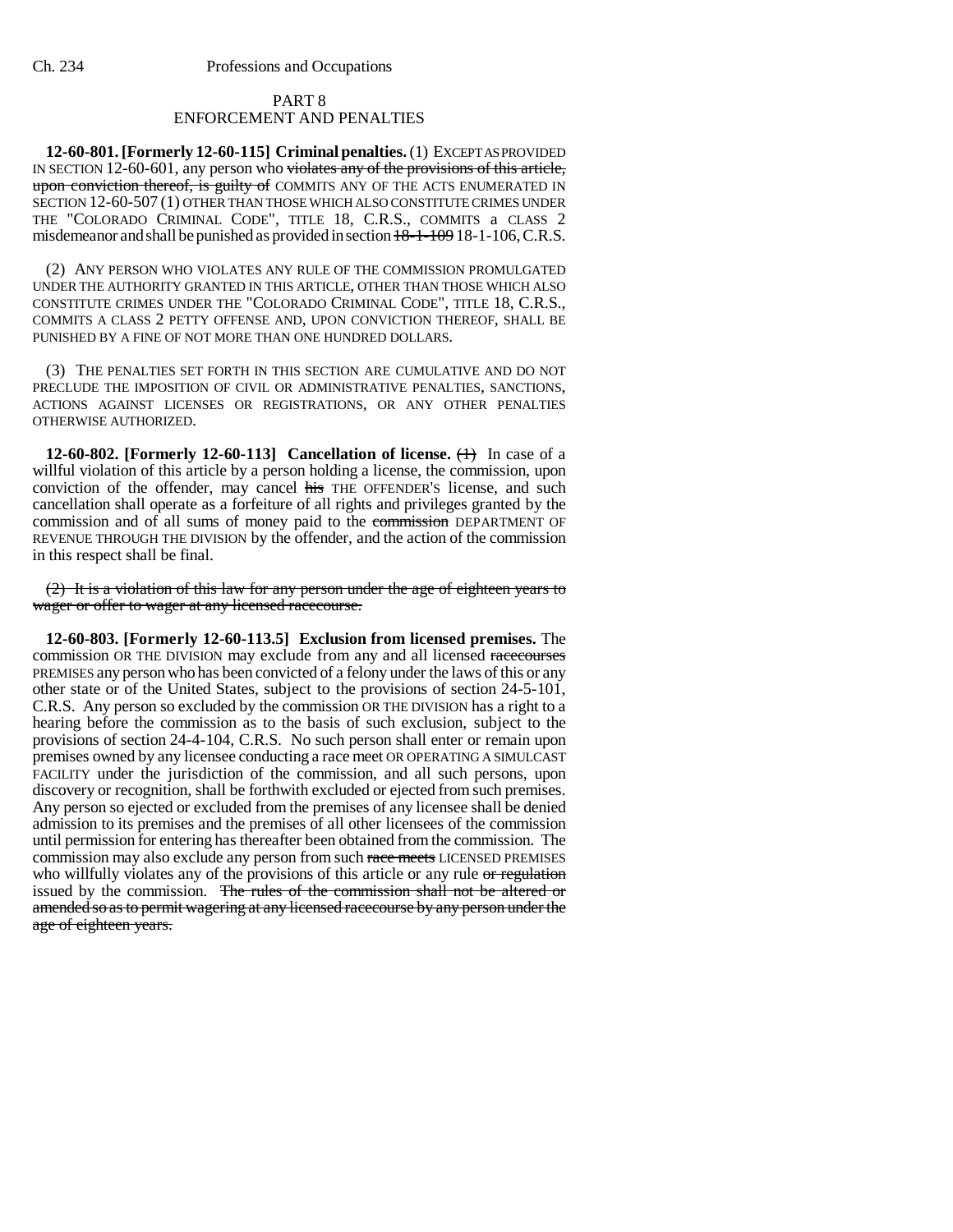## Professions and Occupations Ch. 234

# PART 9

# REVIEW AND TERMINATION PROVISIONS

**12-60-901. [Formerly 12-60-121] Repeal of article - review of functions.** This article is repealed, effective July 1,  $\frac{1993}{1999}$ . Prior to such repeal, the committee DIVISION and its licensing functions shall be reviewed as provided for in section 24-34-104, C.R.S.

**SECTION 2.** 13-4-102 (2), Colorado Revised Statutes, 1987 Repl. Vol., as amended, is amended BY THE ADDITION OF A NEW PARAGRAPH to read:

**13-4-102. Jurisdiction.** (2) The court of appeals shall have initial jurisdiction to:

(ee) REVIEW FINAL ACTIONS AND ORDERS APPROPRIATE FOR JUDICIAL REVIEW OF THE COLORADO RACING COMMISSION, AS PROVIDED IN SECTION 12-60-507(3),C.R.S.

**SECTION 3.** 2-3-1203 (3) (g) (XV), Colorado Revised Statutes, 1980 Repl. Vol., as amended, is amended to read:

**2-3-1203. Sunset review of advisory committees.** (3) The following dates are the dates for which the statutory authorization for the designated advisory committees is scheduled for repeal:

(g) July 1, 1994:

(XV) The breeders', owners', and stallion awards and supplemental purses advisory committee established pursuant to section  $\frac{12-60-119(3)}{a}$  12-60-704 (3) (a).

**SECTION 4.** 11-35-101 (1), Colorado Revised Statutes, 1987 Repl. Vol., as amended, is amended to read:

**11-35-101. Alternatives to surety bonds permitted - requirements.** (1) The requirement of a surety bond as a condition to licensure or authority to conduct business or perform duties in this state provided in sections 10-2-104 (1) (g), 10-2-111 (1) and (3), 10-2-207 (8) (a) and (8) (b) (II), 12-6-111, 12-6-112, 12-6-112.2, 12-11-101 (1) (d), 12-11-104, 12-11-106, 12-14-124 (1), 12-53-103 (2) (e) (I), 12-59-115 (1),  $\frac{12-60-112(2)}{2}$  and  $\left(\frac{2.5}{b}\right)$ , 12-60-509 (2.5) (b), 33-4-101 (1), 33-12-104 (1), 35-33-403 (3), 35-55-104 (1), 37-91-107 (2) and (3), 38-29-119 (2), 38-39-102 (3) (b), 39-21-105 (4), 39-27-104 (2) (a), (2.5) (a), and (2.5) (b), 39-27-204 (4) (a), (4.5), and (6), 39-28-105 (1), 42-6-113 (2), and 42-7-301 (6), C.R.S., may be satisfied by a savings account or deposit in or a certificate of deposit issued by a state or national bank doing business in this state or by a savings account or deposit in or a certificate of deposit issued by a state or federal savings and loan association doing business in this state. Such savings account, deposit, or certificate of deposit shall be in the amount specified by statute, if any, and shall be assigned to the appropriate state agency for the use of the people of the state of Colorado. The aggregate liability of the bank or savings and loan association shall in no event exceed the amount of the deposit. For the purposes of the sections referred to in this section, "bond" includes the savings account, deposit, or certificate of deposit authorized by this section.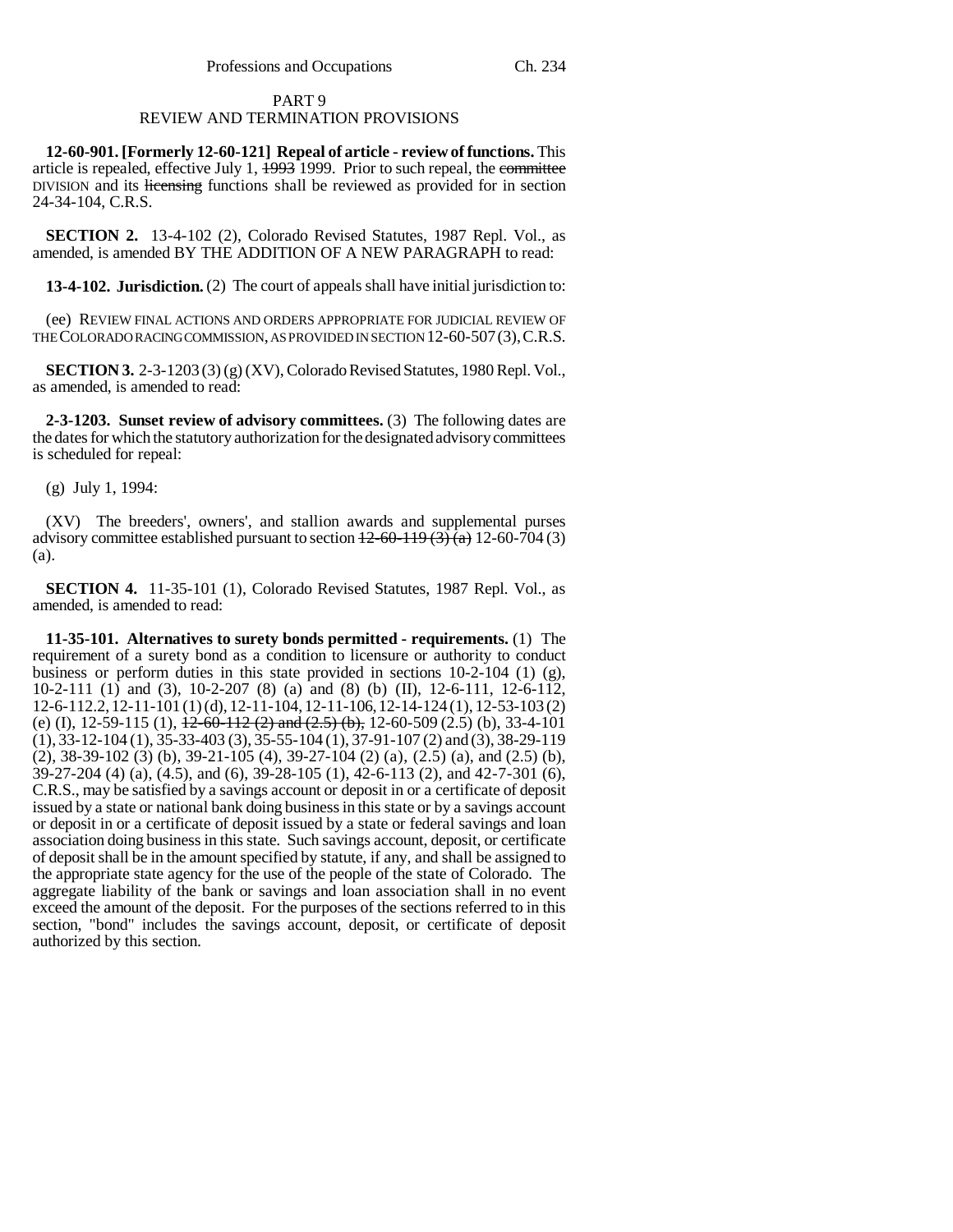**SECTION 5.** 18-1-901 (3) (l) (IV), Colorado Revised Statutes, 1986 Repl. Vol., as amended, is amended to read:

**18-1-901. Definitions.** (3) (l) (IV) "Peace officer, level III," means a chief security officer for the general assembly pursuant to section 2-2-402, C.R.S., a coroner, the commissioner of agriculture or his designee acting under the "Farm Products Act" or the "Commodity Warehouse Act" pursuant to sections 12-16-114 and 12-16-210, C.R.S., or under the "Animal Protection Act" pursuant to section 35-42-107 (4), C.R.S., a probation officer, a juvenile probation officer pursuant to section 19-2-1002, C.R.S., a brand inspector pursuant to section 35-53-128, C.R.S., an employee of a district attorney's office assigned to administer an offender diversion program, a student loan investigator, an officer or member of the Colorado national guard while acting under call of the governor in cases of emergency or civil disorder, a member of the public utilities commission, AN INVESTIGATOR FOR THE DIVISION OF RACING EVENTS PURSUANT TO SECTION 12-60-203, C.R.S., port of entry personnel acting as peace officers pursuant to section 42-8-104, C.R.S., toll road owners acting as peace officers under section 43-3-304, C.R.S., or any other person designated as a peace officer unless otherwise specified in this section as a level I, level Ia, level II, or level IIIa peace officer. "Peace officer, level III," has the authority to enforce all the laws of the state of Colorado while acting within the scope of his authority and in the performance of his duties.

**SECTION 6.** 24-1-117 (4), Colorado Revised Statutes, 1988 Repl. Vol., as amended, is amended to read:

**24-1-117. Department of revenue - creation.** (4) (a) The department of revenue shall consist of the following divisions:

- (I) Division of enforcement;
- (II) Motor vehicle division;
- (III) Ports of entry division;
- (IV) Liquor enforcement division;
- (V) State lottery division;

(VI) DIVISION OF RACING EVENTS, INCLUDING THE COLORADO RACING COMMISSION;

(VII) Division of gaming, including the Colorado limited gaming control commission; and

(VIII) Such other divisions, sections, and units as the executive director of the department of revenue may create pursuant to section 24-35-103.

(b) The lottery division shall be headquartered in the city of Pueblo in facilities provided at lottery division expense at a location to be determined by the department of revenue. After 1992, the general assembly will review whether such headquarters should remain in the city of Pueblo in facilities provided at lottery division expense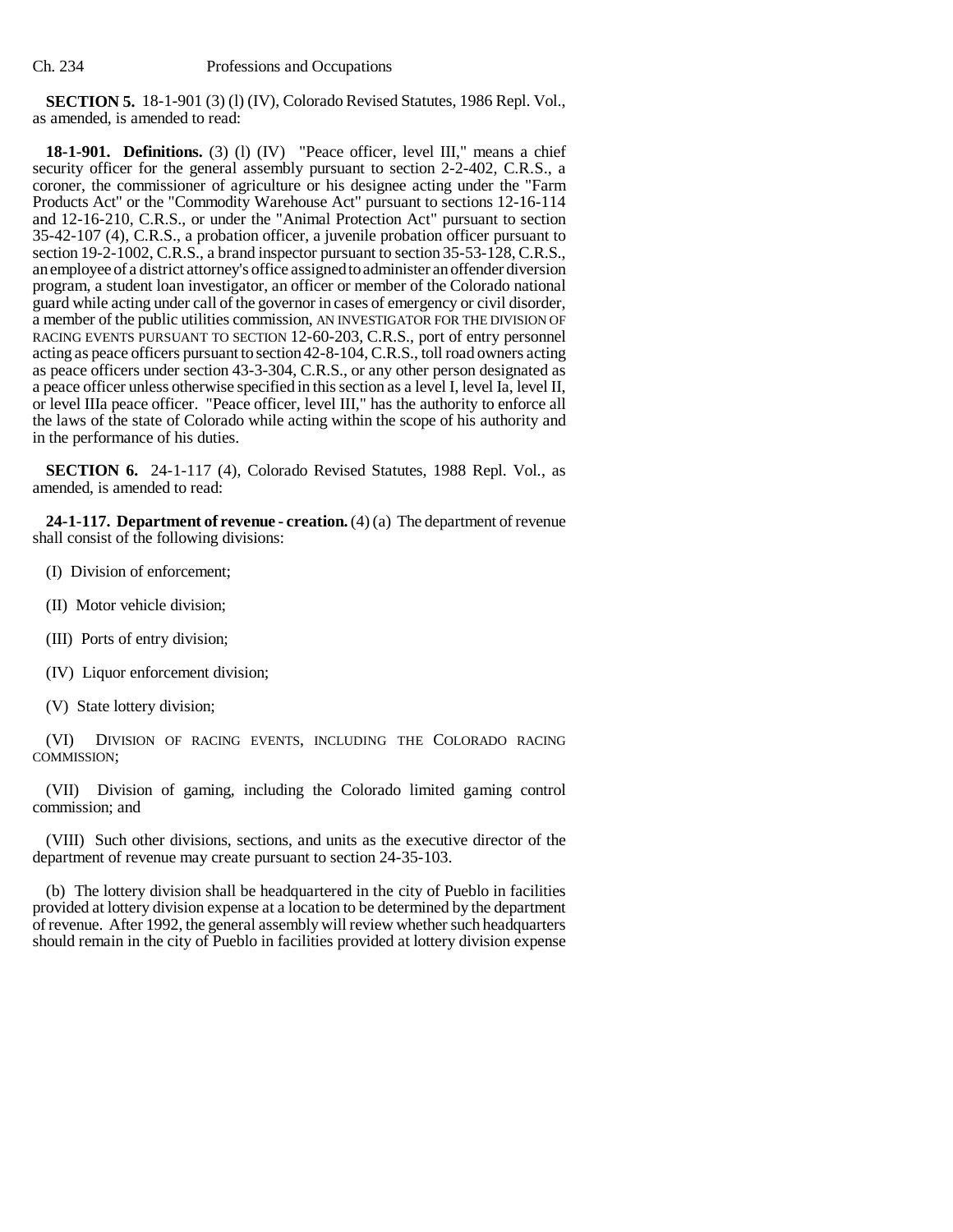at a location to be determined by the department of revenue.

**SECTION 7.** 24-1-122 (2) (f), Colorado Revised Statutes, 1988 Repl. Vol., is repealed as follows:

**24-1-122. Department of regulatory agencies - creation.** (2) The department of regulatory agencies shall consist of the following divisions:

(f) Division of racing events, the head of which shall be the director of the division of racing events. The Colorado racing commission, the division of racing events, and the office of the director of the division of racing events, created by article 60 of title 12, C.R.S., and their powers, duties, and functions are transferred by a **type 1** transfer to the department of regulatory agencies as the division of racing events.

**SECTION 8.** 24-34-104 (22) (a) (II), Colorado Revised Statutes, 1988 Repl. Vol., is repealed as follows:

**24-34-104. General assembly review of regulatory agencies and functions for termination, continuation, or reestablishment.**  $(22)$  (a) The following divisions in the department of regulatory agencies shall terminate on July 1, 1993:

(II) The division of racing events, including the Colorado racing commission, created by article 60 of title 12, C.R.S.;

**SECTION 9.** 24-34-104 (28), Colorado Revised Statutes, 1988 Repl. Vol., as amended, is amended BY THE ADDITION OF A NEW PARAGRAPH to read:

**24-34-104. General assembly review of regulatory agencies and functions for termination, continuation, or reestablishment.** (28) (c) THE FOLLOWING DIVISION IN THE DEPARTMENT OF REVENUE SHALL TERMINATE ON JULY 1, 1999: THE DIVISION OF RACING EVENTS, INCLUDING THE COLORADO RACING COMMISSION, CREATED BY ARTICLE 60 OF TITLE 12, C.R.S.

**SECTION 10.** 24-34-104.4 (1) (c), Colorado Revised Statutes, 1988 Repl. Vol., is repealed as follows:

**24-34-104.4. Excise tax on fees.** (1) Notwithstanding any provision of law to the contrary except as provided in sections 12-38.1-104 and 12-38.1-109, there is imposed, and the executive director of the department of regulatory agencies shall collect, an excise tax of nine dollars upon the payment of the following fees:

(c) Within the division of racing events, fees for occupational licenses authorized pursuant to section 12-60-105, C.R.S.;

**SECTION 11.** 35-65-116, Colorado Revised Statutes, 1984 Repl. Vol., is amended to read:

**35-65-116. Race meets - dates - licenses - fees.** (1) The board is authorized to obtain a license to conduct horse race meets at the Colorado state fair and industrial exposition pursuant to article 60 of title 12, C.R.S. For the purposes of this section, the limitations in section  $12-60-108$  12-60-511, C.R.S., shall not apply, and such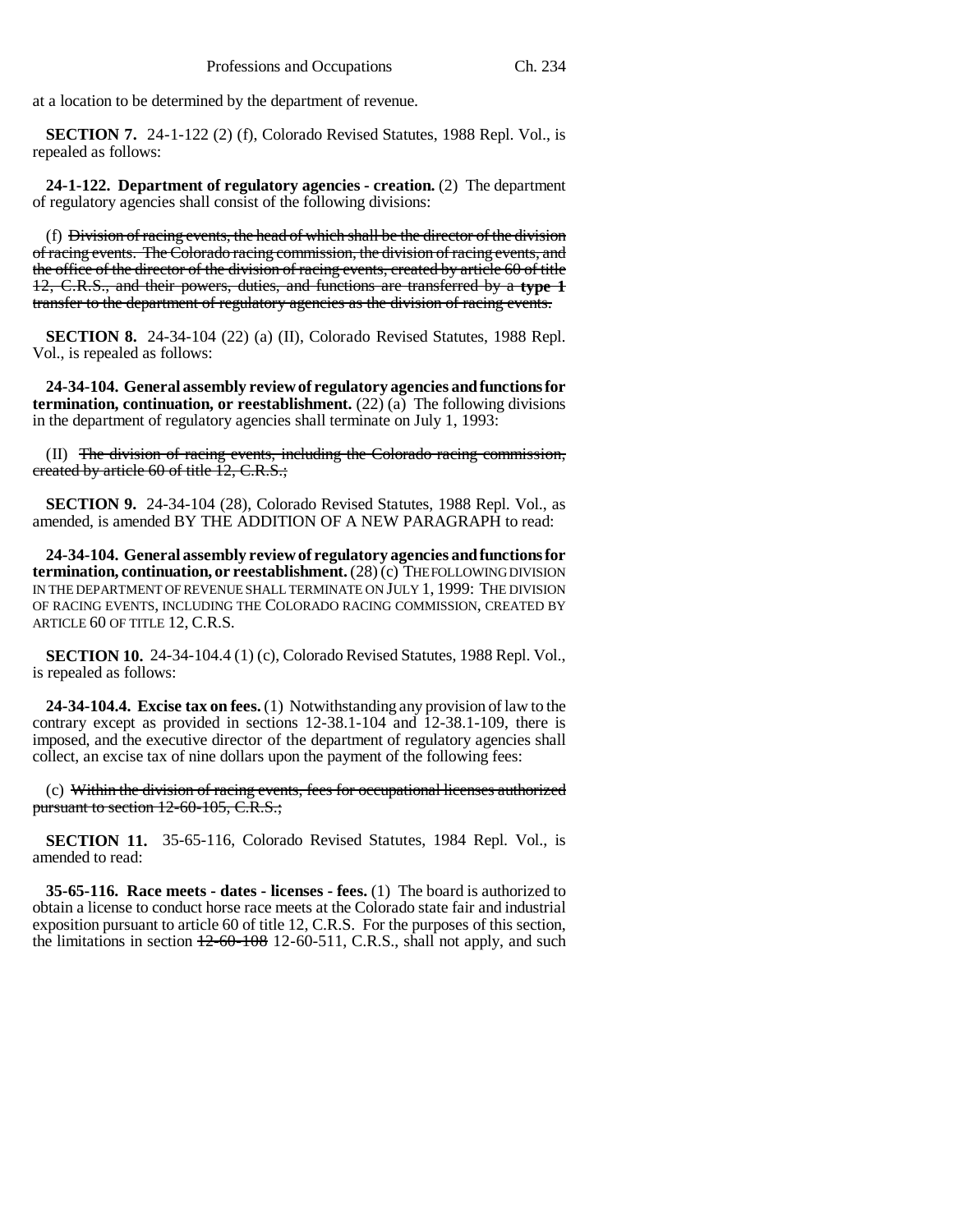horse race meets shall be conducted as approved by the Colorado racing commission at said Colorado state fair and industrial exposition during its duration.

(2) In lieu of obtaining a license to conduct a horse race meet, the board is authorized to contract for the conduct of horse race meets at the Colorado state fair and industrial exposition with a private, nonprofit person licensed to conduct horse race meets within forty miles of the state fair grounds, subject to authorization by the Colorado racing commission pursuant to section 12-60-108 12-60-511, C.R.S. The meet and the race days of the meet conducted at the Colorado state fair and industrial exposition shall be in addition to the number of meets and race days permitted the licensee pursuant to section  $+2-60-107$  12-60-603, C.R.S.

**SECTION 12.** 38-13-108.8, Colorado Revised Statutes, 1982 Repl. Vol., as amended, is amended to read:

**38-13-108.8. Property held by racetracks - inapplicability.** This article shall not apply to any intangible unclaimed property held by a racetrack, as that term is defined in section  $12-60-101$  (11) 12-60-102 (26), C.R.S.

**SECTION 13.** 39-21-101 (2), Colorado Revised Statutes, 1982 Repl. Vol., is amended to read:

**39-21-101. Definitions.** (2) "Executive director" or "executive director of the department of revenue" means the executive director of the department of revenue and includes the deputy director of revenue, as appointed in accordance with article 35 of title 24, C.R.S., 1973, whenever the executive director specifically authorizes the deputy director to act on his behalf.

**SECTION 14.** 39-21-102 (2), Colorado Revised Statutes, 1982 Repl. Vol., as amended, is amended to read:

**39-21-102. Scope.** (2) The provisions of this article apply to the taxes imposed pursuant to articles 46, and 47, AND 60 of title 12, C.R.S., but only to the extent that the provisions of this article are not inconsistent with the provisions of articles 46, and 47, AND 60 of title 12, C.R.S.

**SECTION 15. Adjustments to the 1993 long bill.** For the implementation of this act, appropriations made in the annual general appropriation act to the department of revenue for the fiscal year beginning July 1, 1993, shall be adjusted as follows:

(a) Of the appropriations made to the office of executive director, the general fund appropriation for operating expenses is increased by twenty-seven thousand five hundred forty-four dollars (\$27,544), the general fund appropriation for group health and life is increased by sixty-eight thousand seven hundred sixty-eight dollars (\$68,768), the general fund appropriation for short-term disability is increased by two thousand five hundred nine dollars (\$2,509), the general fund appropriation for workers' compensation is increased by one thousand four hundred thirty-one dollars (\$1,431), the general fund appropriation for payment to legal services is increased by forty-one thousand two hundred twenty-five dollars (\$41,225), the general fund appropriation for payment to risk management and property funds is increased by nine hundred ninety-one dollars (\$991), the general fund appropriation for vehicle